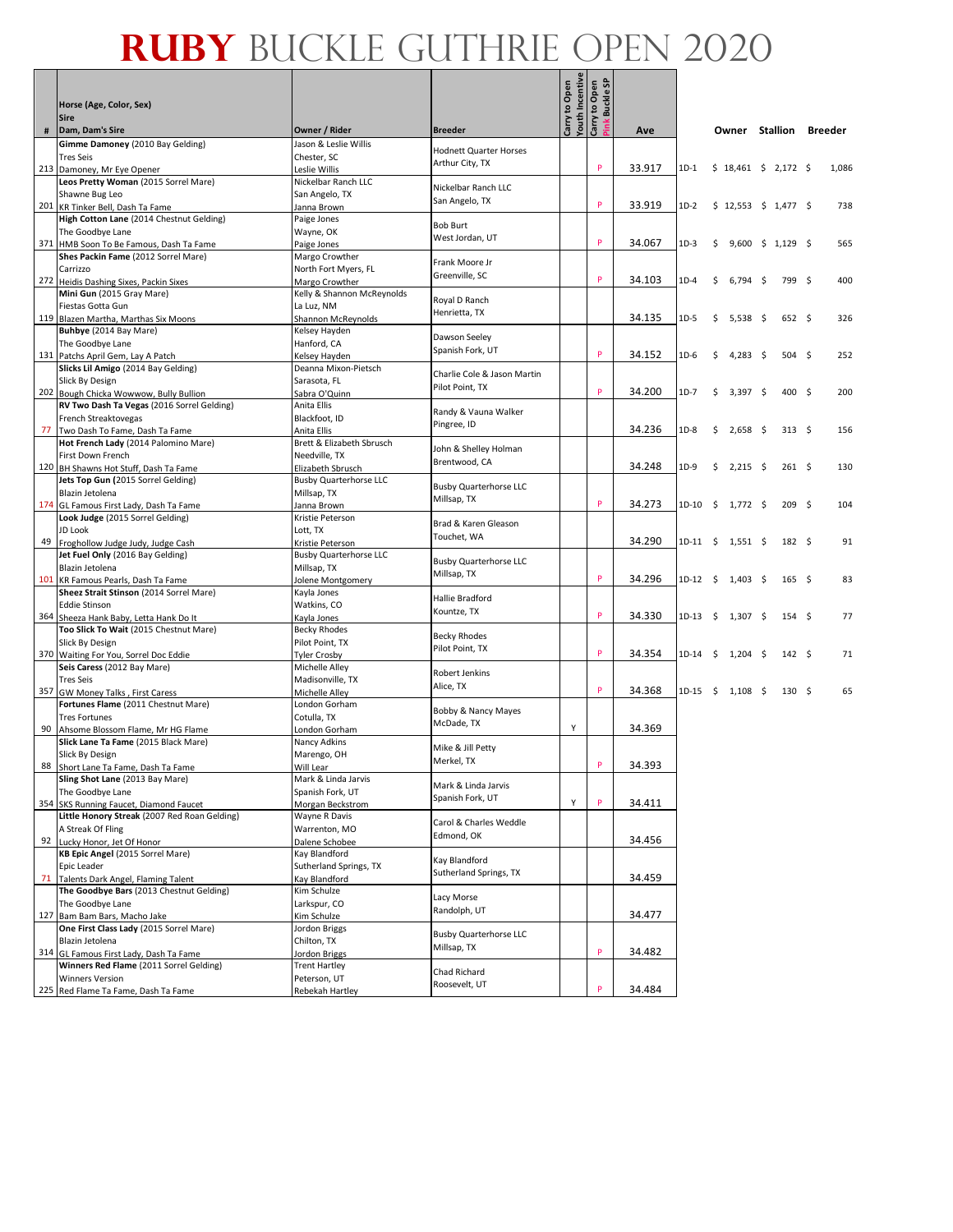Л - 1

|    |                                                                               |                                      |                                              | outh Incentive<br>Carry to Open | ink Buckle SP<br>Carry to Open |        |
|----|-------------------------------------------------------------------------------|--------------------------------------|----------------------------------------------|---------------------------------|--------------------------------|--------|
|    | Horse (Age, Color, Sex)<br><b>Sire</b>                                        |                                      |                                              |                                 |                                |        |
| #  | Dam, Dam's Sire                                                               | Owner / Rider                        | <b>Breeder</b>                               |                                 |                                | Ave    |
|    | Ittys Valiant Eagle (2009 Sorrel Gelding)<br>Valiant Hero                     | Sarah Kieckhefer<br>Prescott, AR     | Jud Little                                   |                                 |                                |        |
|    | 311 Ittys Sis, Eagles Reason                                                  | Sarah Kieckhefer                     | Ardmore, OK                                  |                                 |                                | 34.493 |
|    | Feel The Sting* (2013 Chestnut Stallion)                                      | Jason Martin & Charlie Cole          |                                              |                                 |                                |        |
|    | Dash Ta Fame                                                                  | Pilot Point, TX                      | Sherry Cervi & Mel O Potter<br>Marana, AZ    |                                 |                                |        |
|    | 103 MP Meter My Hay, PC Frenchmans Hayday                                     | Ryann Pedone                         |                                              |                                 | P                              | 34.512 |
|    | Makana (2015 Sorrel Mare)                                                     | Michele McLeod                       | Jason Martin & Charlie Cole                  |                                 |                                |        |
|    | Slick By Design<br>208 Rods Last Ladybug, Sharp Rodney                        | Ontario, OR                          | Pilot Point, TX                              |                                 | P                              | 34.524 |
|    | Goodness And Mercy (2014 Gray Mare)                                           | Michele McLeod<br>Jerimie Harrell    |                                              |                                 |                                |        |
|    | Ivory James                                                                   | Merryhill, NC                        | Mercy Hinklin                                |                                 |                                |        |
|    | 299 Royally Streak, Royal Quick Dash                                          | Jordan Harrell                       | Livingston, TX                               |                                 |                                | 34.554 |
|    | Mobetta Fame (2014 Palomino Gelding)                                          | Brad & Karen Gleason                 | Brad & Karen Gleason                         |                                 |                                |        |
|    | A Smooth Guy                                                                  | Touchet, WA                          | Touchet, WA                                  |                                 |                                |        |
|    | 217 Daves Jet Ta Fame, Dash Ta Fame                                           | Karen Gleason                        |                                              |                                 | P                              | 34.564 |
|    | Lotodaflo (2015 Sorrel Mare)<br>Blazin Jetolena                               | Fallon Taylor                        | Dian Taylor                                  |                                 |                                |        |
|    | 287 Flos Heiress, Dr Nick Bar                                                 | Collinsville, TX<br>Joao Ferraz Leao | Collinsville, TX                             |                                 |                                | 34.602 |
|    | CRR Red Hot Design (2006 Sorrel Gelding)                                      | Sharon Davis                         |                                              |                                 |                                |        |
|    | Designer Red                                                                  | Blanchard, OK                        | Stacy & Jaime Smitherman                     |                                 |                                |        |
|    | 444   like It Hot, Ronas Ryon                                                 | Sharon Davis                         | Centerville, TX                              |                                 | P                              | 34.618 |
|    | Mr Sassy Frenchman* (2013 Palomino Stallion)                                  | <b>Bill or Deb Myers</b>             | Speed LLC                                    |                                 |                                |        |
|    | Frenchmans Guy                                                                | St Onge, SD                          | Riverton, UT                                 |                                 | P                              |        |
|    | 123 Jess Sass Me, Mr Jess Perry<br>Shez The Woman (2016 Chestnut Mare)        | <b>Brooke Howell</b><br>James Bruce  |                                              |                                 |                                | 34.653 |
|    | <b>Eddie Stinson</b>                                                          | Irvington, KY                        | Danny Carroll                                |                                 |                                |        |
|    | 175 BW Hard Headed Woman, Dashin Elvis                                        | Chris Coffey                         | Raymore, MO                                  |                                 | P                              | 34.669 |
|    | AMR Jumpin Dry Fire (2008 Gray Mare)                                          | Mick & Kelsie Miller                 |                                              |                                 |                                |        |
|    | PG Dry Fire                                                                   | Riley, OR                            | Aspen Meadow Ranch                           |                                 |                                |        |
|    | 55 Ms Jumpin Jack Spratt, Docs Jack Spratt                                    | Kelsie Miller                        | Park City, UT                                |                                 | P                              | 34.683 |
|    | Im Little Bit Famous (2011 Sorrel Mare)                                       | Chani Graves                         | <b>Victory Farms</b>                         |                                 |                                |        |
|    | Born Ta Be Famous                                                             | Sulphur Springs, TX                  | Ada, OK                                      |                                 | P                              | 34.685 |
|    | 18 Little Bit Princess, Super Sence Amillion<br>Flingin Roses (2016 Stallion) | Chani Graves<br>Rosemary Harrison    |                                              |                                 |                                |        |
|    | A Streak Of Fling                                                             | Maysville, OK                        | Bo Hill                                      |                                 |                                |        |
|    | 60 Dancing Rose Lady, Disco Jerry                                             | <b>Tyler Rivette</b>                 | Dodge City, KS                               |                                 |                                | 34.685 |
|    | Trump This Jet (2016 Sorrel Mare)                                             | <b>Emily Efurd</b>                   |                                              |                                 |                                |        |
|    | Blazin Jetolena                                                               | Clements, MO                         | <b>Busby Quarter Horses</b><br>Millsap. TX   |                                 |                                |        |
|    | 98 GL Famous First Lady, Dash Ta Fame                                         | <b>Brandon Cullins</b>               |                                              |                                 | P                              | 34.690 |
|    | Ms Flamin Tres Seis (2013 Bay Mare)                                           | Jerry & Kathy Rush                   | Harriett Martin Upton                        |                                 |                                |        |
|    | <b>Tres Seis</b><br>259 Ms Flamin Firewater, Fire Water Flit                  | Llano, TX<br>Kathy Rush              | San Angelo, TX                               |                                 | P                              | 34.693 |
|    | KB Honky Tonk Angel (2015 Brown Mare)                                         | Kay Blandford                        |                                              |                                 |                                |        |
|    | <b>Eddie Stinson</b>                                                          | Sutherland Springs, TX               | Kay Blandford                                |                                 |                                |        |
|    | 317 Talents Dark Angel, Flaming Talent                                        | Kay Blandford                        | Sutherland Springs, TX                       |                                 | P                              | 34.701 |
|    | Shawnee Ta Fame (2015 Bay Stallion)                                           | <b>Scott Andrews</b>                 | <b>Scott Andrews</b>                         |                                 |                                |        |
|    | Shawne Bug Leo                                                                | Winnsborro, TX                       | Winnsborro, TX                               |                                 |                                |        |
|    | 235 Loreals Star Ta Fame, Dash Ta Fame                                        | <b>Emily Efurd</b>                   |                                              |                                 | P                              | 34.702 |
|    | MTS Mister Brilliant (2010 Brown Gelding)<br>Ivory James                      | Sharee Stamper<br>Lindsay, OK        | <b>Michael Samples</b>                       |                                 |                                |        |
|    | 393 Addietakesall, Takin On The Cash                                          | <b>Sharee Stamper</b>                | Abilene, TX                                  |                                 |                                | 34.715 |
|    | Blazing With My Dude (2015 Sorrel Mare)                                       | <b>Busby Quarterhorse LLC</b>        |                                              |                                 |                                |        |
|    | Blazin Jetolena                                                               | Millsap, TX                          | <b>Busby Quarterhorse LLC</b><br>Millsap, TX |                                 |                                |        |
| 34 | Dasher Dude, Texas High Dasher                                                | Sue Smith                            |                                              |                                 | P                              | 34.726 |
|    | Rock O Blazin Fame (2013 Chestnut Gelding)                                    | Briena Nicole Wells                  | Scott Martin                                 |                                 |                                |        |
|    | Blazin Jetolena                                                               | Weatherford, TX                      | Elgin, AZ                                    |                                 |                                | 34.763 |
|    | 227 Bebes Hat Trick, Dash Ta Fame<br>SR Pistol Packinanne (2014 Sorrel Mare)  | <b>Briena Wells</b><br>Erika Boucher |                                              |                                 |                                |        |
|    | A Streak Of Fling                                                             | Galion, OH                           | Leeann & Larry Kay Rafferty                  |                                 |                                |        |
| 99 | LK Watch ME Rock, Firewateronetherocks                                        | Kelly Bowser                         | Joaquin, TX                                  |                                 |                                | 34.763 |
|    | Epic Guy (2015 Gray Gelding)                                                  | Kristen Williams                     | Kristen Williams                             |                                 |                                |        |
|    | Epic Leader                                                                   | Frierson, LA                         | Frierson, LA                                 |                                 |                                |        |
| 98 | Frenchilicious, Frenchmans Guy                                                | Kassie Mowry                         |                                              |                                 |                                | 34.776 |
|    | Crewszin (2015 Bay Gelding)                                                   | Edwin Cameron/Tiany Schuster         | Julie Crews                                  |                                 |                                |        |
|    | <b>Tres Seis</b><br>130 Ohmigosh, Shazoom                                     | Krum, TX<br><b>Tiany Schuster</b>    | Rising Star, TX                              |                                 | P                              | 34.779 |
|    | Bogie Stinson (2015 Sorrel Gelding)                                           | John & Melissa Wilks                 |                                              |                                 |                                |        |
|    | <b>Eddie Stinson</b>                                                          | Boaz, AL                             | Danny Carroll                                |                                 |                                |        |
|    | 181 BW Hard Headed Woman, Dashin Elvis                                        | Chris Coffey                         | Raymore, MO                                  |                                 | P                              | 34.793 |
|    | Famous Sierra*(2015 Brown Stallion)                                           | Jolene Montgomery & Lynne            | Jud Little Ranch LLC                         |                                 |                                |        |
|    | JL Dash Ta Heaven                                                             | Layman, Purdon, TX                   | Ardmore, OK                                  |                                 |                                |        |
|    | 56 Sierras Cashin In, Cash Not Credit                                         | Jolene Montgomery                    |                                              |                                 |                                | 34.798 |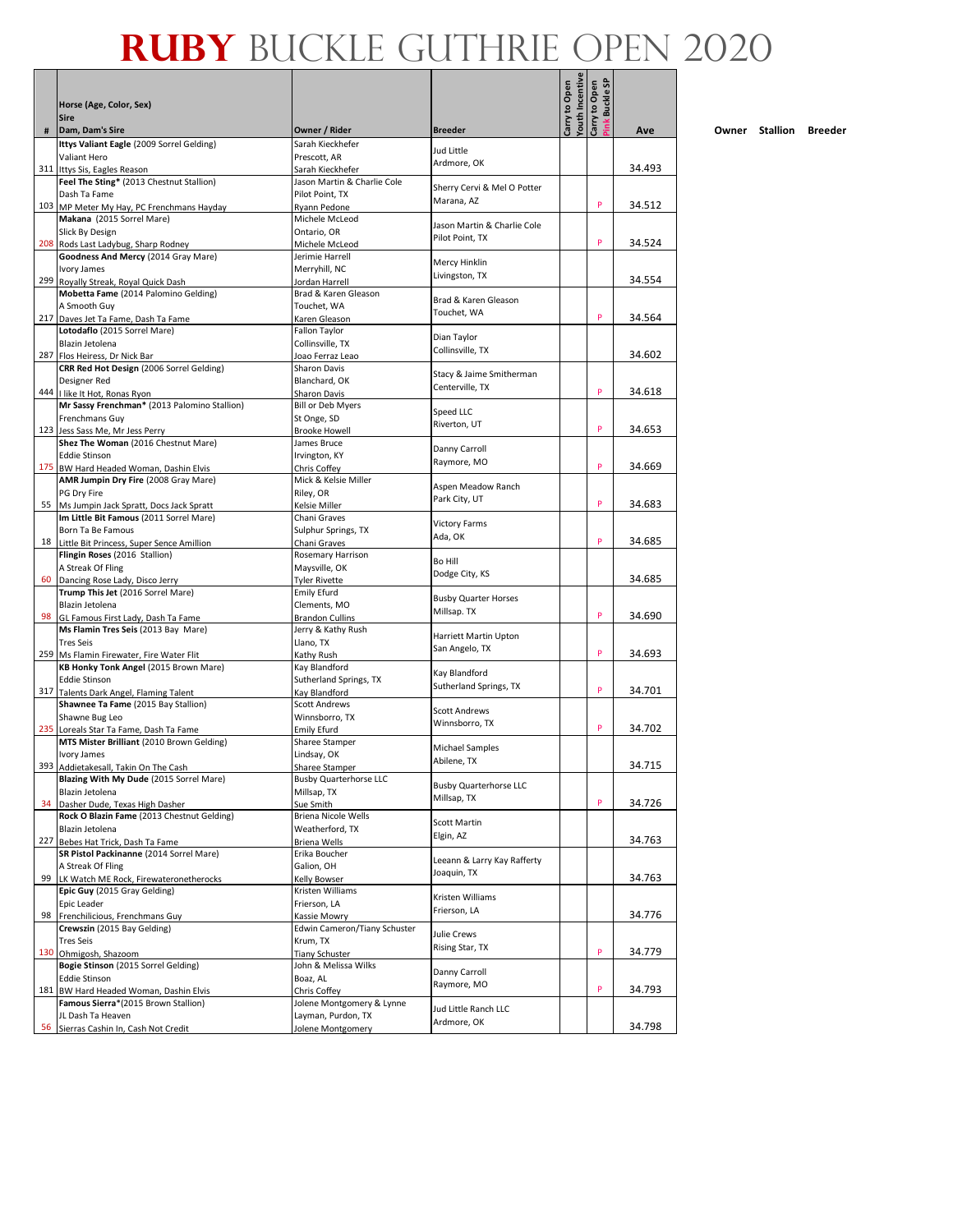Г - 1

|    |                                                                                          |                                                  |                                          | <b>Youth Incentive</b><br>Carry to Open |               |        |        |             |            |                            |               |       |
|----|------------------------------------------------------------------------------------------|--------------------------------------------------|------------------------------------------|-----------------------------------------|---------------|--------|--------|-------------|------------|----------------------------|---------------|-------|
|    | Horse (Age, Color, Sex)                                                                  |                                                  |                                          | Carry to Open                           | ink Buckle SP |        |        |             |            |                            |               |       |
| #  | <b>Sire</b><br>Dam, Dam's Sire                                                           | Owner / Rider                                    | <b>Breeder</b>                           |                                         |               | Ave    |        |             |            | Owner Stallion Breeder     |               |       |
|    | Firin To Be A Hero (2010 Sorrel Gelding)                                                 | Dusty Lynch                                      |                                          |                                         |               |        |        |             |            |                            |               |       |
|    | Valiant Hero                                                                             | Crawford, TX                                     | Jud Little<br>Adrmore, OK                |                                         |               |        |        |             |            |                            |               |       |
|    | 260 Shebe Firin For Cash, Cash Not Credit                                                | Patton Ann Lynch                                 |                                          | Υ                                       |               | 34.817 |        |             |            |                            |               |       |
|    | Guys Six Pack To Go (2005 Gray Gelding)<br>Frenchmans Guy                                | Christine Laughlin DeRenzo<br>Reddick, FL        | Shannon Renee Akerstorm                  |                                         |               |        |        |             |            |                            |               |       |
|    | 171 Scatter The Stars, Packin Sixes                                                      | Christine Laughlin DeRenzo                       | Potter Valley, CA                        |                                         |               | 34.822 |        |             |            |                            |               |       |
|    | Hold My Vodka (2016 Sorrel Gelding)                                                      | Cody & Luann Johnson                             | <b>Whitney Godinez</b>                   |                                         |               |        |        |             |            |                            |               |       |
|    | Triple Vodka<br>113 Fireflitsandrockets, Fire Water Flit                                 | Dublin, TX<br><b>Whitney Godinez</b>             | Dublin, TX                               |                                         |               | 34.836 |        |             |            |                            |               |       |
|    | Blurry Bug Leo (2014 Brown Gelding)                                                      | Andrea Cline & Todd Matte                        | Sheila Hill                              |                                         |               |        |        |             |            |                            |               |       |
|    | Shawne Bug Leo                                                                           | Springtown, TX                                   | Saint Anthony, ID                        |                                         | p             |        |        |             |            |                            |               |       |
|    | 81 CP Murrtal, Dash Ta Fame<br>PRSun Smooth (2012 Palomino Gelding)                      | Andrea Cline<br>Painter Ranch                    |                                          |                                         |               | 34.837 |        |             |            |                            |               |       |
|    | A Smooth Guy                                                                             | Buffalo, SD                                      | Bill & Debbie Myers                      |                                         |               |        |        |             |            |                            |               |       |
|    | 281 Misty Moon Lite, Rare Jet                                                            | Joey Williams                                    | St Onge, SD                              |                                         | p             | 34.854 |        |             |            |                            |               |       |
|    | JL Fame In Vegas (2014 Sorrel Mare)                                                      | M R Performance Horses                           | Jayme Robison                            |                                         |               |        |        |             |            |                            |               |       |
|    | French Streaktovegas<br>160 JL Sweet Fame, Dash Ta Fame                                  | Bellville, TX<br>Jodee Miller                    | Bellville, TX                            |                                         |               | 34.861 |        |             |            |                            |               |       |
|    | French Me Cr Else (2014 Sorrel Mare)                                                     | Kim Schulze                                      |                                          |                                         |               |        |        |             |            |                            |               |       |
|    | First Down French                                                                        | Larkspur, CO                                     | <b>Brittany Tonozzi</b><br>Lampassas, TX |                                         |               |        |        |             |            |                            |               |       |
|    | 64 Willow Wispmoon, Runnerelse<br>Zipang (2015 Bay Mare)                                 | Kim Schulze<br><b>Bob Burt</b>                   |                                          |                                         |               | 34.865 |        |             |            |                            |               |       |
|    | Frenchmans Guy                                                                           | West Jordan, UT                                  | Eaves Horses Family Ltd Part             |                                         |               |        |        |             |            |                            |               |       |
|    | 58 Our Genuine Delight, Dash Ta Fame                                                     | Craig Stritzke                                   | Edmond, OK                               |                                         |               | 34.871 |        |             |            |                            |               |       |
|    | Green Ivory (2012 Brown Gelding)                                                         | Cindy Reynolds                                   | Kelly/Yearsley Equine LLC                |                                         |               |        |        |             |            |                            |               |       |
|    | Ivory James<br>125 Three Green Leaves, Tres Seis                                         | Douglas, WY<br>Cindy Reynolds                    | Culver City, CA                          |                                         |               | 34.878 |        |             |            |                            |               |       |
|    | My Boy Lollipop (2015 Bay Gelding)                                                       | <b>Todd Trask</b>                                |                                          |                                         |               |        |        |             |            |                            |               |       |
|    | <b>Tres Fortunes</b>                                                                     | Wasta, SD                                        | <b>Tracy Trask</b><br>Wall, SD           |                                         |               |        |        |             |            |                            |               |       |
|    | 269 RR French Valentine, Frenchmans Guy<br>TY Blazin To Win (2016 Sorrel Mare)           | Lacey Harmon                                     |                                          |                                         |               | 34.878 |        |             |            |                            |               |       |
|    | Blazin Jetolena                                                                          | Bob & Tracy Haberlandt<br>Okeechobee, FL         | Tara Young                               |                                         |               |        |        |             |            |                            |               |       |
|    | 112 Sallyes Dash Towin, Dash For Perks                                                   | Kristin Hanchey                                  | Monterey, TN                             |                                         | P             | 34.881 |        |             |            |                            |               |       |
|    | Toast Your Socks Off (2016 Sorrel Mare)                                                  | Tesha Fredericks                                 | <b>Lyndsey Myers</b>                     |                                         |               |        |        |             |            |                            |               |       |
|    | <b>BHR Frenchies Socks</b><br>43 Toast Your Bug, Raise Your Glass                        | Weatherford, TX<br>Molli Montgomery              | Tolar, TX                                |                                         | p             | 34.882 |        |             |            |                            |               |       |
|    | Traffic Flo (2014 Bay Gelding)                                                           | Fallon Taylor                                    |                                          |                                         |               |        |        |             |            |                            |               |       |
|    | <b>Traffic Guy</b>                                                                       | Collinsville, TX                                 | Dian Taylor<br>Collinsville, TX          |                                         |               |        |        |             |            |                            |               |       |
|    | 349 Flos Nick Nack, Dr Nick Bar<br>Sockit To Me Nonstop (2014 Sorrel Gelding)            | Joao Ferraz Leao<br>Katie Mace                   |                                          |                                         | P             | 34.889 |        |             |            |                            |               |       |
|    | <b>BHR Frenchies Socks</b>                                                               | Hooper, NE                                       | Katie Mace                               |                                         |               |        |        |             |            |                            |               |       |
|    | 14 Ima Bubblin Bug, Nonstop Bubblin                                                      | Katie Mace                                       | Hooper, NE                               |                                         | P             | 34.905 |        |             |            |                            |               |       |
|    | Bullseye Bullion* (2010 Sorrel Stallion)                                                 | Whitmire Ranch/Shari Taggart                     | Alexia Willis                            |                                         |               |        |        |             |            |                            |               |       |
|    | <b>Bully Bullion</b><br>21 Top Shawne, Shawne Bug                                        | Sallisaw, OK<br>Lauren Whitmire                  | Maysville, OK                            |                                         | P             | 34.909 |        |             |            |                            |               |       |
|    | RR TooSlick Eye Mist (2015 Sorrel Gelding)                                               | Charlie Cole & Jason Martin                      | <b>Robin Weaver</b>                      |                                         |               |        |        |             |            |                            |               |       |
|    | Slick By Design                                                                          | Pilot Point, TX                                  | Mahaffey, PN                             |                                         | P             |        |        |             |            |                            |               |       |
|    | 304 KN Fabs Mist of Fame, Frenchmans Fabulous<br>Magnolia Moonshine (2016 Chestnut Mare) | Emma Abbott<br><b>Bobbie Heller</b><br>Victoria, |                                          |                                         |               | 34.916 |        |             |            |                            |               |       |
|    | A Guy With Proof                                                                         | <b>TX</b>                                        | <b>Brittany Tonozzi</b>                  |                                         |               |        |        |             |            |                            |               |       |
|    | 171 Willow Wisp Moon, Runnerelse                                                         | <b>Brittany Tonozzi</b>                          | Campasas, TX                             |                                         |               | 34.917 |        |             |            | 2D-1 \$ 18,461 \$ 2,172 \$ |               | 1,086 |
|    | Guys Dashing Girl (2006 Sorrel Mare)<br>Frenchmans Guy                                   | Craig & Pam Nelson<br>Hermosa, SD                | Bill & Debbie Myers                      |                                         |               |        |        |             |            |                            |               |       |
|    | 67 Marys Dash Ta Fame, Dash Ta Fame                                                      | Pam Nelson                                       | St Onge, SD                              |                                         |               | 34.923 | $2D-2$ |             |            | $$12,553$ $$1,477$ \$      |               | 738   |
|    | My Little Valiant V (2015 Mare)                                                          | Joseph Mayers                                    | Michael Pohl                             |                                         |               |        |        |             |            |                            |               |       |
|    | Valiant Hero                                                                             | Laredo, TX                                       | Montgomery, TX                           |                                         |               | 34.926 |        |             |            |                            |               |       |
|    | 53 Little Kool Barbie, Mr Jess Perry<br>First Famous Chic (2016 Mare)                    | Brooke Ward<br>Tesha Fredericks                  |                                          |                                         |               |        | $2D-3$ | \$          |            | $9,600 \div 1,129 \div$    |               | 565   |
|    | Epic Leader                                                                              | Weatherford, TX                                  | Jennifer Ruzga                           |                                         |               |        |        |             |            |                            |               |       |
| 95 | Imarealtreasure, Dash Ta Fame                                                            | Molli Montgomery                                 | Selby, SD                                |                                         |               | 34.935 | $2D-4$ | \$          | 6,794      | - \$                       | 799\$         | 400   |
|    | Jets Heart N Soul (2014 Chestnut Gelding)<br>Blazin Jetolena                             | <b>Busby Quarterhorse LLC</b><br>Millsap, TX     | Joe & Dee Lynn Braman                    |                                         |               |        |        |             |            |                            |               |       |
|    | 17 Mistys Dash Of Fame, Dash Ta Fame                                                     | Andrea Busby                                     | Refugio, TX                              |                                         | P             | 34.947 | $2D-5$ | \$          | $5,538$ \$ |                            | 652 \$        | 326   |
|    | Shawne Streakin Jet (2015 Bay Roan Stallion)                                             | Shawne Streakin Jet LLC                          | Lisa Fulton                              |                                         |               |        |        |             |            |                            |               |       |
|    | A Streak Of Fling                                                                        | Buhl, ID                                         | Valentine, NE                            |                                         |               |        |        |             |            |                            |               |       |
|    | 137 Wild Shawne Lace, Shawne Bug<br>Eddies Lil Cat (2013 Sorrel Mare)                    | Timi Lickley<br>Aubrey Smith                     |                                          |                                         |               | 34.963 | $2D-6$ | \$          | 4,283 \$   |                            | $504 \quad $$ | 252   |
|    | <b>Eddie Stinson</b>                                                                     | Binghamton, NY                                   | <b>Victory Farms</b>                     |                                         |               |        |        |             |            |                            |               |       |
|    | 267 Longshot Lover, Little Cat Olena                                                     | Aubrey Smith                                     | Ada, OK                                  |                                         | P             | 34.966 | $2D-7$ | \$          | 3,397 \$   |                            | 400 \$        | 200   |
|    | Im Dun Smokin Bugs (2016 Red Dun Mare)<br>Shawne Bug Leo                                 | Shawn Jenkins<br>McCook, NE                      | Shawn Jenkins                            |                                         |               |        |        |             |            |                            |               |       |
|    | 35 Miss Smokin Annie, Fols Smoke                                                         | Hayden Todd                                      | Mc Cook, NE                              |                                         | P             | 34.972 | $2D-8$ | $$2,658$ \$ |            |                            | 313 \$        | 156   |
|    |                                                                                          |                                                  |                                          |                                         |               |        |        |             |            |                            |               |       |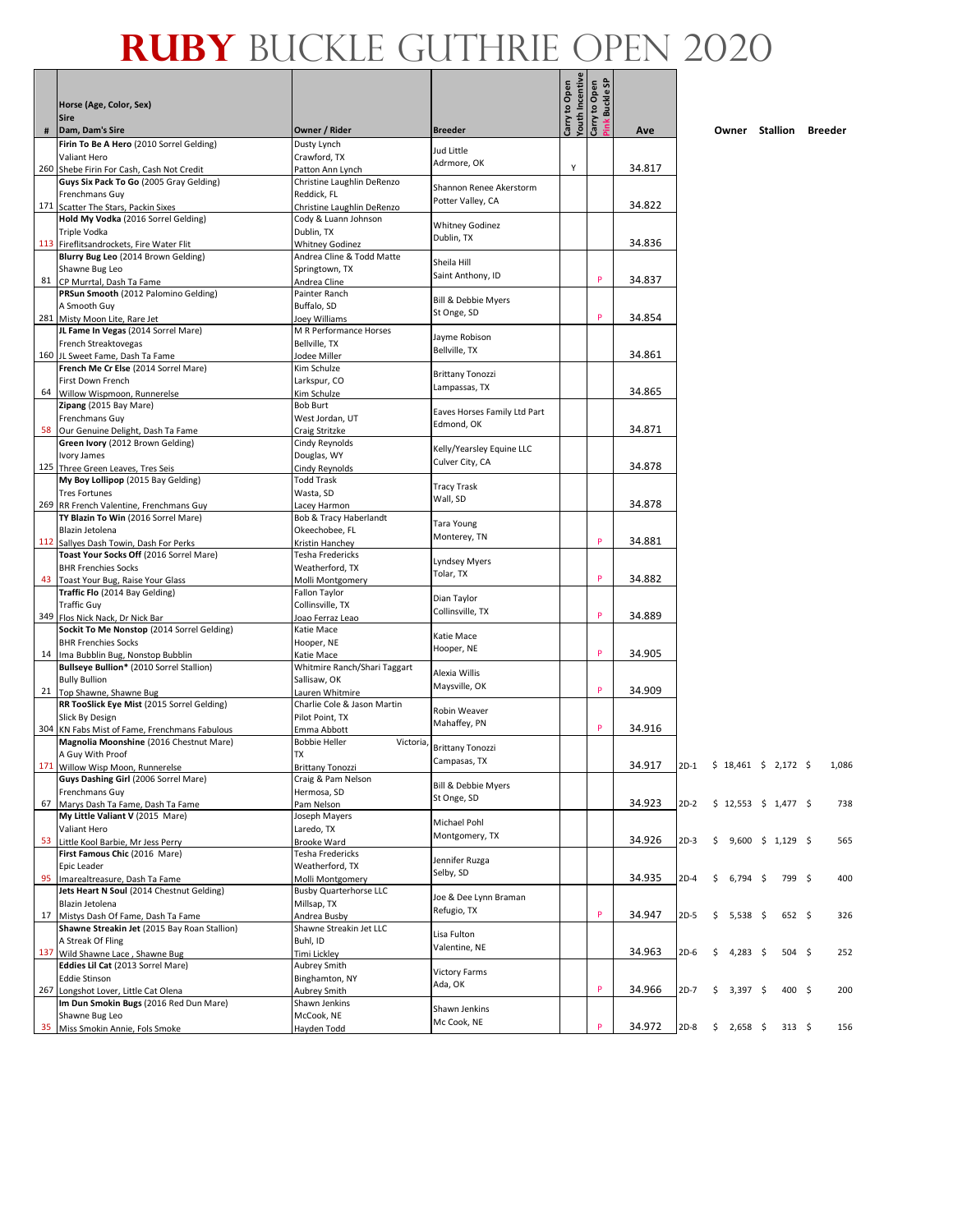|      | Horse (Age, Color, Sex)<br><b>Sire</b>                                        |                                               |                                              | Carry to Open<br>Youth Incentive<br>Carry to Open | Buckle SP |        |            |                        |                  |     |
|------|-------------------------------------------------------------------------------|-----------------------------------------------|----------------------------------------------|---------------------------------------------------|-----------|--------|------------|------------------------|------------------|-----|
| $\#$ | Dam, Dam's Sire                                                               | Owner / Rider                                 | <b>Breeder</b>                               |                                                   |           | Ave    |            | Owner Stallion Breeder |                  |     |
|      | Teasin Dat Guy (2016 Palomino Mare)                                           | Katie Lindahl                                 |                                              |                                                   |           |        |            |                        |                  |     |
|      | Frenchmans Guy                                                                | Cannon Falls, MN                              | Katie Lindahl<br>Cannon Falls, MN            |                                                   |           |        |            |                        |                  |     |
|      | 207 Teasin Jetolena, Blazin Jetolena                                          | Molly Otto                                    |                                              |                                                   |           | 34.987 | $2D-9$     | \$<br>$2,215$ \$       | $261 \quad $$    | 130 |
|      | Blue Pogonip Society (2013 Brown Gelding)<br>Sparkys Blue Road                | Tonia Davis & Rick Adams<br>Ogden, UT         | <b>7B Perfomance Horses</b>                  |                                                   |           |        |            |                        |                  |     |
|      | 156 Ms Pico Society, Sweet Society Road                                       | Tonia Davis                                   | Bliss, ID                                    |                                                   |           | 34.991 |            | $2D-10$ \$ 1,772 \$    | 209 <sup>5</sup> | 104 |
|      | Twaynas Guy (2014 Palomino Gelding)                                           | Ty & Stevi Hillman                            | Deborah V McDonald                           |                                                   |           |        |            |                        |                  |     |
|      | Frenchmans Guy                                                                | Weatherford, TX                               | Uvalde, TX                                   |                                                   |           |        |            |                        |                  |     |
|      | 414 HQH Miz Congeniality, Twaynas Dash                                        | Stevi Hillman                                 |                                              |                                                   |           | 34.993 |            | $2D-11$ \$ 1,551 \$    | $182 \quad 5$    | 91  |
|      | Frenchies Bad Girl (2008 Palomino Mare)<br>Frenchmans Guy                     | Kallyn Davang<br>Wharton, TX                  | Kella Figueroa                               |                                                   |           |        |            |                        |                  |     |
|      | 358 Shesa Bucket, Buckeye Bar Joe                                             | Kallyn Davang                                 | Bandera, TX                                  |                                                   |           | 35.009 | $2D-12$ \$ | $1,403 \quad$ \$       | $165 \quad$      | 83  |
|      | VF Cream Rises (2016 Sorrel Mare)                                             | Ademir Jose Rorato                            | <b>Victory Farms</b>                         |                                                   |           |        |            |                        |                  |     |
|      | <b>Eddie Stinson</b>                                                          | Lexington, OK                                 | Ada, OK                                      |                                                   |           |        |            |                        |                  |     |
|      | 155 Curiocity Corners, Silver Lucky Buck<br>JL Chanel (2015 Bay Mare)         | Kelsey Lutjen-Treharne<br>Jill Lane           |                                              |                                                   | P         | 35.017 | $2D-13$ \$ | $1,307$ \$             | 154 <sub>5</sub> | 77  |
|      | Ivory James                                                                   | Fort Benton, MT                               | Jill Lane Quarter Horses                     |                                                   |           |        |            |                        |                  |     |
|      | 202 JL Cyan, Red                                                              | Taylor Hildreth                               | Fort Benton, MT                              |                                                   |           | 35.027 | 2D-14      | \$<br>$1,204$ \$       | 142S             | 71  |
|      | Freighttrain C (2014 Brown Gelding)                                           | Erika Ashley                                  | Chelsea Kroes                                |                                                   |           |        |            |                        |                  |     |
|      | Freighttrain B                                                                | Krum, TX                                      | Loveland, OK                                 |                                                   |           |        |            |                        |                  |     |
|      | 121 Darlin EJ, Dash For Perks<br>VF Eysa Famous (2015 Sorrel Mare)            | Erika Ashley<br>Sarah Rose Waguespack         |                                              |                                                   |           | 35.031 | $2D-15$ \$ | $1,108$ \$             | 130S             | 65  |
|      | <b>Eddie Stinson</b>                                                          | Gomules, LA                                   | <b>Victory Farms</b>                         |                                                   |           |        |            |                        |                  |     |
|      | 405 VF Eyesa Red Design, Designer Red                                         | Sarah Rose Waguespack                         | Ada, OK                                      |                                                   | P         | 35.047 |            |                        |                  |     |
|      | JLR One Slick Guy (2013 Brown Gelding)                                        | Jana L Riley                                  | Jana L Riley                                 |                                                   |           |        |            |                        |                  |     |
|      | Slick By Design                                                               | Paige, TX                                     | Paige, TX                                    |                                                   | P         | 35.055 |            |                        |                  |     |
|      | 250 Famous French Lady, Frenchmans Guy<br>Jets Famous Lady (2012 Sorrel Mare) | Jana L Riley<br><b>Busby Quarterhorse LLC</b> |                                              |                                                   |           |        |            |                        |                  |     |
|      | Blazin Jetolena                                                               | Millsap, TX                                   | <b>Busby Quarterhorse LLC</b>                |                                                   |           |        |            |                        |                  |     |
|      | 137 GL Famous First Lady, Dash Ta Fame                                        | Sabra O'Quinn                                 | Millsap, TX                                  |                                                   | P         | 35.057 |            |                        |                  |     |
|      | Design In Red (2016 Sorrel Mare)                                              | Jane Melby                                    | Jane & Ryan Melby                            |                                                   |           |        |            |                        |                  |     |
|      | Slick By Design<br>100 RC Back In Black, Ninety Nine Goldmine                 | Willson, OK<br>Cayla Small                    | Burneyville, OK                              |                                                   | P         | 35.062 |            |                        |                  |     |
|      | A Prime Design (2007 Sorrel Mare)                                             | Bob & Tracy Haberlandt                        |                                              |                                                   |           |        |            |                        |                  |     |
|      | Designer Red                                                                  | Okeechobee, FL                                | Flat Get It Farm LLC<br>Villa Rica, GA       |                                                   |           |        |            |                        |                  |     |
|      | 236 Prime Time Cash, Blckjack Cash                                            | Ryleigh Kaye Adams                            |                                              |                                                   | P         | 35.065 |            |                        |                  |     |
|      | Traffic Kat (2013 Black Gelding)<br><b>Traffic Guy</b>                        | Dawn & Jimmie Smith<br>McDade, TX             | Michael Sanchez                              |                                                   |           |        |            |                        |                  |     |
|      | 162 Blue Berry Kitty Kat, RF Bob Cat                                          | Jimmie Smith                                  | Mc Dade, TX                                  |                                                   | P         | 35.071 |            |                        |                  |     |
|      | SizzlinPressure OnMe (2016 Sorrel Gelding)                                    | Trey Honeycutt & Amber Hall                   |                                              |                                                   |           |        |            |                        |                  |     |
|      | No Pressure On Me                                                             | Lancaster, OH                                 | Trey Honeycutt & Amber Hall<br>Lancaster, SC |                                                   |           |        |            |                        |                  |     |
|      | 105 Sweet Sizzlin Chick, SC Chiseled In Stone                                 | <b>Craig Brooks</b>                           |                                              |                                                   | P         | 35.087 |            |                        |                  |     |
|      | Favorite Version (2015 Sorrel Mare)<br><b>Winners Version</b>                 | Kelli Thouvenell<br>Hooper, UT                | Andy & Mary Atkinson                         |                                                   |           |        |            |                        |                  |     |
|      | 166 Babes Gray Gal, Striking Distance                                         | Kelli Thouvenell                              | Pocatello, ID                                |                                                   | P         | 35.097 |            |                        |                  |     |
|      | Sudden Hero (2015 Brown Gelding)                                              | Dale Snow                                     | Webb Ranch LLC                               |                                                   |           |        |            |                        |                  |     |
|      | Valiant Hero                                                                  | Nocona, TX                                    | Isabel, SD                                   | Υ                                                 |           | 35.107 |            |                        |                  |     |
|      | 84 Vanilas Sudden Fame, Dash Ta Fame<br>Digarun (2012 Chestnut Gelding)       | Charli Snow<br>Kelly Neisius                  |                                              |                                                   |           |        |            |                        |                  |     |
|      | <b>Tres Seis</b>                                                              | Okmulgee, OK                                  | <b>Billy W Jones</b>                         |                                                   |           |        |            |                        |                  |     |
|      | 11 Diggin Snow, Royal Evening Snow                                            | Cale Neisius                                  | Donie, TX                                    | Υ                                                 |           | 35.111 |            |                        |                  |     |
|      | FL Forget Me Not (2008 Sorrel Gelding)                                        | Sara Boies                                    | Jerry Adamson                                |                                                   |           |        |            |                        |                  |     |
|      | Blazin Jetolena<br>415 RJ Frenchmans Blonde, Frenchmans Guy                   | Indianola, IA<br>Sara Boies                   | Cody, NE                                     |                                                   | P         | 35.114 |            |                        |                  |     |
|      | CBC Speeding Goodbye (2016 Sorrel Gelding)                                    | Rubylee F Walker                              |                                              |                                                   |           |        |            |                        |                  |     |
|      | The Goodbye Lane                                                              | Pingree, ID                                   | Claude B Crozier<br>Neola, UT                |                                                   |           |        |            |                        |                  |     |
|      | 24 Speeding Streaker, Mitbea Streaker                                         | Vauna Walker                                  |                                              |                                                   | P         | 35.123 |            |                        |                  |     |
|      | Jet N For Karats (2015 Chestnut Gelding)<br>Blazin Jetolena                   | <b>Busby Quarterhorse LLC</b><br>Millsap, TX  | <b>Busby Quarterhorse LLC</b>                |                                                   |           |        |            |                        |                  |     |
|      | 91 Cadillacs N Karats, Whose Dat Bunny                                        | Sabra O'Quinn                                 | Millsap, TX                                  |                                                   | P         | 35.144 |            |                        |                  |     |
|      | Firen On Water (2011 Palomino Gelding)                                        | Dusty & Lacey Morse                           | Barry & Marry Ann Munkers                    |                                                   |           |        |            |                        |                  |     |
|      | A Firewater Twist RB                                                          | Randolph, UT                                  | Lexington, OR                                |                                                   |           |        |            |                        |                  |     |
|      | 105 Bam Bam Bars, Macho Jake<br>Morning Traffic (2011 Palomino Mare)          | Dottie Morse<br>Michelle Darling              | Lance Robinson & Max                         | Υ                                                 |           | 35.154 |            |                        |                  |     |
|      | Frenchmans Guy                                                                | Medford, OK                                   | Anderson                                     |                                                   |           |        |            |                        |                  |     |
|      | 389 Evening Traffic, Dash Thru Traffic                                        | Michelle Darling                              | Spanish Fork, UT                             |                                                   |           | 35.164 |            |                        |                  |     |
|      | Famously Painted (2014 Sorrel Gelding)                                        | <b>Tracy Page</b>                             | M Jones                                      |                                                   |           |        |            |                        |                  |     |
|      | JB Proud N Famous                                                             | Bluffdale, UT                                 | Joseph, UT                                   |                                                   |           | 35.168 |            |                        |                  |     |
|      | 134 Sadies Lady, Mr Robin Boy<br>An Act Of Aggression (2015 Sorrel Mare)      | <b>Brandon Stokes</b><br>Greg Torgerson       |                                              |                                                   |           |        |            |                        |                  |     |
|      | <b>Tres Seis</b>                                                              | Richfield, UT                                 | <b>JMH Racing LLC</b>                        |                                                   |           |        |            |                        |                  |     |
|      | 49 Subtly Aggresive, Separatist                                               | <b>Hailey Humphries</b>                       | Riverside, CA                                |                                                   |           | 35.174 |            |                        |                  |     |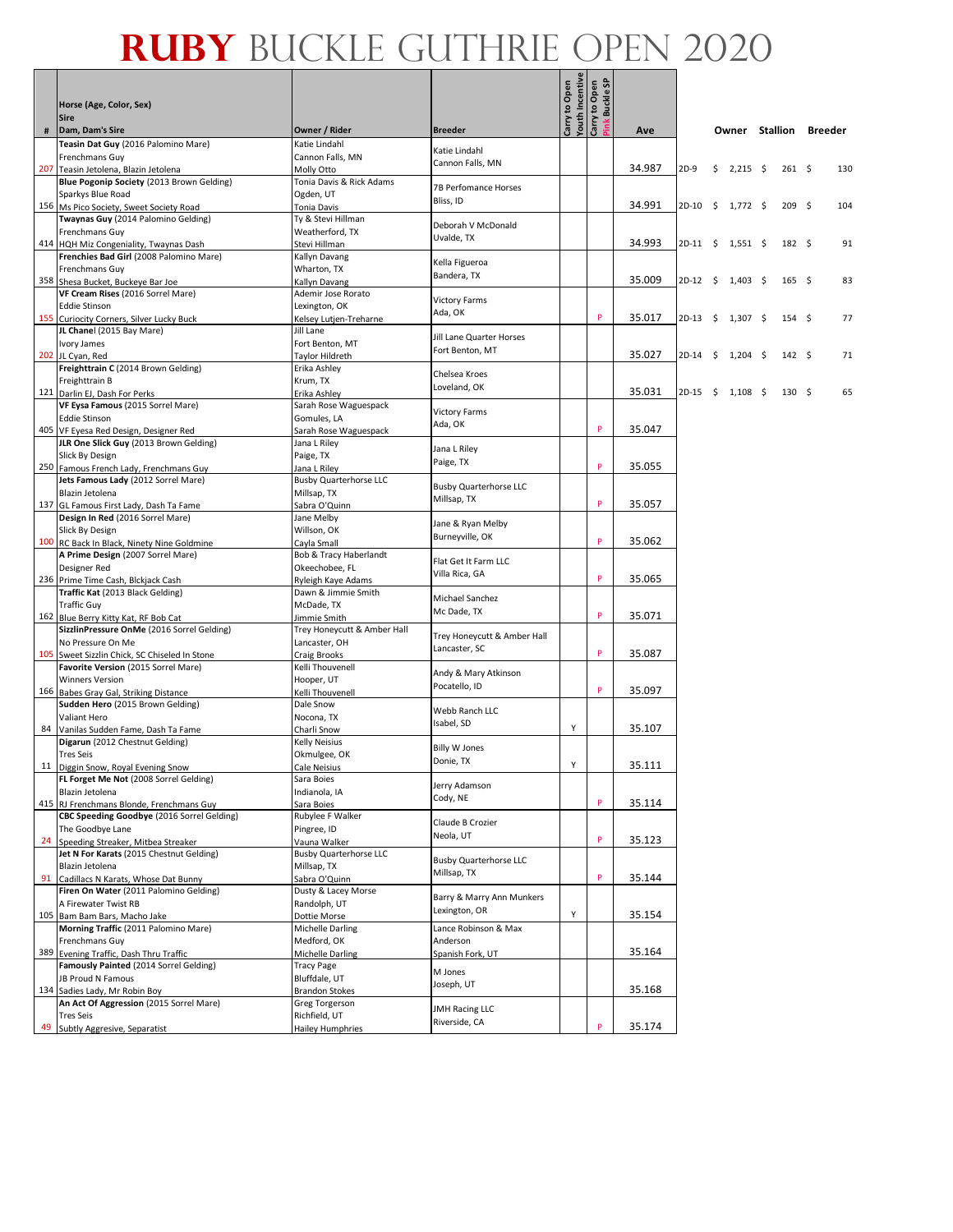Л - 1

|    | Horse (Age, Color, Sex)                                                           |                                                    |                                                | <b>/outh Incentive</b><br>Carry to Open | ink Buckle SP<br>Carry to Open |        |
|----|-----------------------------------------------------------------------------------|----------------------------------------------------|------------------------------------------------|-----------------------------------------|--------------------------------|--------|
| #  | <b>Sire</b><br>Dam, Dam's Sire                                                    | Owner / Rider                                      | <b>Breeder</b>                                 |                                         |                                | Ave    |
|    | Jesswatchmestreak (2016 Bay Roan Mare)                                            | Dave & Lori Zabel                                  | Shawna Letcher<br>Rapid                        |                                         |                                |        |
| 38 | French Streakin Jess<br>Jerrys TP Seepai BB, Jerrys Disco Moon                    | Horace, ND<br>Hallie Hanssen                       | City, SD                                       |                                         |                                | 35.200 |
|    | Assuredly Slick (2016 Sorrel Gelding)                                             | Kim Squires                                        |                                                |                                         |                                |        |
|    | Slick By Design                                                                   | Carnegie, OK                                       | <b>Kim Squires</b><br>Carnegie,<br>OK          |                                         |                                |        |
|    | 40 Nothing Assured, Honors A Bounding<br>AsGoodAsPeachGets (2011 Palomino Mare)   | Kim Squires<br>Lindsey Netterville                 | Stephanie Wheeler & Carisa                     |                                         |                                | 35.210 |
|    | As Good As Nick Gets                                                              | Woodville, MS                                      | Shearer                                        |                                         |                                |        |
|    | 338 SX Frenchmans Peach, Frenchmans Guy                                           | <b>Blaise Bercegeay</b>                            | Hattiesburg, MS                                |                                         | P                              | 35.220 |
|    | Blazin Boss (2016 Sorrel Stallion)<br>Blazin Jetolena                             | Hayle Gibson<br>Redcrest, CA                       | Amy Williams                                   |                                         |                                |        |
|    | 64 Famous Moonlight, Dash Ta Fame                                                 | <b>Troy Crumrine</b>                               | Sandia, TX                                     |                                         | P                              | 35.220 |
|    | DDD Scarletfrenchgrl (2013 Palomino Mare)                                         | Mark McCloy & Lance Gailland                       | James & Ruth Haislip                           |                                         |                                |        |
|    | Frenchmans Guy                                                                    | Tatum, NM                                          | Acampo, CA                                     |                                         |                                | 35.228 |
|    | 335 Go Royal Scarlett, Royal Go Go<br>Guys Im A Bunny Cat (2016 Bay Gelding)      | Jordan Bassett Kircher<br>Jimmie Smith             |                                                |                                         |                                |        |
|    | <b>Traffic Guy</b>                                                                | McDade, TX                                         | Jimmie Smith<br>Mc Dade, TX                    |                                         |                                |        |
|    | 214 Firewater Scat Cat, Alive N Firen                                             | Jimmie Smith                                       |                                                |                                         | P                              | 35.241 |
|    | RV Ebony Design (2015 Black Gelding)<br>Slick By Design                           | Randy & Vauna Walker<br>Pingree, ID                | Randy & Vauna Walker                           |                                         |                                |        |
|    | 188 Two Dash To Fame, Dash Ta Fame                                                | Vauna Walker                                       | Pingree, ID                                    |                                         | P                              | 35.245 |
|    | Princess Stinson (2013 Palomino Mare)                                             | Janett Dykes                                       | Danny K Carrol                                 |                                         |                                |        |
|    | <b>Eddie Stinson</b><br>168 Oro Rose, Man In The Money                            | Raymore, MO<br>Janett Dykes                        | Raymore, MO                                    |                                         |                                | 35.253 |
|    | Hush Money Girl (2016 Bay Mare)                                                   | Fallon Taylor                                      |                                                |                                         |                                |        |
|    | Slick By Design                                                                   | Collinsville, TX                                   | Dian Taylor<br>Collinsville, TX                |                                         |                                |        |
|    | 42 Flos Herress, Dr Nick Bar                                                      | Joao Ferraz Leao                                   |                                                |                                         |                                | 35.287 |
|    | Dashing Ta Fortune (2016 Brown Mare)<br><b>Tres Fortunes</b>                      | Tony & Holly Fenoglio<br>Nocona, TX                | Cayla Small Melby                              |                                         |                                |        |
|    | 76 Dash Ta Lil, Dash Ta Fame                                                      | Holly Fenoglio                                     | Burneyville, OK                                |                                         |                                | 35.307 |
|    | She Pays the Piper (2015 Sorrel Mare)                                             | Thomas & Lainee Sampson                            | Lainee Sampson                                 |                                         |                                |        |
|    | Irish Pay<br>30 NF French Kizz, Frenchmans Guy                                    | Interior, SD<br>Lainee Sampson                     | Interior, SD                                   |                                         | P                              | 35.322 |
|    | Sparkin Jetolena (2006 Sorrel Gelding)                                            | Nova Vaughn                                        |                                                |                                         |                                |        |
|    | Blazin Jetolena                                                                   | Center, TX                                         | Kim & Nicki Knerr<br>Grass Range, MT           |                                         |                                |        |
|    | 361 The Rage Of Vegas, Vegas The Third<br>Tiny Dash Of Magic (2015 Chestnut Mare) | Kalie Vaughn<br>Janelle Parker                     |                                                |                                         | P                              | 35.324 |
|    | Dashin Dynamo                                                                     | Palestine, TX                                      | Janelle Parker                                 |                                         |                                |        |
|    | 68 Magic LuLu, Magic Dozen                                                        | Riley Parker                                       | Palestine, TX                                  | Υ                                       | P                              | 35.331 |
|    | Eye Want It All (2016 Sorrel Mare)<br>No Pressure On Me                           | SouthWestern Farms                                 | Ryann Pedone                                   |                                         |                                |        |
|    | 15 Cause For A Kiss, Cause Its Money                                              | Kirbyville, TX<br>Jolene Montgomery                | Sunset, TX                                     |                                         | P                              | 35.342 |
|    | Chisumm (2016 Sorrel Gelding)                                                     | Twenty Plus Ranch                                  | Dolores Hill                                   |                                         |                                |        |
|    | Frenchmans Guy                                                                    | Will<br>Baton Rouge, LA                            | Moore, OK                                      |                                         |                                | 35.344 |
|    | 84 Joyous Eyes, Mr Eye Opener<br>Streakin French Dash (2008 Bay Roan Mare)        | Lear<br>Rudie Hepper                               |                                                |                                         |                                |        |
|    | A Streak Of Fling                                                                 | Wing, ND                                           | Fulton Performance Horses LLC<br>Valentine, NE |                                         |                                |        |
|    | 327 Frenchmans Dashinsix, Frenchmans Guy                                          | Rudie Hepper                                       |                                                |                                         |                                | 35.366 |
|    | Oh So French (2011 Palomino Mare)<br>Frenchmans Guy                               | John Jacobi<br>Murchison. TX                       | <b>Tyrell Moody</b>                            |                                         |                                |        |
|    | 87 Oh So Effort, Special Effort                                                   | <b>Melissa Brandt</b>                              | Letcher, SD                                    |                                         |                                | 35.380 |
|    | Ima Friendly Guy (2010 Bay Gelding)                                               | Jayme Robison                                      | <b>Bill &amp; Debbie Myers</b>                 |                                         |                                |        |
| 96 | A Smooth Guy<br>Dash of Hot Colours, Dashing Val                                  | Bellville, TX<br>Jodee Miller                      | Saint Onge, SD                                 |                                         | P                              | 35.390 |
|    | FL Fergalicious (2015 Sorrel Mare)                                                | Samantha Flannery                                  |                                                |                                         |                                |        |
|    | JL Sirocco                                                                        | Mission, SD                                        | Samantha Flannery<br>Mission, SD               |                                         |                                |        |
|    | 206 UX Flit N Fabulous, Frenchmans Fabulous<br>Cajun Chrome (2015 Sorrel Gelding) | Samantha Flannery<br>Tami Semas                    |                                                |                                         | P                              | 35.391 |
|    | Shawne Bug Leo                                                                    | Brock. TX                                          | Renee & James David Cain                       |                                         |                                |        |
|    | 395 Guys Itty Bitty, Frenchmans Guy                                               | Tami Semas                                         | Dry Creek, LA                                  |                                         | P                              | 35.397 |
|    | GM Splashing Proud (2013 Sorrel Gelding)<br>JB Proud N Famous                     | Wade & Ruth Christensen                            | Gloria J Martineau                             |                                         |                                |        |
|    | 193 Splashing Sally, Striking Distance                                            | Erda, UT<br>Jamie Wade Christensen                 | Salt Lake City, UT                             |                                         |                                | 35.413 |
|    | Justa DTF Frenchman (2015 Palomino Stallion)                                      | Gary & Catherine Williams                          | Gary & Catherine Williams                      |                                         |                                |        |
|    | Aint Seen Nothin Yet                                                              | Sebring, FL                                        | Sebring, FL                                    |                                         |                                |        |
| 61 | Madeline Spade 410, Justa Hickory Spade<br>Mitchel (2014 Sorrel Gelding)          | Crystal Mcintyre<br>Christy Hefley                 |                                                |                                         |                                | 35.417 |
|    | Slick By Design                                                                   | Pine Bluffs, Wy                                    | Christy Hefley                                 |                                         |                                |        |
|    | 206 PV Rockin Ta Fame, Dash Ta Fame                                               | Christy Hefley                                     | Pine Bluffs, Wy                                |                                         | P                              | 35.429 |
|    | CSE C U In Vegas (2014 Buckskin Mare)<br>French Streaktovegas                     | Candice Slogel & Dorothy Schmidt,<br>Hermiston, OR | Candice Slogel & Dorothy<br>Schmidt            |                                         |                                |        |
|    | 39 CSE Grace Of Gold, Dash of Royal Gold                                          | Candice Osborne                                    | Hermiston, OR                                  |                                         |                                | 35.434 |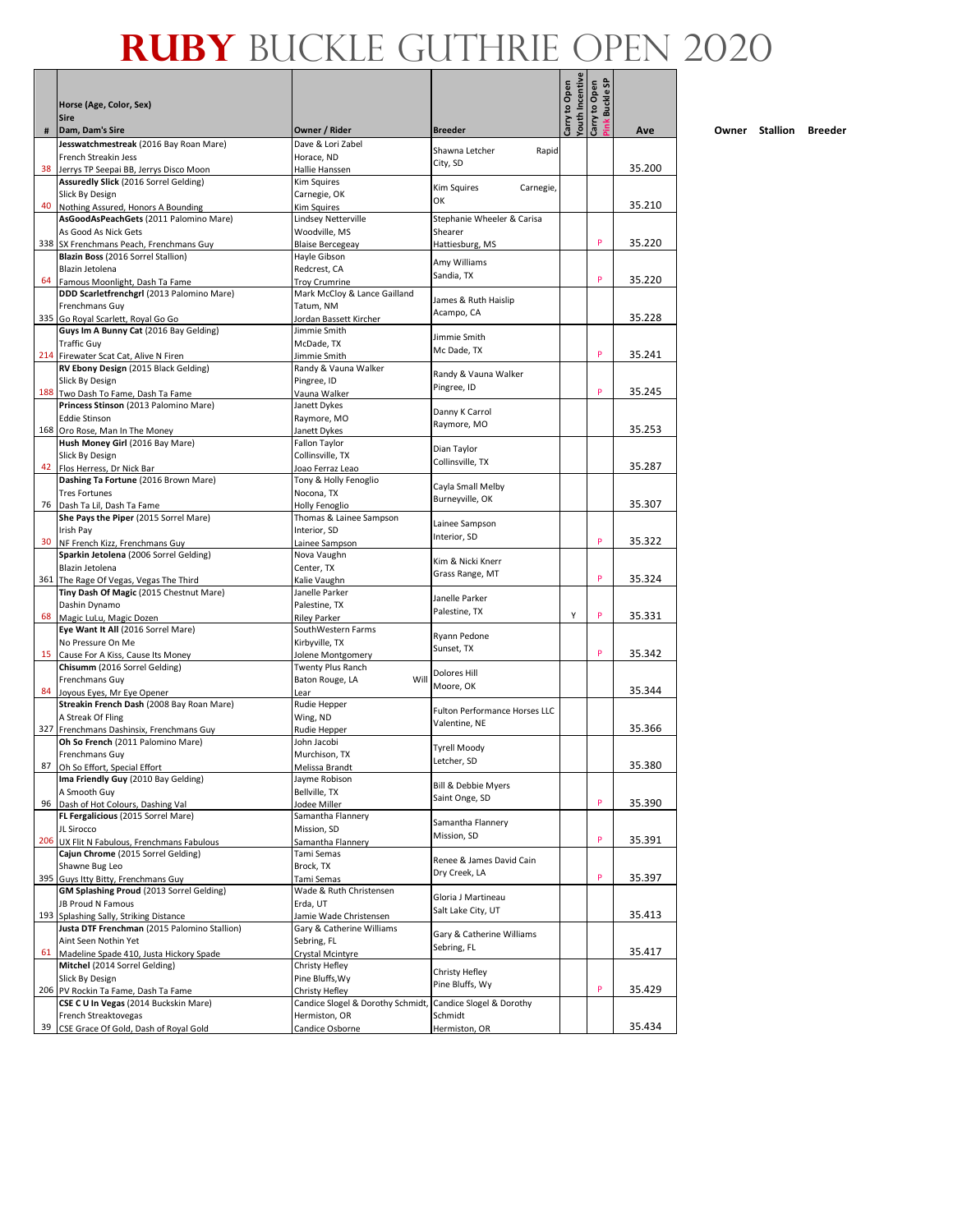Л - 1

|             | Horse (Age, Color, Sex)<br><b>Sire</b>                                               |                                                    |                                          | outh Incentive<br>Carry to Open | ink Buckle SP<br>Carry to Open |        |
|-------------|--------------------------------------------------------------------------------------|----------------------------------------------------|------------------------------------------|---------------------------------|--------------------------------|--------|
| #           | Dam, Dam's Sire                                                                      | Owner / Rider                                      | <b>Breeder</b>                           |                                 |                                | Ave    |
|             | Slick Illusion (2016 Sorrel Gelding)                                                 | Sandra Maresh<br>Needville, TX                     | Ann K McAleer                            |                                 |                                |        |
|             | Slick By Design<br>211 Dashing Brown Beauty, First Place Dash                        | Kelsey Lutjen Treharne                             | Brookshire, TX                           |                                 | P                              | 35.446 |
|             | Doc Manny (2008 Brown Gelding)                                                       | Cody & Maegan Heiner                               |                                          |                                 |                                |        |
|             | PC Redwood Manny                                                                     | Corinne, UT                                        | Lee Ray Shepherd<br>Spanish Fork, UT     |                                 |                                |        |
|             | 145 Orange Merridoc, Merridoc                                                        | Maegan Heiner                                      |                                          |                                 | P                              | 35.447 |
|             | Blazins Last Cowgirl (2012 Bay Mare)                                                 | Four Taylors Ranch LLC                             | Susan Rist                               |                                 |                                |        |
|             | Blazin Jetolena<br>321 Ronas Cowgirl, Ronas Ryon                                     | Neola, UT<br>Melissa Taylor                        | Tucson, AZ                               |                                 | P                              | 35.463 |
|             | Streaking Moon Beams (2016 Gelding)                                                  | <b>Emily Becker</b>                                |                                          |                                 |                                |        |
|             | A Streak Of Fling                                                                    | New Braunfels, TX                                  | <b>Emily Becker</b><br>New Braunfels, TX |                                 |                                |        |
|             | 186 Sayos Badger Chic, Sayos Shining Sun                                             | <b>Emily Becker</b>                                |                                          |                                 |                                | 35.470 |
|             | MCM Drop Your Socks (2016 Gray Mare)                                                 | Dunn Ranch                                         | Matt & Bendi Dunn                        |                                 |                                |        |
|             | <b>BHR Frenchies Socks</b>                                                           | Wynnewood, OK                                      | Bismark, MO                              |                                 | P                              | 35.496 |
|             | 203 Mulberry Canyon Moon, Marthas Six Moons<br>Dynamite Goes Boom (2014 Sorrel Mare) | Jolene Montgomery<br>Kava Huestis                  |                                          |                                 |                                |        |
|             | JL Sirocco                                                                           | Ulm, MT                                            | Mikell Hougen                            |                                 |                                |        |
|             | 316 Dynamites Starlite, Doc O Dynamite                                               | Kava Huestis                                       | Melstone, MT                             |                                 | P                              | 35.500 |
|             | Jets Blazin Fame (2010 Chestnut Mare)                                                | Cathy Morgan                                       | Cathy Morgan                             |                                 |                                |        |
|             | Blazin Jetolena                                                                      | Menan, ID                                          | Menan, ID                                |                                 | P                              |        |
|             | 234 Annies Das, Dash Ta Fame<br>JL Rocky Lane (2014 Bay Gelding)                     | Cathy Morgan<br>Kava Huestis                       |                                          |                                 |                                | 35.501 |
|             | JL Sirocco                                                                           | Ulm, MT                                            | Jill Lane Quarter Horses                 |                                 |                                |        |
|             | 377 Quint Glory, Lanes Leinster                                                      | Kava Huestis                                       | Fort Benton, MT                          |                                 | P                              | 35.521 |
|             | Lil French Streak (2015 Sorrel Mare)                                                 | Coy & Taylor Hildreth                              | Phil & Terri Kissack                     |                                 |                                |        |
|             | French Streaktovegas                                                                 | Olathe, CO                                         | Spearfish, SD                            |                                 |                                |        |
|             | 83 Hummers Last Lady, Humbolt Duster                                                 | <b>Taylor Hildreth</b>                             |                                          |                                 |                                | 35.523 |
|             | Dashing Nick Bar (2011 Sorrel Mare)<br>As Good As Nick Gets                          | Angie & Brant Moore<br>Canyon, TX                  | <b>Courtney Cantrell</b>                 |                                 |                                |        |
|             | 19 Dashing Barre, Mr Eye Opener                                                      | Angie Moore                                        | Goliad, TX                               |                                 | P                              | 35.531 |
|             | American PYC (2013 Bay Mare)                                                         | Melissa Brandt                                     |                                          |                                 |                                |        |
|             | PYC Paint Your Wagon                                                                 | Hermosa, SD                                        | A. C. Taylor<br>Seminole, OK             |                                 |                                |        |
|             | 24 American Dove, Toast To Dash                                                      | Melissa Brandt                                     |                                          |                                 | P                              | 35.542 |
|             | Tres Of Fame (2013 Bay Gelding)                                                      | Kelly Drosihn                                      | Kyle & Sue                               |                                 |                                |        |
|             | As Good As Nick Gets<br>233 Long Live Cowgirls, Tres Seis                            | Novato, CA<br>Kaitlyn Drosihn                      | <b>Edwards Smith</b>                     |                                 | P                              | 35.550 |
|             | A Classic Frenchkiss (2010 Palomino Gelding)                                         | <b>Tim Davis</b>                                   |                                          |                                 |                                |        |
|             | Frenchmans Guy                                                                       | Pavillion, WY                                      | Tim Davis                                |                                 |                                |        |
|             | 198 Mikasa Moon, A Classic Dash                                                      | Shyann Lucas                                       | Pavillion, WY                            |                                 |                                | 35.554 |
|             | Traffics Vegas Trip (2015 Bay Gelding)                                               | Jimmie Smith                                       | Dana Lynn Darnell                        |                                 |                                |        |
|             | <b>Traffic Guy</b><br>442 Touche Touche, Oklahoma Fuel                               | McDale, TX<br>Jimmie Smith                         | Weimar, TX                               |                                 | P                              | 35.557 |
|             | Huckleberry Martini (2015 Bay Mare)                                                  | Amy Schimke & Brett Borkowski                      |                                          |                                 |                                |        |
|             | <b>Tres Seis</b>                                                                     | Wessington Springs, SD                             | Gary & Patty Peterson                    |                                 |                                |        |
|             | 138 Coeur D Alene, Stoli                                                             | Amy Schimke                                        | Coeur D Alene, ID                        |                                 | P                              | 35.557 |
|             | HP Slick Chick (2014 Black Mare)                                                     | Deanna Mixon-Pietsch                               | Charlie Cole & Jason Martin              |                                 |                                |        |
| $7^{\circ}$ | Slick By Design                                                                      | Sarasota, FL                                       | Pilot Point, TX                          |                                 | P                              | 35.569 |
|             | Rods Last Ladybug, Sharp Rodney<br>CoCo Bongo (2014 Buckskin Mare)                   | Deanna Mixon-Pietsch<br>Aubrey Smith               |                                          |                                 |                                |        |
|             | A Smooth Guy                                                                         | Binghamton, NY                                     | Brittany Pozzi Tonozzi                   |                                 |                                |        |
|             | 205 Steele Magnolias, Magnolia Bar Jet                                               | <b>Aubrey Smith</b>                                | Victoria, TX                             |                                 | P                              | 35.569 |
|             | Iza French Dream (2014 Buckskin Mare)                                                | Rachelle Smith-Mose                                | Rachelle Smith-Mose                      |                                 |                                |        |
|             | First Down French                                                                    | Bend, OR<br>Rachelle Smith-Mose                    | Bend, OR                                 |                                 |                                | 35.570 |
|             | 343 WR Oh Too Rock, Texas High Dasher<br>KN Rumor Has It (2013 Sorrel Mare)          | Kimi Nichols                                       |                                          |                                 |                                |        |
|             | Born Ta Be Famous                                                                    | Brownwood, TX                                      | Kimi Ann Nichols                         |                                 |                                |        |
|             | 340 Docs Smooth Gold, Smooth Herman                                                  | Kimi Nichols                                       | Brownwood, TX                            |                                 | P                              | 35.574 |
|             | ItIs What Itis Guys (2010 Palomino Mare)                                             | Emma Wildeisen                                     | <b>Bill &amp; Debbie Myers</b>           |                                 |                                |        |
|             | Frenchmans Guy                                                                       | Wentzville, MO                                     | Saint Onge, SD                           |                                 |                                |        |
|             | 238 DN Shake Em Up, Royal Shake Em<br>Famous Blazin Boxers (2015 Sorrel Gelding)     | Emma Wildeisen<br>Erika Boucher                    |                                          |                                 |                                | 35.578 |
|             | Blazin Jetolena                                                                      | Galion, OH                                         | <b>Busby Quarter Horse LLC</b>           |                                 |                                |        |
|             | 212 Famous Silk Panties, Dash Ta Fame                                                | Kelly Bowser                                       | Millsap, TX                              |                                 | P                              | 35.592 |
|             | Bamberg (2011 Bay Gelding)                                                           | Mandy Amos                                         | Ronald Magnon James                      |                                 |                                |        |
|             | Valiant Hero                                                                         | Ocala, FL                                          | Ocala, FL                                |                                 |                                |        |
|             | 224 Fashion Lover 99, Friendly Lover 88                                              | Mandy Amos                                         |                                          |                                 |                                | 35.600 |
|             | Lenas Little Redhead (2006 Sorrel Mare)<br>Designer Red                              | Kassie Hohenstien & Tracy<br>Monnens, Shakopee, MN | Ky Stierwalt                             |                                 |                                |        |
|             | 158 Bambis Lena, Mr Freckles Olena                                                   | Kassie Hohenstein                                  | Leedey, OK                               |                                 | P                              | 35.607 |
|             | Al Cappone* (2016 Sorrel Stallion)                                                   | Nickelbar Ranch LLC                                |                                          |                                 |                                |        |
|             | Shawne Bug Leo                                                                       | San Angelo, TX                                     | Harry Thomas<br>Harold, SD               |                                 |                                |        |
| 9           | TR Double Cash, Texas High Dasher                                                    | <b>Dustin Angelle</b>                              |                                          |                                 | P                              | 35.607 |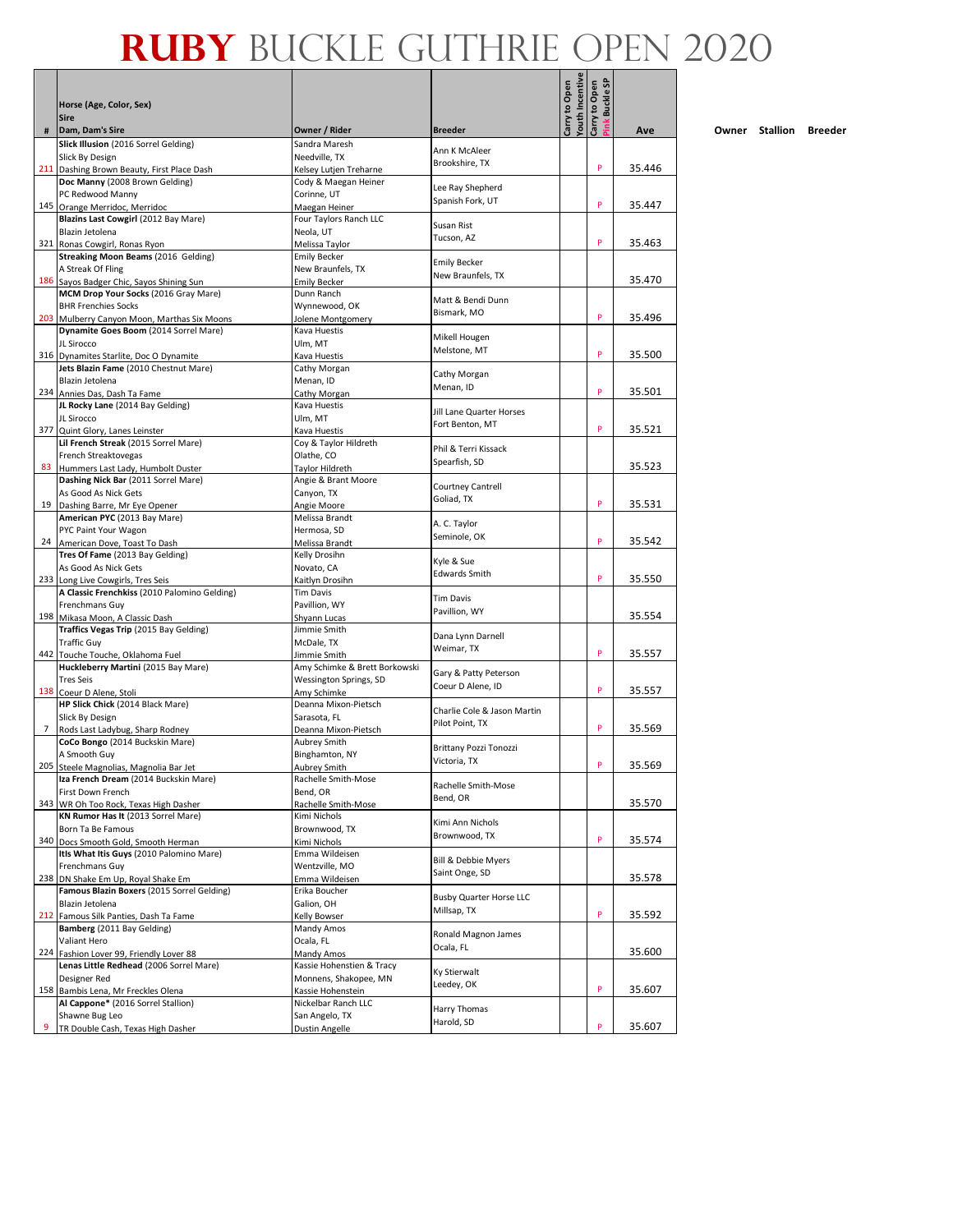Л - 1

|    |                                                                                       |                                          |                                                  | outh Incentive | ink Buckle SP |        |
|----|---------------------------------------------------------------------------------------|------------------------------------------|--------------------------------------------------|----------------|---------------|--------|
|    | Horse (Age, Color, Sex)<br><b>Sire</b>                                                |                                          |                                                  | Carry to Open  | Carry to Open |        |
| #  | Dam, Dam's Sire                                                                       | Owner / Rider                            | <b>Breeder</b>                                   |                |               | Ave    |
|    | SBW Repeat (2016 Sorrel Gelding)<br>Blazin Jetolena                                   | Stephanie Wheeler<br>Hattiesburg, MS     | Stephanie Wheeler                                |                |               |        |
|    | 176 SX Dr Peacharita, Dr Nick Bar                                                     | <b>Brian Wheeler</b>                     | Hattiesburg, MS                                  |                | P             | 35.612 |
|    | IRoseSuchAStinson (2014 Palomino Mare)                                                | Jessie Domann                            | Danny K Carrol                                   |                |               |        |
|    | <b>Eddie Stinson</b>                                                                  | Gainesville, TX                          | Raymore, MO                                      |                | P             |        |
|    | 407 Oro Rose, Man In The Money                                                        | Jessie Domann                            |                                                  |                |               | 35.616 |
|    | SR Blazin Catalena (2013 Black Gelding)<br>Blazin Jetolena                            | Jeanette Johnson<br>Axtell. NE           | Marci Sowko                                      |                |               |        |
|    | 279 Beau Koo Jaz, Rare Bar                                                            | Jeanette Johnson                         | Johnstown, CO                                    |                | P             | 35.621 |
|    | BoonStreakinColours (2015 Bay Roan Gelding)                                           | Wade Lewis<br>Hereford,                  |                                                  |                |               |        |
|    | <b>Streakin Boon Dox</b>                                                              | <b>TX</b>                                | Joe & Carla Spitz<br>Lamar, CO                   |                |               |        |
|    | 12 Frenchmans Colours, Hot Colours                                                    | Ashley Schafer                           |                                                  |                | P             | 35.631 |
|    | Gambleonthestreaker (2008 Sorrel Gelding)                                             | Sherri Cass                              | Stephen Harvey                                   |                |               |        |
|    | A Streak Of Fling<br>285 Pressey Gamble, RaiseTheGamble                               | Pierre, SD<br><b>Taylyn Cass</b>         | Lebanon, IN                                      | Y              |               | 35.633 |
|    | Amos Mozes (2014 Sorrel Stallion)                                                     | Alexia Willis                            |                                                  |                |               |        |
|    | <b>Eddie Stinson</b>                                                                  | Maysville, OK                            | Alexia Willis                                    |                |               |        |
|    | 190 Royal Chick Three, Shawne Bug                                                     | Morgan Anderson                          | Maysville, OK                                    |                | P             | 35.635 |
|    | A Stylish Frenchman (2013 Palomino Mare)                                              | Stephanie Cleveland                      | Stephanie Cleveland                              |                |               |        |
|    | Frenchmans Guy                                                                        | Kellyville, OK                           | Kellyville, OK                                   |                |               | 35.640 |
|    | 440 Twice As Stylish 07, Twice As Shiney<br>Streakin French Doxi (2016 Bay Roan Mare) | Stephanie Cleveland<br>Joe & Carla Spitz |                                                  |                |               |        |
|    | Streakin Boon Dox                                                                     | Lamar, CO                                | Joe & Carla Spitz                                |                |               |        |
|    | 41 A French Coyote, Frenchmans Guy                                                    | Tana Renick                              | Lamar, CO                                        |                | P             | 35.644 |
|    | Cooper 777 (2015 Chestnut Gelding)                                                    | Shyann Lucas                             | Larry & Bonnie Blain                             |                |               |        |
|    | JB Proud N Famous                                                                     | Morristown, AZ                           | Spanish Fork, UT                                 |                |               |        |
|    | 25 Orange Merridoc, Merridoc                                                          | Shyann Lucas                             |                                                  |                |               | 35.662 |
|    | My Epic Miracle (2015 Sorrel Mare)<br>Epic Leader                                     | Laney Fowler<br>Grandview, TX            | Schiller Ranch LLC                               |                |               |        |
|    | 182 LRH Ali Mane, Miracle Streak                                                      | Laney Fowler                             | College Station, TX                              |                |               | 35.663 |
|    | Two Rubles (2012 Sorrel Mare)                                                         | Casey or Darcee Shepherd                 |                                                  |                |               |        |
|    | TwoForTheDough                                                                        | Levan, UT                                | Jay Pitcher<br>Smithfield, UT                    |                |               |        |
|    | 132 A Societys Lass, Society Road                                                     | Darcee Shepherd                          |                                                  |                |               | 35.666 |
|    | Kys Goodbye Fame (2013 Bay Mare)                                                      | Brian & Shawna Felter                    | Dawon Seeley                                     |                |               |        |
|    | The Goodbye Lane<br>397 Lady Special Effort, Mr Special Charge                        | West Warren, UT                          | Spanish Fork, UT                                 |                | P             | 35.674 |
|    | Guyz Classy Lady (2015 Bay Mare)                                                      | Shawna Felter<br>Tasha Welsh             |                                                  |                |               |        |
|    | Frenchmans Guy                                                                        | Dublin, TX                               | <b>Bill Myers</b>                                |                |               |        |
|    | 74 Danika, Special Leader                                                             | Tasha Welsh                              | St Onge, SD                                      |                |               | 35.677 |
|    | Model X (2015 Black Mare)                                                             | Christy Hefley                           | Christy Hefley                                   |                |               |        |
|    | Slick By Design                                                                       | Pine Bluffs, Wy                          | Pine Bluffs, Wy                                  |                | P             |        |
|    | 191 PV Rockin Ta Fame, Dash Ta Fame<br>Shea Blazin Bay (2012 Bay Mare)                | Christy Hefley<br>Rachel Tiedeman        |                                                  |                |               | 35.685 |
|    | Blazin Jetolena                                                                       | Buffalo, WY                              | Lon Brest                                        |                |               |        |
|    | 402 CCR Faylene, LeRoys Brown Shadow                                                  | Rachel Tiedman                           | Sidney, MT                                       |                | P             | 35.691 |
|    | Famously Smooth (2014 Bay Mare)                                                       | Willie & Davi Watterson                  |                                                  |                |               |        |
|    | A Smooth Guy                                                                          | Bluffdale, UT                            | Thomas & Laniee Sampson<br>Interior, SD          |                |               |        |
|    | 421 MaidenFamouslyHigh, Dash Ta Fame                                                  | Davi Watterson                           |                                                  |                | P             | 35.696 |
|    | Classic Ivory (2009 Brown Gelding)<br>Ivory James                                     | <b>Courtney Moose</b><br>Midland, TX     | <b>Bullard Farms</b>                             |                |               |        |
|    | 200 Classic Angle, Kiptys Charger                                                     | <b>Courtney Moose</b>                    | Weatherford, TX                                  |                |               | 35.773 |
|    | Colour Me Smooth (2012 Buckskin Gelding)                                              | SouthWestern Farms                       |                                                  |                |               |        |
|    | A Smooth Guy                                                                          | Kirbyville, TX                           | <b>Bill &amp; Debbie Myers</b><br>Saint Onge, SD |                |               |        |
|    | 323 Colours Of A Lady, Hot Colours                                                    | Savannah Palmore                         |                                                  |                | P             | 35.773 |
|    | Letta Girl Jet (2016 Bay Mare)                                                        | Jeff & Buffy Walchli                     | Robynn Herring                                   |                |               |        |
|    | Blazin Jetolena<br>196 Letta Girl Roll, Letta Hank Do It                              | Shelley, ID<br>Shey Walchli              | Huntington, TX                                   |                | P             | 35.776 |
|    | Guys Special Effort (2007 Palomino Mare)                                              | Cabrina Vickers                          |                                                  |                |               |        |
|    | Frenchmans Guy                                                                        | Flagstaff, AZ                            | <b>Tyrell R Moody</b>                            |                |               |        |
|    | 100 Some Kinda Keeper, Special Effort                                                 | Cabrina Vickers                          | Letcher, SD                                      |                |               | 35.784 |
|    | KG Blazin Nineolena (2016 Sorrel Mare)                                                | Kayla Jones                              | Kathy Grimes<br>Medical                          |                |               |        |
|    | Blazin Jetolena                                                                       | Watkins, CO                              | Lake, WA                                         |                | P             | 35.802 |
|    | 189 Do It For Beau, Beaus Sleep Of Sun<br>A Smooth Freckle (2015 Sorrel Gelding)      | Kayla Jones<br>Randy & Jeanne Warnock    |                                                  |                |               |        |
|    | A Smooth Guy                                                                          | Riley, OR                                | Randy & Jeanne Warnock                           |                |               |        |
| 57 | Hangin On A Freckle, Cols Lil Champ                                                   | Kelsie Miller                            | Maupin, OR                                       |                |               | 35.805 |
|    | Nehi Socks (2016 Sorrel Gelding)                                                      | Barbara Morgan                           | Donna Martin                                     |                |               |        |
|    | <b>BHR Frenchies Socks</b>                                                            | Atmore, AL                               | Atmore, AL                                       |                |               |        |
| 97 | Ba Runner Ta Fame, Dash Ta Fame<br>Pays To Be Smooth (2015 Buckskin Gelding)          | Cody Bauserman<br>Roger & Margaret Jones |                                                  |                | P             | 35.809 |
|    | A Smooth Guy                                                                          | Farson, WY                               | Rogert & Margaret Jones                          |                |               |        |
|    | 153 Fame N Money, Poco Lijerito                                                       | Margaret Jones                           | Farson, WY                                       |                | P             | 35.818 |
|    |                                                                                       |                                          |                                                  |                |               |        |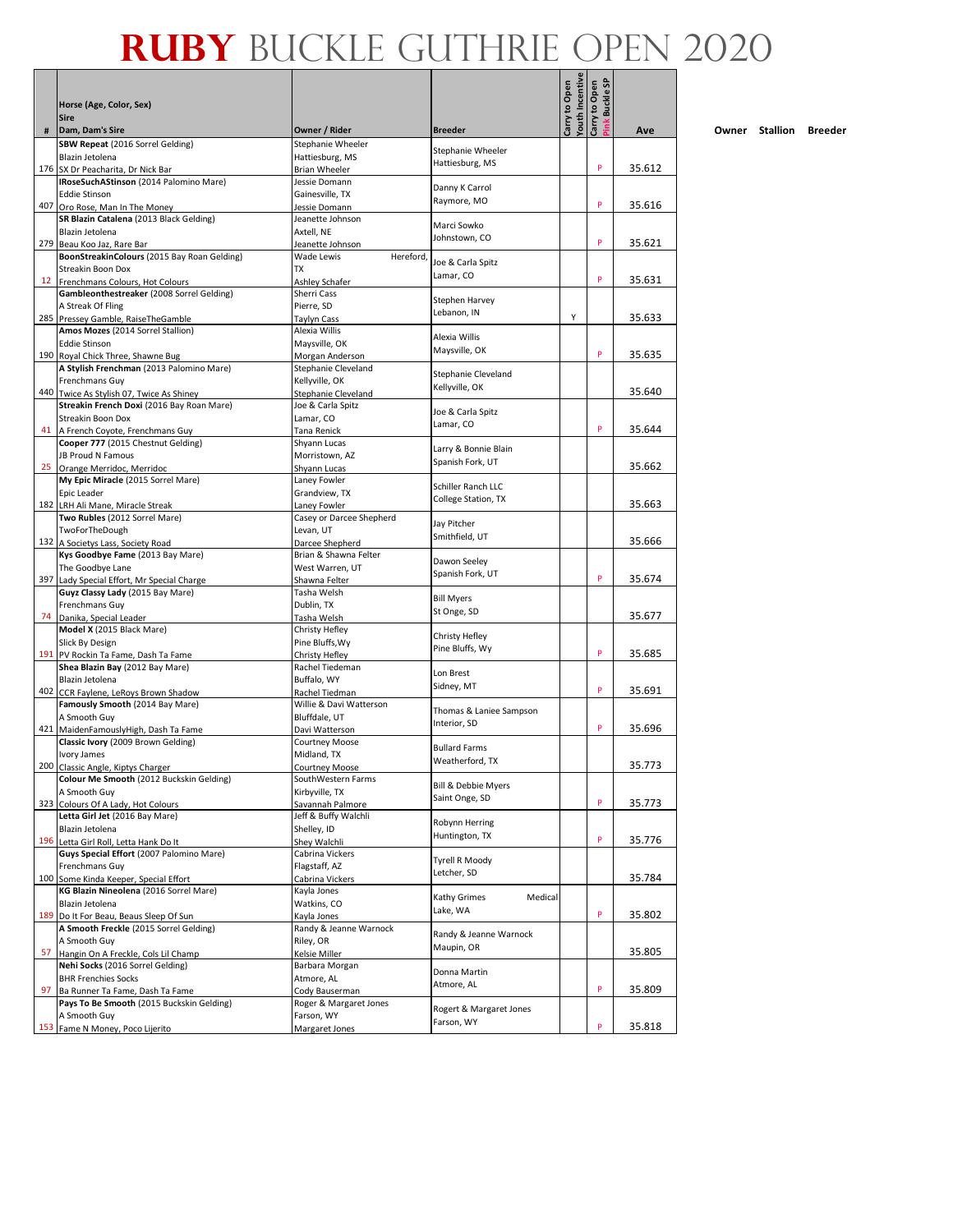|     | Horse (Age, Color, Sex)<br><b>Sire</b>                                          |                                              |                                             | Carry to Open | <b>Youth Incentive</b><br>Carry to Open<br>link Buckle SP |        |        |    |                         |                  |       |
|-----|---------------------------------------------------------------------------------|----------------------------------------------|---------------------------------------------|---------------|-----------------------------------------------------------|--------|--------|----|-------------------------|------------------|-------|
| #   | Dam, Dam's Sire                                                                 | Owner / Rider                                | <b>Breeder</b>                              |               |                                                           | Ave    |        |    | Owner Stallion Breeder  |                  |       |
|     | Designs Of Red (2008 Sorrel Mare)                                               | Kassie Hohenstien & Tracy                    |                                             |               |                                                           |        |        |    |                         |                  |       |
|     | Designer Red                                                                    | Monnens, Shakopee, MN                        | <b>Gerald Williams</b><br>Dingerfield, TX   |               |                                                           |        |        |    |                         |                  |       |
| 97  | Povertys Snowflake, Easy Rollin Jet                                             | Kassie Hohenstein                            |                                             |               | p                                                         | 35.834 |        |    |                         |                  |       |
|     | Pressures On High (2016 Sorrel Mare)<br>No Pressure On Me                       | Jeanette Nelson<br>Milledgeville, GA         | Erika Ashley                                |               |                                                           |        |        |    |                         |                  |       |
| 72  | A Midnight High, All Night High                                                 | Ryann Pedone                                 | Krum, TX                                    |               | p                                                         | 35.839 |        |    |                         |                  |       |
|     | JL Prissys Roc (2014 Palomino Mare)                                             | Coy & Taylor Hildreth                        |                                             |               |                                                           |        |        |    |                         |                  |       |
|     | JL Sirocco                                                                      | Olathe, CO                                   | Jill Lane Quarter Horses<br>Fort Benton, MT |               |                                                           |        |        |    |                         |                  |       |
|     | 135 VCprissysdiggerfrost, Sun Frost                                             | Taylor Hildreth                              |                                             |               | p                                                         | 35.844 |        |    |                         |                  |       |
|     | VF Famous Princess (2011 Palomino Mare)<br>Born Ta Be Famous                    | Hailey Hardeman<br>Wilson, WY                | <b>Victory Farms</b>                        |               |                                                           |        |        |    |                         |                  |       |
|     | 235 Little Bit Princess, Super Sence Amillion                                   | <b>Jodi Edwards</b>                          | Ada, OK                                     |               |                                                           | 35.875 |        |    |                         |                  |       |
|     | Clever Quick Leo (2014 Gelding)                                                 | Mandi Jo Fox                                 | Kelsey Jones Cawley                         |               |                                                           |        |        |    |                         |                  |       |
|     | Shawne Bug Leo                                                                  | Hempstead, TX                                | Bloomington, TX                             |               |                                                           |        |        |    |                         |                  |       |
| 352 | Clever Curve, Clever Deceit                                                     | Mandi Jo Fox                                 |                                             |               | p                                                         | 35.881 |        |    |                         |                  |       |
|     | Famous Wildcat (2007 Chestnut Mare)<br>JB Proud N Famous                        | Shyann Lucas<br>Morristown, AZ               | M Jones                                     |               |                                                           |        |        |    |                         |                  |       |
| 262 | JW Kentucky Wildcat, Lil Wildcat                                                | Kathy Campbell                               | Joseph, UT                                  |               |                                                           | 35.898 |        |    |                         |                  |       |
|     | KNFlingnButterscotch (2012 Buckskin Gelding)                                    | Mary Cole                                    | Kimi Ann Nichols                            |               |                                                           |        |        |    |                         |                  |       |
|     | A Streak Of Fling                                                               | Goldsmith, TX                                | Brownwood, TX                               |               |                                                           |        |        |    |                         |                  |       |
|     | 313 Vanishing Frenchgirl, Frenchmans Guy                                        | Meghan Johnson                               |                                             |               |                                                           | 35.898 |        |    |                         |                  |       |
|     | Shut The Blazin Door (2012 Sorrel Gelding)<br>Blazin Jetolena                   | Karen & Brice Manning<br>Marietta, OK        | Brice & Karen Manning                       |               |                                                           |        |        |    |                         |                  |       |
|     | 157 Shut The Front Door, Dash Ta Fame                                           | Karen Manning                                | Marietta, OK                                |               | P                                                         | 35.899 |        |    |                         |                  |       |
|     | Okey Dokey Guy (2008 Bay Gelding)                                               | Jenae Ordeman                                | Robert & Kay Weeks                          |               |                                                           |        |        |    |                         |                  |       |
|     | Dats A Frenchman                                                                | Saratoga, WY                                 | Elk City, OK                                |               | p                                                         |        |        |    |                         |                  |       |
| 29  | Sheza Nifty Okie, Okey Dokey Dale<br>Jazzin Jetolena (2007 Sorrel Gelding)      | Jenae Ordeman                                |                                             |               |                                                           | 35.902 |        |    |                         |                  |       |
|     | Blazin Jetolena                                                                 | Bailey & Tia Moore<br>Granby, MO             | Karma Loftin                                |               |                                                           |        |        |    |                         |                  |       |
| 424 | Charmin Miss Meyers, Hemp Meyers                                                | Tia Moore                                    | Bluff Dale, TX                              |               | P                                                         | 35.905 |        |    |                         |                  |       |
|     | Tresible Deduction (2013 Bay Gelding)                                           | Ty Blodgett                                  | Sammy Manek                                 |               |                                                           |        |        |    |                         |                  |       |
|     | <b>Tres Seis</b>                                                                | Amidon, ND                                   | Shawnee, OK                                 |               | P                                                         | 35.913 |        |    |                         |                  |       |
| 398 | Speeding Thru Baja, Separtist<br>High As Flit (2016 Sorrel Gelding)             | Shausta Blodgett<br>Donald Rejc              |                                             |               |                                                           |        |        |    |                         |                  |       |
|     | This Fame Is On Fire                                                            | Kenockee, MI                                 | Donald Rejc                                 |               |                                                           |        |        |    |                         |                  |       |
| 47  | My Girl Josie, Judys Lineage                                                    | Heather Kosmowski                            | Kenockee, MI                                |               |                                                           | 35.920 | 3D-1   |    | $$18,461 \t$2,172 \t$$  |                  | 1,086 |
|     | Chips Ahoy (2014 Sorrel Gelding)                                                | Wes Kellett                                  | Dawson Seeley                               |               |                                                           |        |        |    |                         |                  |       |
|     | The Goodbye Lane<br>307 PH Jazzy Judy, Tuff Buddy Cash                          | Plain City, UT<br>McKinlee Kellett           | Spanish Fork, UT                            |               | P                                                         | 35.925 | $3D-2$ |    | $$12,553$ $$1,477$ \$   |                  | 738   |
|     | Flashin My Guns (2014 Gray Gelding)                                             | Ryann Pedone                                 |                                             |               |                                                           |        |        |    |                         |                  |       |
|     | Fiestas Gotta Gun                                                               | Sunset, TX                                   | Ryann Pedone<br>Sunset, TX                  |               |                                                           |        |        |    |                         |                  |       |
|     | 265 Red Flashin Money, On The Money Red                                         | <b>Bailee Snow</b>                           |                                             |               |                                                           | 35.928 | $3D-3$ | \$ | $9,600 \div 1,129 \div$ |                  | 565   |
|     | Cruzing On By (2011 Gray Mare)                                                  | Jerry & Melodi Christensen                   | Kirk Good Fellow                            |               |                                                           |        |        |    |                         |                  |       |
|     | Furyofthewind<br>256 Breezing Home, Free House                                  | Kennebec, SD<br>Melodi Christensen           | Nacogcloches, TX                            |               | P                                                         | 35.947 | 3D-4   | Ś. | $6,794$ \$              | 799 \$           | 400   |
|     | A Streak Of Scarlett (2014 Sorrel Gelding)                                      | SouthWestern Farms                           |                                             |               |                                                           |        |        |    |                         |                  |       |
|     | A Streak Of Fling                                                               | Kirbyville, TX                               | James & Ruth Haislip<br>Acampo, CA          |               |                                                           |        |        |    |                         |                  |       |
|     | 232 Go Royal Scarlett, Royal Go Go                                              | Kyle Leleux                                  |                                             |               |                                                           | 35.952 | 3D-5   | \$ | $5,538$ \$              | 652 <sup>5</sup> | 326   |
|     | Check Me Out Guys (2013 Palomino Gelding)<br>Frenchmans Guy                     | Donna Tippen<br>Boyd, TX                     | <b>Brittany Pozzi Tonozzi</b>               |               |                                                           |        |        |    |                         |                  |       |
|     | 245 Dashing Checkers, Dash Ta Fame                                              | Donna Tippen                                 | Lampasas, TX                                |               |                                                           | 35.958 | $3D-6$ | \$ | 4,283 \$                | $504 \quad$ \$   | 252   |
|     | Dashin Jetolena (2007 Gelding)                                                  | Karol Knudson                                | WJ Williamson Jr                            |               |                                                           |        |        |    |                         |                  |       |
|     | Blazin Jetolena                                                                 | Roy, UT                                      | Gray Court, SC                              |               | P                                                         |        |        |    |                         |                  |       |
|     | 268 Maggie Quick Dash, Royal Quick Dash<br>JR Special Lane (2015 Brown Gelding) | <b>Brandon Labbee</b><br>JR Land & Livestock |                                             |               |                                                           | 35.962 | $3D-7$ | \$ | 3,397 \$                | 400 <sup>5</sup> | 200   |
|     | The Goodbye Lane                                                                | Cedar Fort, UT                               | Dennis & Raelyn Blair                       |               |                                                           |        |        |    |                         |                  |       |
|     | 136 Katrincita, Susies First Down                                               | Raelyn Robinson                              | Cedar Fort, UT                              |               | P                                                         | 35.974 | $3D-8$ |    | $$2,658$ \$             | $313 \quad $5$   | 156   |
|     | Pressured By Destiny (2016 Brown Mare)                                          | Ryann Pedone<br>Sunset,                      | Janey Stoody                                |               |                                                           |        |        |    |                         |                  |       |
|     | No Pressure On Me<br>127 Destinys Child, Dash For Destiny                       | TX<br>Ryann Pedone                           | Springtown, TX                              |               | P                                                         | 35.990 | $3D-9$ | \$ | $2,215$ \$              | $261 \quad $$    | 130   |
|     | Good Timin Guy (2014 Sorrel Gelding)                                            | Jennifer McGraw                              |                                             |               |                                                           |        |        |    |                         |                  |       |
|     | <b>BHR Frenchies Socks</b>                                                      | Ocala, FL                                    | Deborah Semarge                             |               |                                                           |        |        |    |                         |                  |       |
| 264 | Good Timin Tinks, Good Timin Hank                                               | <b>Rylee Elliott</b>                         | Alachua, FL                                 |               | P                                                         | 35.997 |        |    | 3D-10 \$ 1,772 \$       | $209 \quad$ \$   | 104   |
|     | VR Bugsinthewind (2016 Brown Gelding)<br>Furyofthewind                          | Rylee Shields                                | Ventana Ranch                               |               |                                                           |        |        |    |                         |                  |       |
| 79  | VR The Last Bug, Shawnee Bug                                                    | Cochrane, Alberta<br>Rylee Shields           | Noble, OK                                   |               | P                                                         | 35.998 |        |    | 3D-11 \$ 1,551 \$       | $182 \quad 5$    | 91    |
|     | KN First Slick Chick (2016 Palomino Mare)                                       | Tricia Aldridge<br>Sanger,                   |                                             |               |                                                           |        |        |    |                         |                  |       |
|     | Slick By Design                                                                 | TX                                           | Kimi Ann Nichols<br>Brownwood, TX           |               |                                                           |        |        |    |                         |                  |       |
|     | 201 Vanishing Frenchgirl, Frenchmans Guy                                        | Tricia Aldridge                              |                                             |               | P                                                         | 36.005 |        |    | 3D-12 \$ 1,403 \$       | $165 \div$       | 83    |
|     | BR Big Red Dog (2016 Sorrel Gelding)<br>Blazin Jetolena                         | <b>Blaise Bercegeay</b><br>Summit, MS        | Boyds Ranch<br>Summit,                      |               |                                                           |        |        |    |                         |                  |       |
|     | 216 Lorettas Honor, DR Nick Bar                                                 | Brian Wheeler                                | MS                                          |               | P                                                         | 36.006 |        |    | 3D-13 \$ 1,307 \$       | $154 \quad$ \$   | 77    |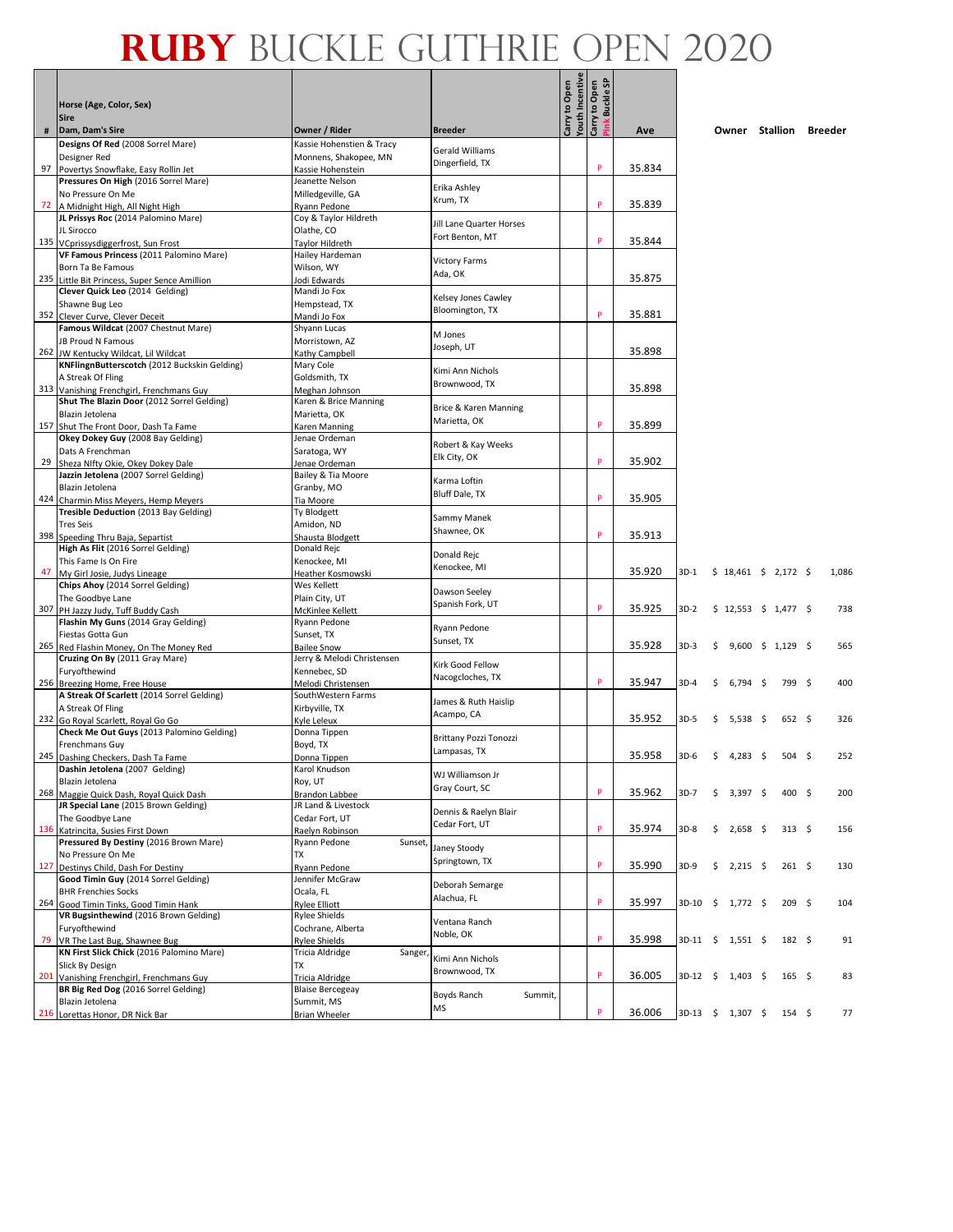|                | Horse (Age, Color, Sex)<br><b>Sire</b>                                                   |                                             |                               | Youth Incentive<br>Carry to Open<br>Carry to Open | Buckle SP |        |                     |                  |      |                        |    |
|----------------|------------------------------------------------------------------------------------------|---------------------------------------------|-------------------------------|---------------------------------------------------|-----------|--------|---------------------|------------------|------|------------------------|----|
| #              | Dam, Dam's Sire                                                                          | Owner / Rider                               | <b>Breeder</b>                |                                                   |           | Ave    |                     |                  |      | Owner Stallion Breeder |    |
|                | Blazin Nonstop (2013 Bay Mare)                                                           | Amberley Snyder                             | Jacob Robyn                   |                                                   |           |        |                     |                  |      |                        |    |
|                | Blazin Jetolena                                                                          | Tremonton, UT                               | Carmine, TX                   |                                                   | P         | 36.026 | 3D-14               | \$<br>$1,204$ \$ | 142S |                        | 71 |
|                | 332 Amelias Nonstop Hope, Furyofthewind<br>French Streakin Slew (2016 Sorrel Gelding)    | Autumn Snyder<br>Donna Workman              |                               |                                                   |           |        |                     |                  |      |                        |    |
|                | French Streaktovegas<br>After                                                            | Katy, TX                                    | Donna Workman                 |                                                   |           |        |                     |                  |      |                        |    |
| 59             | School Lou, Louisiana Swamp                                                              | Ashley Schafer                              | Katy, TX                      |                                                   |           | 36.034 | $3D-15$ \$ 1,108 \$ |                  | 130S |                        | 65 |
|                | BT ScoredLolaStinson (2014 Bay Mare)                                                     | <b>Bridget Thomas</b>                       | <b>Bridget Thomas</b>         |                                                   |           |        |                     |                  |      |                        |    |
|                | <b>Eddie Stinson</b>                                                                     | Combine, TX                                 | Combine, TX                   |                                                   | P         | 36.038 |                     |                  |      |                        |    |
|                | 15 Scored Big Time, Even The Score<br>Guyz Girls R Tough (2014 Palomino Mare)            | <b>Billie Ann Harmon</b><br>Amberley Snyder |                               |                                                   |           |        |                     |                  |      |                        |    |
|                | <b>Frenchmans Guy</b>                                                                    | Tremonton, UT                               | Bill & Debbie Myers           |                                                   |           |        |                     |                  |      |                        |    |
|                | 399 Hot Movida, Hot Colours                                                              | Autumn Snyder                               | Saint Onge, SD                |                                                   |           | 36.039 |                     |                  |      |                        |    |
|                | Sway Cool (2012 Sorrel Mare)                                                             | Four Taylors Ranch LLC                      | <b>Bob Burt</b>               |                                                   |           |        |                     |                  |      |                        |    |
|                | Blazin Jetolena                                                                          | Neola, UT                                   | West Jordan, UT               |                                                   | P         |        |                     |                  |      |                        |    |
|                | 385 Bear River Comet, Lanes Leinster<br>Blazen Bug Cuz (2005 Sorrel Gelding)             | Melissa Taylor<br>Brad & Karly Knight       |                               |                                                   |           | 36.042 |                     |                  |      |                        |    |
|                | Blazin Jetolena                                                                          | Roosevelt, UT                               | Vaughan & Mary Watkins        |                                                   |           |        |                     |                  |      |                        |    |
|                | 339 Whinis Bug Cuz, Bugs Cuz                                                             | Jordynn Knight                              | Madison, MS                   | Υ                                                 | P         | 36.043 |                     |                  |      |                        |    |
|                | LAD Dragonfly (2015 Palomino Mare)                                                       | Sabra O'Quinn & Paul Stanley                | Doreen Wintermute             |                                                   |           |        |                     |                  |      |                        |    |
|                | <b>Eddie Stinson</b>                                                                     | Callahan, FL                                | Ocala, FL                     |                                                   |           |        |                     |                  |      |                        |    |
|                | 37 C Me Frenchie, Frenchmans Guy<br>Slick Im Dandy (2015 Bay Gelding)                    | Sabra O'Quinn                               |                               |                                                   | P         | 36.049 |                     |                  |      |                        |    |
|                | Slick By Design                                                                          | Cheryle Laws<br>Forrest City, AR            | Cheryle Laus                  |                                                   |           |        |                     |                  |      |                        |    |
|                | 155 Gem Dandy Bullion, Bully Bullion                                                     | Cheryle Laws                                | Forrest City, AR              |                                                   | P         | 36.051 |                     |                  |      |                        |    |
|                | Native Jetolena (2015 Sorrel Mare)                                                       | Terry McCormmach                            | <b>Busby Quarterhorse LLC</b> |                                                   |           |        |                     |                  |      |                        |    |
|                | Blazin Jetolena                                                                          | Walla Walla, WA                             | Millsap, TX                   |                                                   |           |        |                     |                  |      |                        |    |
|                | 234 Suzies Native Bug, Shawne Bug                                                        | Kim Smith                                   |                               |                                                   |           | 36.056 |                     |                  |      |                        |    |
|                | French Wasabi (2015 Sorrel Gelding)<br><b>BHR Frenchies Socks</b>                        | Jennifer McGraw<br>Ocala, FL                | Kim Landry                    |                                                   |           |        |                     |                  |      |                        |    |
| $\overline{7}$ | Bells Contender, Title Contender                                                         | Rylee Elliott                               | Starke, FL                    |                                                   | P         | 36.059 |                     |                  |      |                        |    |
|                | SR Epic Wildcatter (2016 Gray Gelding)                                                   | Brent & Tammy Hickey                        | Schiller Ranch LLC            |                                                   |           |        |                     |                  |      |                        |    |
|                | Epic Leader                                                                              | Godley, TX                                  | College Station, TX           |                                                   |           |        |                     |                  |      |                        |    |
|                | 182   R A Grand Victory, CEO                                                             | Tasha Welsh                                 |                               |                                                   |           | 36.061 |                     |                  |      |                        |    |
|                | Firewaters Design (2007 Sorrel Gelding)<br>Designer Red                                  | Ashley Meyer<br>Zwingle, IA                 | Gordon & Mary Ann Payne       |                                                   |           |        |                     |                  |      |                        |    |
|                | 30 Primrose Firewater, Dun Lucky Dee                                                     | Ashley Meyer                                | Sulphur Springs, TX           |                                                   | P         | 36.063 |                     |                  |      |                        |    |
|                | Slicksurewin (2015 Brown Gelding)                                                        | Deanna Mixon-Pietsch                        | Deanna Mixon-Pietsch          |                                                   |           |        |                     |                  |      |                        |    |
|                | Slick By Design                                                                          | Sarasota, FL                                | Sarasota, FL                  |                                                   | P         |        |                     |                  |      |                        |    |
|                | 70 Bullys French Fox, Bully For Casey<br>JQH Rockin Chick (2016 Sorrel Mare)             | Deanna Mixon-Pietsch<br>Sara Chopin         |                               |                                                   |           | 36.065 |                     |                  |      |                        |    |
|                | Rockin W                                                                                 | Canyon, TX                                  | Skip Jones                    |                                                   |           |        |                     |                  |      |                        |    |
|                | 33 Wilsons Lil Chick, Wilsons Lil Freckles                                               | Sara Chopin                                 | Amarillo, TX                  |                                                   |           | 36.091 |                     |                  |      |                        |    |
|                | TY Danicintheblaze (2016 Sorrel Mare)                                                    | Bob & Tracy Haberlandt                      | Tara Young                    |                                                   |           |        |                     |                  |      |                        |    |
|                | Blazin Jetolena                                                                          | Okeechobee, FL                              | Monterey, TN                  |                                                   | P         |        |                     |                  |      |                        |    |
|                | 44 Magic In The Dance, Ronas Ryon<br>SR Felloffthe Wagon (2012 Bay Gelding)              | Kristin Hanchey                             |                               |                                                   |           | 36.109 |                     |                  |      |                        |    |
|                | PYC Paint Your Wagon                                                                     | Twenty Plus Ranch<br>Baton Rouge, LA        | Jo & Latricia Duke            |                                                   |           |        |                     |                  |      |                        |    |
|                | 57 Lady Rompin, Tiny Tornado Too                                                         | Kristen Roby                                | Three Rivers, TX              |                                                   | P         | 36.123 |                     |                  |      |                        |    |
|                | Yella Izabella (2008 Palomino Mare)                                                      | <b>Todd Hodnett</b>                         | Michele Swedick               |                                                   |           |        |                     |                  |      |                        |    |
|                | Frenchmans Guy                                                                           | Cresson, TX                                 | Wingate, NC                   |                                                   |           |        |                     |                  |      |                        |    |
|                | 394 Halo Fame, Dash Ta Fame<br>Miss Etta Stinson (2015 Bay Mare)                         | Olivia Hodnett<br>Lee Pedone                |                               |                                                   |           | 36.124 |                     |                  |      |                        |    |
|                | <b>Eddie Stinson</b>                                                                     | Sunset, TX                                  | Victory Farms                 |                                                   |           |        |                     |                  |      |                        |    |
|                | 159 A Dash Of Reality, Some Dasher                                                       | Ryann Pedone                                | Ada, OK                       |                                                   | P         | 36.139 |                     |                  |      |                        |    |
|                | Jess A French Vixen (2014 Buckskin Mare)                                                 | April Vernon                                | Christine & Debbie Langois    |                                                   |           |        |                     |                  |      |                        |    |
|                | Firest Down French                                                                       | Surprise, AZ                                | Watsonville, CA               |                                                   |           | 36.158 |                     |                  |      |                        |    |
|                | 441 Feature Miss Dimples, Feature Mr Jess<br>UX Check Jess Or No (2016 Palomino Gelding) | April Vernon<br>Kaley Wilkerson             |                               |                                                   |           |        |                     |                  |      |                        |    |
|                | French Streakin Jess                                                                     | Montgomery City, MO                         | Marlin & Jinx Maude           |                                                   |           |        |                     |                  |      |                        |    |
|                | 204 UX Frenchmans Kimmie, Frenchmans Guy                                                 | Hallie Hanssen                              | Hermosa, SD                   |                                                   |           | 36.171 |                     |                  |      |                        |    |
|                | Sipping On Firewater (2015 Sorrel Mare)                                                  | Tiffani Sonnier                             | Nickelbar Ranch               |                                                   |           |        |                     |                  |      |                        |    |
|                | Shawne Bug Leo                                                                           | Boling, TX                                  | San Angelo, TX                |                                                   | P         | 36.181 |                     |                  |      |                        |    |
|                | 125 Firewater Sqaw, Firewater Flit<br>Lenas Famous Blondie (2011 Palomino Mare)          | Tiffani Sonnier<br>Joey & Shana Griffis     |                               |                                                   |           |        |                     |                  |      |                        |    |
|                | Born Ta Be Famous                                                                        | Texarkana, TX                               | Ky Stierwalt                  |                                                   |           |        |                     |                  |      |                        |    |
|                | 114 Bambis Lena, Mr Freckles Olena                                                       | Hannah Griffis                              | Leedey, OK                    |                                                   |           | 36.186 |                     |                  |      |                        |    |
|                | Darlins Xpress Wagon (2011 Bay Gelding)                                                  | Katie Larson-Gleason                        | Joyce Irvine & Gwen Ward      |                                                   |           |        |                     |                  |      |                        |    |
|                | PYC Paint Your Wagon<br>146 Meter Me Darlin, Meter Me Gone                               | Manhattan, KS<br>Madison Book               | Derby, KS                     |                                                   |           | 36.189 |                     |                  |      |                        |    |
|                | French Cinnamon Roll (2014 Palomino Mare)                                                | Maesa & Coy Kummer                          |                               |                                                   |           |        |                     |                  |      |                        |    |
|                | Frenchmans Guy                                                                           | Briggsdale, CO                              | Jordon Briggs                 |                                                   |           |        |                     |                  |      |                        |    |
|                | 277 Cinnamons Sugar, Mr Cinnamon Roll                                                    | Maesa Kummer                                | Chilton, TX                   |                                                   |           | 36.224 |                     |                  |      |                        |    |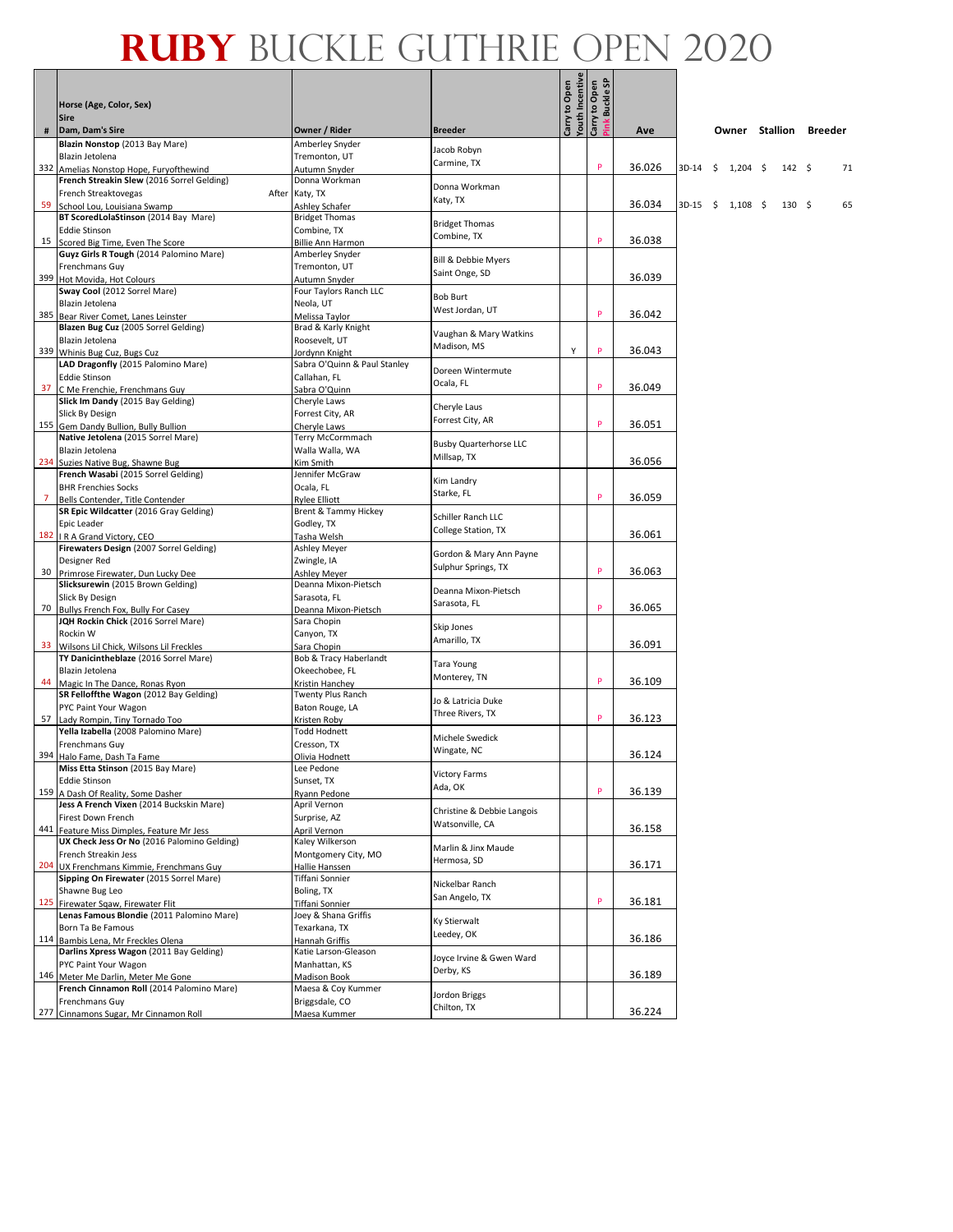| Ms Bebe Gun (2015 Bay Mare)<br>Cassidy Teague<br>Royal D Ranch<br>Fiestas Gotta Gun<br>Wichita Falls, TX<br>Henrietta, TX<br>36.228<br>17<br>A Miss Encounter, Good Timin Hank<br>Cassidy Teague<br>Streakin Silkpanties (2016 Bay Roan Mare)<br>Richard Civita<br>Lisa Fulton<br>A Streak Of Fling<br>Aiken, SC<br>Valentine, NE<br>36.232<br>181 Famous Silk Panties, Dash Ta Fame<br>Danyelle Campbell<br>Mitey Pitstopinvegas (2016 Gray Mare)<br><b>Tammy Rokus</b><br>Lani Rust<br>French Streaktovegas<br>Millsap, TX<br>Stephenville, TX<br>36.242<br>78<br>A Mitey Tuff Gal, Ultimate Smasher<br>Billie Ann Harmon<br>One Blazin Jet (2007 Brown Mare)<br>Dale & Mary Moore<br>Rebecca Cain<br>Blazin Jetolena<br>Fargo, OK<br>Marion, IN<br>P<br>387<br>36.243<br>Dashing Lover, Dashing Investment<br>Mary Moore<br>Furys Virtue (2013 Bay Mare)<br>Jessica Lear<br>Jay & Sherry Deborb<br>Furyofthewind<br>Meridian, TX<br>Perry, OK<br>P<br>36.243<br>42 Hidden Virtue, Presto Lad<br>Jessica Lear<br>UX Smooth Stevi (2014 Palomino Mare)<br>Carl & D'Ann Gehlsen<br>Marlin & Jinx Maude<br>A Smooth Guy<br>Mission, SD<br>Hermosa, SD<br>P<br>196 UX Firewater Lizzie, Firewater Frost<br>36.265<br>D'Ann Gehlsen<br>Shez Flyin High Guyz (2015 Sorrel Mare)<br>Brent & Tammy Hickey<br><b>Bill &amp; Debbie Myers</b><br>Frenchmans Guy<br>Godley, TX<br>Saint Onge, SD<br>36.267<br>94 Flyin To Holland, Holland Ease<br><b>Brooke Hickey</b><br>A Special Frenchman (2014 Palomino Stallion)<br>Deb Hershey<br>Deb Hershey<br>Frenchmans Guy<br>Redmond, OR<br>Redmond, OR<br>36.271<br>404 A Special Sis, Special Elan<br>Ryan Reynolds<br>RH Eyes Firen Onfame (2016 Bay Mare)<br>Ron Hesselgesser<br>New<br>Ron Hesselgesser<br>Castle, PA<br>Brandon<br>This Fame Is On Fire<br>New Castle, PA<br>36.271<br>164 Velvet Stuff, Mystic Eye<br>Cullins<br>WYO Fancy N Famous (2015 Chestnut Mare)<br>Levi & Cabrina Vickers<br>Diane L Roduner<br>Aint Seen Nothin Yet<br>Flagstaff, AZ<br>Buffalo. WY<br>36.275<br>187<br>Rightbit Tiny Remedy, Kings Big Mack<br>Cabrina Vickers<br>Goodbye Tax Man (2015 Gray Gelding)<br>Kallee Munns<br>Kallee Munns<br>The Goodbye Lane<br>Promontory, UT<br>Promontory, UT<br>P<br>36.278<br>45<br>JHS Tax Hawk, Skye Dee Dash<br>Kallee Munns<br>Sagey Storm (2011 Sorrel Mare)<br>Sammi Trapp<br>Randy Higginson<br><b>Winners Version</b><br>Lake Shore, UT<br>Ogden, UT<br>P<br>36.287<br>428 Cinderella Dash, Twaynas Dash<br>Sammi Trapp<br>Slickswagger (2015 Black Gelding)<br>Clay & Roxie Tew<br>Steel Gang Quarter Horses LLC<br>Lipan, TX<br>Slick By Design<br>Newellton, LA<br>P<br>36.289<br>151 Skips Flash Seeker, Seals Skippa Spanish<br>Jimmie Smith<br>Double Down Stinson (2015 Bay Gelding)<br>Jody & Tracy Henderson<br>Shawn Coates<br><b>Eddie Stinson</b><br>Alvarado, TX<br>Weatherford, TX<br>P<br>36.317<br>286 Sheza Lotta Perks, Dash For Perks<br>Kelsey Lutjen-Treharne<br>VF High N Famous (2014 Palomino Mare)<br>Lacy Billingsley<br><b>Victory Farms</b><br>Born Ta Be Famous<br>Aubrey, TX<br>Ada, OK<br>36.323<br>362 VF High On A Stone, Sticks An Stones<br>Lacy Billingsley<br>Frenchmans Kid Rock (2007 Sorrel Gelding)<br>Stephanie Newman<br>Lacey Donegan<br>Frenchmans Guv<br>Rapid City, SD<br>Bluff Dale, TX<br>36.329<br>418 Mamies Leavin, This Jets Leavin<br>Stephanie Newman<br>LB Jessies Girl (2016 Red Roan Mare)<br>Larry & Barbara Moe<br>Monte Melvin<br>French Streakin Jess<br>Spearfish, SD<br>Hermosa, SD<br>36.341<br>70<br>MFR Mercedes Fire, Firewater Frost<br>Hallie Hanssen<br>Classic Frenchman (2009 Sorrel Gelding)<br>Kaitlyn Prentice<br>Vaughn & Jill Cook<br>Frenchmans Guy<br>Stephenville, TX<br>Fort Collins, CO<br>36.342<br>344<br>Classic Keepsake, Dash For Cash<br>Kaitlyn Prentice<br>AstreakinMerridoc (2015 Sorrel Mare)<br>Shyann Lucas<br>Lisa O-Rourke-Fulton<br>Morristown, AZ<br>A Streak Of Fling<br>Valentine, NE<br>36.363<br>89<br>Winnsboro, Merridoc<br>Shyann Lucas<br>Boomer Sooner (2016 Palomino Stallion)<br>Michelle Noterman<br><b>Victory Farms</b><br><b>Eddie Stinson</b><br>Purcell, OK<br>Ada, OK<br>36.366<br>14<br>Bullys Buggy Babe, Bullys On Fire<br>Michelle Noterman<br>Letta Traffic Do It (2015 Buckskin Mare)<br>Janett Dykes<br>Troy & Jamie Ashford<br><b>Traffic Guy</b><br>Baxley, GA<br>Lott, TX<br>36.377<br>102 April Rose For Hank, Letta Hank Do It<br>Janett Dykes<br>French StreakinTwist (2016 Bay Roan Mare)<br>Joe Spitz<br>Joe & Carla Spitz<br>Streakin Boon Dox<br>Lamar, CO<br>Lamar, CO<br>P<br>36.407<br>107 A French Twist, Frenchmans Guy<br>Ashley Schafer<br>Toyn With The Guys (2013 Buckskin Mare)<br>Courtney Adair<br>Mykayla B Lockhart<br>A Smooth Guy<br>Roundrock, TX<br>Round Rock, TX<br>P<br>36.446<br>173 Toi Joi, Toi Caballo<br>Courtney Adair<br>Smooth Aces (2010 Red Dun Mare)<br>Carole Strickland<br>Bill & Debbie Myers<br>A Smooth Guy<br>Kiowa, CO<br>St Onge, SD<br>P<br>36.477<br>5<br>Red Ace Three, Laughing Dun Bar<br>Carole Strickland |   | Horse (Age, Color, Sex)<br><b>Sire</b> |               |                | fouth Incentive<br>Carry to Open | link Buckle SP<br>Carry to Open |     |
|---------------------------------------------------------------------------------------------------------------------------------------------------------------------------------------------------------------------------------------------------------------------------------------------------------------------------------------------------------------------------------------------------------------------------------------------------------------------------------------------------------------------------------------------------------------------------------------------------------------------------------------------------------------------------------------------------------------------------------------------------------------------------------------------------------------------------------------------------------------------------------------------------------------------------------------------------------------------------------------------------------------------------------------------------------------------------------------------------------------------------------------------------------------------------------------------------------------------------------------------------------------------------------------------------------------------------------------------------------------------------------------------------------------------------------------------------------------------------------------------------------------------------------------------------------------------------------------------------------------------------------------------------------------------------------------------------------------------------------------------------------------------------------------------------------------------------------------------------------------------------------------------------------------------------------------------------------------------------------------------------------------------------------------------------------------------------------------------------------------------------------------------------------------------------------------------------------------------------------------------------------------------------------------------------------------------------------------------------------------------------------------------------------------------------------------------------------------------------------------------------------------------------------------------------------------------------------------------------------------------------------------------------------------------------------------------------------------------------------------------------------------------------------------------------------------------------------------------------------------------------------------------------------------------------------------------------------------------------------------------------------------------------------------------------------------------------------------------------------------------------------------------------------------------------------------------------------------------------------------------------------------------------------------------------------------------------------------------------------------------------------------------------------------------------------------------------------------------------------------------------------------------------------------------------------------------------------------------------------------------------------------------------------------------------------------------------------------------------------------------------------------------------------------------------------------------------------------------------------------------------------------------------------------------------------------------------------------------------------------------------------------------------------------------------------------------------------------------------------------------------------------------------------------------------------------------------------------------------------------------------------------------------------------------------------------------------------------------------------------------------------------------------------------------------------------------------------------------------------------------------------------------------------------------------------------------------------------------------------------------------------------------------------------------------------------------------------------------------------------------------------------------------------------------------------------------------------------------------------------------------------------------------------------------------------------------------------------------------------------------------------------------------------------------------------------------------------|---|----------------------------------------|---------------|----------------|----------------------------------|---------------------------------|-----|
|                                                                                                                                                                                                                                                                                                                                                                                                                                                                                                                                                                                                                                                                                                                                                                                                                                                                                                                                                                                                                                                                                                                                                                                                                                                                                                                                                                                                                                                                                                                                                                                                                                                                                                                                                                                                                                                                                                                                                                                                                                                                                                                                                                                                                                                                                                                                                                                                                                                                                                                                                                                                                                                                                                                                                                                                                                                                                                                                                                                                                                                                                                                                                                                                                                                                                                                                                                                                                                                                                                                                                                                                                                                                                                                                                                                                                                                                                                                                                                                                                                                                                                                                                                                                                                                                                                                                                                                                                                                                                                                                                                                                                                                                                                                                                                                                                                                                                                                                                                                                                                                                                 | # | Dam, Dam's Sire                        | Owner / Rider | <b>Breeder</b> |                                  |                                 | Ave |
|                                                                                                                                                                                                                                                                                                                                                                                                                                                                                                                                                                                                                                                                                                                                                                                                                                                                                                                                                                                                                                                                                                                                                                                                                                                                                                                                                                                                                                                                                                                                                                                                                                                                                                                                                                                                                                                                                                                                                                                                                                                                                                                                                                                                                                                                                                                                                                                                                                                                                                                                                                                                                                                                                                                                                                                                                                                                                                                                                                                                                                                                                                                                                                                                                                                                                                                                                                                                                                                                                                                                                                                                                                                                                                                                                                                                                                                                                                                                                                                                                                                                                                                                                                                                                                                                                                                                                                                                                                                                                                                                                                                                                                                                                                                                                                                                                                                                                                                                                                                                                                                                                 |   |                                        |               |                |                                  |                                 |     |
|                                                                                                                                                                                                                                                                                                                                                                                                                                                                                                                                                                                                                                                                                                                                                                                                                                                                                                                                                                                                                                                                                                                                                                                                                                                                                                                                                                                                                                                                                                                                                                                                                                                                                                                                                                                                                                                                                                                                                                                                                                                                                                                                                                                                                                                                                                                                                                                                                                                                                                                                                                                                                                                                                                                                                                                                                                                                                                                                                                                                                                                                                                                                                                                                                                                                                                                                                                                                                                                                                                                                                                                                                                                                                                                                                                                                                                                                                                                                                                                                                                                                                                                                                                                                                                                                                                                                                                                                                                                                                                                                                                                                                                                                                                                                                                                                                                                                                                                                                                                                                                                                                 |   |                                        |               |                |                                  |                                 |     |
|                                                                                                                                                                                                                                                                                                                                                                                                                                                                                                                                                                                                                                                                                                                                                                                                                                                                                                                                                                                                                                                                                                                                                                                                                                                                                                                                                                                                                                                                                                                                                                                                                                                                                                                                                                                                                                                                                                                                                                                                                                                                                                                                                                                                                                                                                                                                                                                                                                                                                                                                                                                                                                                                                                                                                                                                                                                                                                                                                                                                                                                                                                                                                                                                                                                                                                                                                                                                                                                                                                                                                                                                                                                                                                                                                                                                                                                                                                                                                                                                                                                                                                                                                                                                                                                                                                                                                                                                                                                                                                                                                                                                                                                                                                                                                                                                                                                                                                                                                                                                                                                                                 |   |                                        |               |                |                                  |                                 |     |
|                                                                                                                                                                                                                                                                                                                                                                                                                                                                                                                                                                                                                                                                                                                                                                                                                                                                                                                                                                                                                                                                                                                                                                                                                                                                                                                                                                                                                                                                                                                                                                                                                                                                                                                                                                                                                                                                                                                                                                                                                                                                                                                                                                                                                                                                                                                                                                                                                                                                                                                                                                                                                                                                                                                                                                                                                                                                                                                                                                                                                                                                                                                                                                                                                                                                                                                                                                                                                                                                                                                                                                                                                                                                                                                                                                                                                                                                                                                                                                                                                                                                                                                                                                                                                                                                                                                                                                                                                                                                                                                                                                                                                                                                                                                                                                                                                                                                                                                                                                                                                                                                                 |   |                                        |               |                |                                  |                                 |     |
|                                                                                                                                                                                                                                                                                                                                                                                                                                                                                                                                                                                                                                                                                                                                                                                                                                                                                                                                                                                                                                                                                                                                                                                                                                                                                                                                                                                                                                                                                                                                                                                                                                                                                                                                                                                                                                                                                                                                                                                                                                                                                                                                                                                                                                                                                                                                                                                                                                                                                                                                                                                                                                                                                                                                                                                                                                                                                                                                                                                                                                                                                                                                                                                                                                                                                                                                                                                                                                                                                                                                                                                                                                                                                                                                                                                                                                                                                                                                                                                                                                                                                                                                                                                                                                                                                                                                                                                                                                                                                                                                                                                                                                                                                                                                                                                                                                                                                                                                                                                                                                                                                 |   |                                        |               |                |                                  |                                 |     |
|                                                                                                                                                                                                                                                                                                                                                                                                                                                                                                                                                                                                                                                                                                                                                                                                                                                                                                                                                                                                                                                                                                                                                                                                                                                                                                                                                                                                                                                                                                                                                                                                                                                                                                                                                                                                                                                                                                                                                                                                                                                                                                                                                                                                                                                                                                                                                                                                                                                                                                                                                                                                                                                                                                                                                                                                                                                                                                                                                                                                                                                                                                                                                                                                                                                                                                                                                                                                                                                                                                                                                                                                                                                                                                                                                                                                                                                                                                                                                                                                                                                                                                                                                                                                                                                                                                                                                                                                                                                                                                                                                                                                                                                                                                                                                                                                                                                                                                                                                                                                                                                                                 |   |                                        |               |                |                                  |                                 |     |
|                                                                                                                                                                                                                                                                                                                                                                                                                                                                                                                                                                                                                                                                                                                                                                                                                                                                                                                                                                                                                                                                                                                                                                                                                                                                                                                                                                                                                                                                                                                                                                                                                                                                                                                                                                                                                                                                                                                                                                                                                                                                                                                                                                                                                                                                                                                                                                                                                                                                                                                                                                                                                                                                                                                                                                                                                                                                                                                                                                                                                                                                                                                                                                                                                                                                                                                                                                                                                                                                                                                                                                                                                                                                                                                                                                                                                                                                                                                                                                                                                                                                                                                                                                                                                                                                                                                                                                                                                                                                                                                                                                                                                                                                                                                                                                                                                                                                                                                                                                                                                                                                                 |   |                                        |               |                |                                  |                                 |     |
|                                                                                                                                                                                                                                                                                                                                                                                                                                                                                                                                                                                                                                                                                                                                                                                                                                                                                                                                                                                                                                                                                                                                                                                                                                                                                                                                                                                                                                                                                                                                                                                                                                                                                                                                                                                                                                                                                                                                                                                                                                                                                                                                                                                                                                                                                                                                                                                                                                                                                                                                                                                                                                                                                                                                                                                                                                                                                                                                                                                                                                                                                                                                                                                                                                                                                                                                                                                                                                                                                                                                                                                                                                                                                                                                                                                                                                                                                                                                                                                                                                                                                                                                                                                                                                                                                                                                                                                                                                                                                                                                                                                                                                                                                                                                                                                                                                                                                                                                                                                                                                                                                 |   |                                        |               |                |                                  |                                 |     |
|                                                                                                                                                                                                                                                                                                                                                                                                                                                                                                                                                                                                                                                                                                                                                                                                                                                                                                                                                                                                                                                                                                                                                                                                                                                                                                                                                                                                                                                                                                                                                                                                                                                                                                                                                                                                                                                                                                                                                                                                                                                                                                                                                                                                                                                                                                                                                                                                                                                                                                                                                                                                                                                                                                                                                                                                                                                                                                                                                                                                                                                                                                                                                                                                                                                                                                                                                                                                                                                                                                                                                                                                                                                                                                                                                                                                                                                                                                                                                                                                                                                                                                                                                                                                                                                                                                                                                                                                                                                                                                                                                                                                                                                                                                                                                                                                                                                                                                                                                                                                                                                                                 |   |                                        |               |                |                                  |                                 |     |
|                                                                                                                                                                                                                                                                                                                                                                                                                                                                                                                                                                                                                                                                                                                                                                                                                                                                                                                                                                                                                                                                                                                                                                                                                                                                                                                                                                                                                                                                                                                                                                                                                                                                                                                                                                                                                                                                                                                                                                                                                                                                                                                                                                                                                                                                                                                                                                                                                                                                                                                                                                                                                                                                                                                                                                                                                                                                                                                                                                                                                                                                                                                                                                                                                                                                                                                                                                                                                                                                                                                                                                                                                                                                                                                                                                                                                                                                                                                                                                                                                                                                                                                                                                                                                                                                                                                                                                                                                                                                                                                                                                                                                                                                                                                                                                                                                                                                                                                                                                                                                                                                                 |   |                                        |               |                |                                  |                                 |     |
|                                                                                                                                                                                                                                                                                                                                                                                                                                                                                                                                                                                                                                                                                                                                                                                                                                                                                                                                                                                                                                                                                                                                                                                                                                                                                                                                                                                                                                                                                                                                                                                                                                                                                                                                                                                                                                                                                                                                                                                                                                                                                                                                                                                                                                                                                                                                                                                                                                                                                                                                                                                                                                                                                                                                                                                                                                                                                                                                                                                                                                                                                                                                                                                                                                                                                                                                                                                                                                                                                                                                                                                                                                                                                                                                                                                                                                                                                                                                                                                                                                                                                                                                                                                                                                                                                                                                                                                                                                                                                                                                                                                                                                                                                                                                                                                                                                                                                                                                                                                                                                                                                 |   |                                        |               |                |                                  |                                 |     |
|                                                                                                                                                                                                                                                                                                                                                                                                                                                                                                                                                                                                                                                                                                                                                                                                                                                                                                                                                                                                                                                                                                                                                                                                                                                                                                                                                                                                                                                                                                                                                                                                                                                                                                                                                                                                                                                                                                                                                                                                                                                                                                                                                                                                                                                                                                                                                                                                                                                                                                                                                                                                                                                                                                                                                                                                                                                                                                                                                                                                                                                                                                                                                                                                                                                                                                                                                                                                                                                                                                                                                                                                                                                                                                                                                                                                                                                                                                                                                                                                                                                                                                                                                                                                                                                                                                                                                                                                                                                                                                                                                                                                                                                                                                                                                                                                                                                                                                                                                                                                                                                                                 |   |                                        |               |                |                                  |                                 |     |
|                                                                                                                                                                                                                                                                                                                                                                                                                                                                                                                                                                                                                                                                                                                                                                                                                                                                                                                                                                                                                                                                                                                                                                                                                                                                                                                                                                                                                                                                                                                                                                                                                                                                                                                                                                                                                                                                                                                                                                                                                                                                                                                                                                                                                                                                                                                                                                                                                                                                                                                                                                                                                                                                                                                                                                                                                                                                                                                                                                                                                                                                                                                                                                                                                                                                                                                                                                                                                                                                                                                                                                                                                                                                                                                                                                                                                                                                                                                                                                                                                                                                                                                                                                                                                                                                                                                                                                                                                                                                                                                                                                                                                                                                                                                                                                                                                                                                                                                                                                                                                                                                                 |   |                                        |               |                |                                  |                                 |     |
|                                                                                                                                                                                                                                                                                                                                                                                                                                                                                                                                                                                                                                                                                                                                                                                                                                                                                                                                                                                                                                                                                                                                                                                                                                                                                                                                                                                                                                                                                                                                                                                                                                                                                                                                                                                                                                                                                                                                                                                                                                                                                                                                                                                                                                                                                                                                                                                                                                                                                                                                                                                                                                                                                                                                                                                                                                                                                                                                                                                                                                                                                                                                                                                                                                                                                                                                                                                                                                                                                                                                                                                                                                                                                                                                                                                                                                                                                                                                                                                                                                                                                                                                                                                                                                                                                                                                                                                                                                                                                                                                                                                                                                                                                                                                                                                                                                                                                                                                                                                                                                                                                 |   |                                        |               |                |                                  |                                 |     |
|                                                                                                                                                                                                                                                                                                                                                                                                                                                                                                                                                                                                                                                                                                                                                                                                                                                                                                                                                                                                                                                                                                                                                                                                                                                                                                                                                                                                                                                                                                                                                                                                                                                                                                                                                                                                                                                                                                                                                                                                                                                                                                                                                                                                                                                                                                                                                                                                                                                                                                                                                                                                                                                                                                                                                                                                                                                                                                                                                                                                                                                                                                                                                                                                                                                                                                                                                                                                                                                                                                                                                                                                                                                                                                                                                                                                                                                                                                                                                                                                                                                                                                                                                                                                                                                                                                                                                                                                                                                                                                                                                                                                                                                                                                                                                                                                                                                                                                                                                                                                                                                                                 |   |                                        |               |                |                                  |                                 |     |
|                                                                                                                                                                                                                                                                                                                                                                                                                                                                                                                                                                                                                                                                                                                                                                                                                                                                                                                                                                                                                                                                                                                                                                                                                                                                                                                                                                                                                                                                                                                                                                                                                                                                                                                                                                                                                                                                                                                                                                                                                                                                                                                                                                                                                                                                                                                                                                                                                                                                                                                                                                                                                                                                                                                                                                                                                                                                                                                                                                                                                                                                                                                                                                                                                                                                                                                                                                                                                                                                                                                                                                                                                                                                                                                                                                                                                                                                                                                                                                                                                                                                                                                                                                                                                                                                                                                                                                                                                                                                                                                                                                                                                                                                                                                                                                                                                                                                                                                                                                                                                                                                                 |   |                                        |               |                |                                  |                                 |     |
|                                                                                                                                                                                                                                                                                                                                                                                                                                                                                                                                                                                                                                                                                                                                                                                                                                                                                                                                                                                                                                                                                                                                                                                                                                                                                                                                                                                                                                                                                                                                                                                                                                                                                                                                                                                                                                                                                                                                                                                                                                                                                                                                                                                                                                                                                                                                                                                                                                                                                                                                                                                                                                                                                                                                                                                                                                                                                                                                                                                                                                                                                                                                                                                                                                                                                                                                                                                                                                                                                                                                                                                                                                                                                                                                                                                                                                                                                                                                                                                                                                                                                                                                                                                                                                                                                                                                                                                                                                                                                                                                                                                                                                                                                                                                                                                                                                                                                                                                                                                                                                                                                 |   |                                        |               |                |                                  |                                 |     |
|                                                                                                                                                                                                                                                                                                                                                                                                                                                                                                                                                                                                                                                                                                                                                                                                                                                                                                                                                                                                                                                                                                                                                                                                                                                                                                                                                                                                                                                                                                                                                                                                                                                                                                                                                                                                                                                                                                                                                                                                                                                                                                                                                                                                                                                                                                                                                                                                                                                                                                                                                                                                                                                                                                                                                                                                                                                                                                                                                                                                                                                                                                                                                                                                                                                                                                                                                                                                                                                                                                                                                                                                                                                                                                                                                                                                                                                                                                                                                                                                                                                                                                                                                                                                                                                                                                                                                                                                                                                                                                                                                                                                                                                                                                                                                                                                                                                                                                                                                                                                                                                                                 |   |                                        |               |                |                                  |                                 |     |
|                                                                                                                                                                                                                                                                                                                                                                                                                                                                                                                                                                                                                                                                                                                                                                                                                                                                                                                                                                                                                                                                                                                                                                                                                                                                                                                                                                                                                                                                                                                                                                                                                                                                                                                                                                                                                                                                                                                                                                                                                                                                                                                                                                                                                                                                                                                                                                                                                                                                                                                                                                                                                                                                                                                                                                                                                                                                                                                                                                                                                                                                                                                                                                                                                                                                                                                                                                                                                                                                                                                                                                                                                                                                                                                                                                                                                                                                                                                                                                                                                                                                                                                                                                                                                                                                                                                                                                                                                                                                                                                                                                                                                                                                                                                                                                                                                                                                                                                                                                                                                                                                                 |   |                                        |               |                |                                  |                                 |     |
|                                                                                                                                                                                                                                                                                                                                                                                                                                                                                                                                                                                                                                                                                                                                                                                                                                                                                                                                                                                                                                                                                                                                                                                                                                                                                                                                                                                                                                                                                                                                                                                                                                                                                                                                                                                                                                                                                                                                                                                                                                                                                                                                                                                                                                                                                                                                                                                                                                                                                                                                                                                                                                                                                                                                                                                                                                                                                                                                                                                                                                                                                                                                                                                                                                                                                                                                                                                                                                                                                                                                                                                                                                                                                                                                                                                                                                                                                                                                                                                                                                                                                                                                                                                                                                                                                                                                                                                                                                                                                                                                                                                                                                                                                                                                                                                                                                                                                                                                                                                                                                                                                 |   |                                        |               |                |                                  |                                 |     |
|                                                                                                                                                                                                                                                                                                                                                                                                                                                                                                                                                                                                                                                                                                                                                                                                                                                                                                                                                                                                                                                                                                                                                                                                                                                                                                                                                                                                                                                                                                                                                                                                                                                                                                                                                                                                                                                                                                                                                                                                                                                                                                                                                                                                                                                                                                                                                                                                                                                                                                                                                                                                                                                                                                                                                                                                                                                                                                                                                                                                                                                                                                                                                                                                                                                                                                                                                                                                                                                                                                                                                                                                                                                                                                                                                                                                                                                                                                                                                                                                                                                                                                                                                                                                                                                                                                                                                                                                                                                                                                                                                                                                                                                                                                                                                                                                                                                                                                                                                                                                                                                                                 |   |                                        |               |                |                                  |                                 |     |
|                                                                                                                                                                                                                                                                                                                                                                                                                                                                                                                                                                                                                                                                                                                                                                                                                                                                                                                                                                                                                                                                                                                                                                                                                                                                                                                                                                                                                                                                                                                                                                                                                                                                                                                                                                                                                                                                                                                                                                                                                                                                                                                                                                                                                                                                                                                                                                                                                                                                                                                                                                                                                                                                                                                                                                                                                                                                                                                                                                                                                                                                                                                                                                                                                                                                                                                                                                                                                                                                                                                                                                                                                                                                                                                                                                                                                                                                                                                                                                                                                                                                                                                                                                                                                                                                                                                                                                                                                                                                                                                                                                                                                                                                                                                                                                                                                                                                                                                                                                                                                                                                                 |   |                                        |               |                |                                  |                                 |     |
|                                                                                                                                                                                                                                                                                                                                                                                                                                                                                                                                                                                                                                                                                                                                                                                                                                                                                                                                                                                                                                                                                                                                                                                                                                                                                                                                                                                                                                                                                                                                                                                                                                                                                                                                                                                                                                                                                                                                                                                                                                                                                                                                                                                                                                                                                                                                                                                                                                                                                                                                                                                                                                                                                                                                                                                                                                                                                                                                                                                                                                                                                                                                                                                                                                                                                                                                                                                                                                                                                                                                                                                                                                                                                                                                                                                                                                                                                                                                                                                                                                                                                                                                                                                                                                                                                                                                                                                                                                                                                                                                                                                                                                                                                                                                                                                                                                                                                                                                                                                                                                                                                 |   |                                        |               |                |                                  |                                 |     |
|                                                                                                                                                                                                                                                                                                                                                                                                                                                                                                                                                                                                                                                                                                                                                                                                                                                                                                                                                                                                                                                                                                                                                                                                                                                                                                                                                                                                                                                                                                                                                                                                                                                                                                                                                                                                                                                                                                                                                                                                                                                                                                                                                                                                                                                                                                                                                                                                                                                                                                                                                                                                                                                                                                                                                                                                                                                                                                                                                                                                                                                                                                                                                                                                                                                                                                                                                                                                                                                                                                                                                                                                                                                                                                                                                                                                                                                                                                                                                                                                                                                                                                                                                                                                                                                                                                                                                                                                                                                                                                                                                                                                                                                                                                                                                                                                                                                                                                                                                                                                                                                                                 |   |                                        |               |                |                                  |                                 |     |
|                                                                                                                                                                                                                                                                                                                                                                                                                                                                                                                                                                                                                                                                                                                                                                                                                                                                                                                                                                                                                                                                                                                                                                                                                                                                                                                                                                                                                                                                                                                                                                                                                                                                                                                                                                                                                                                                                                                                                                                                                                                                                                                                                                                                                                                                                                                                                                                                                                                                                                                                                                                                                                                                                                                                                                                                                                                                                                                                                                                                                                                                                                                                                                                                                                                                                                                                                                                                                                                                                                                                                                                                                                                                                                                                                                                                                                                                                                                                                                                                                                                                                                                                                                                                                                                                                                                                                                                                                                                                                                                                                                                                                                                                                                                                                                                                                                                                                                                                                                                                                                                                                 |   |                                        |               |                |                                  |                                 |     |
|                                                                                                                                                                                                                                                                                                                                                                                                                                                                                                                                                                                                                                                                                                                                                                                                                                                                                                                                                                                                                                                                                                                                                                                                                                                                                                                                                                                                                                                                                                                                                                                                                                                                                                                                                                                                                                                                                                                                                                                                                                                                                                                                                                                                                                                                                                                                                                                                                                                                                                                                                                                                                                                                                                                                                                                                                                                                                                                                                                                                                                                                                                                                                                                                                                                                                                                                                                                                                                                                                                                                                                                                                                                                                                                                                                                                                                                                                                                                                                                                                                                                                                                                                                                                                                                                                                                                                                                                                                                                                                                                                                                                                                                                                                                                                                                                                                                                                                                                                                                                                                                                                 |   |                                        |               |                |                                  |                                 |     |
|                                                                                                                                                                                                                                                                                                                                                                                                                                                                                                                                                                                                                                                                                                                                                                                                                                                                                                                                                                                                                                                                                                                                                                                                                                                                                                                                                                                                                                                                                                                                                                                                                                                                                                                                                                                                                                                                                                                                                                                                                                                                                                                                                                                                                                                                                                                                                                                                                                                                                                                                                                                                                                                                                                                                                                                                                                                                                                                                                                                                                                                                                                                                                                                                                                                                                                                                                                                                                                                                                                                                                                                                                                                                                                                                                                                                                                                                                                                                                                                                                                                                                                                                                                                                                                                                                                                                                                                                                                                                                                                                                                                                                                                                                                                                                                                                                                                                                                                                                                                                                                                                                 |   |                                        |               |                |                                  |                                 |     |
|                                                                                                                                                                                                                                                                                                                                                                                                                                                                                                                                                                                                                                                                                                                                                                                                                                                                                                                                                                                                                                                                                                                                                                                                                                                                                                                                                                                                                                                                                                                                                                                                                                                                                                                                                                                                                                                                                                                                                                                                                                                                                                                                                                                                                                                                                                                                                                                                                                                                                                                                                                                                                                                                                                                                                                                                                                                                                                                                                                                                                                                                                                                                                                                                                                                                                                                                                                                                                                                                                                                                                                                                                                                                                                                                                                                                                                                                                                                                                                                                                                                                                                                                                                                                                                                                                                                                                                                                                                                                                                                                                                                                                                                                                                                                                                                                                                                                                                                                                                                                                                                                                 |   |                                        |               |                |                                  |                                 |     |
|                                                                                                                                                                                                                                                                                                                                                                                                                                                                                                                                                                                                                                                                                                                                                                                                                                                                                                                                                                                                                                                                                                                                                                                                                                                                                                                                                                                                                                                                                                                                                                                                                                                                                                                                                                                                                                                                                                                                                                                                                                                                                                                                                                                                                                                                                                                                                                                                                                                                                                                                                                                                                                                                                                                                                                                                                                                                                                                                                                                                                                                                                                                                                                                                                                                                                                                                                                                                                                                                                                                                                                                                                                                                                                                                                                                                                                                                                                                                                                                                                                                                                                                                                                                                                                                                                                                                                                                                                                                                                                                                                                                                                                                                                                                                                                                                                                                                                                                                                                                                                                                                                 |   |                                        |               |                |                                  |                                 |     |
|                                                                                                                                                                                                                                                                                                                                                                                                                                                                                                                                                                                                                                                                                                                                                                                                                                                                                                                                                                                                                                                                                                                                                                                                                                                                                                                                                                                                                                                                                                                                                                                                                                                                                                                                                                                                                                                                                                                                                                                                                                                                                                                                                                                                                                                                                                                                                                                                                                                                                                                                                                                                                                                                                                                                                                                                                                                                                                                                                                                                                                                                                                                                                                                                                                                                                                                                                                                                                                                                                                                                                                                                                                                                                                                                                                                                                                                                                                                                                                                                                                                                                                                                                                                                                                                                                                                                                                                                                                                                                                                                                                                                                                                                                                                                                                                                                                                                                                                                                                                                                                                                                 |   |                                        |               |                |                                  |                                 |     |
|                                                                                                                                                                                                                                                                                                                                                                                                                                                                                                                                                                                                                                                                                                                                                                                                                                                                                                                                                                                                                                                                                                                                                                                                                                                                                                                                                                                                                                                                                                                                                                                                                                                                                                                                                                                                                                                                                                                                                                                                                                                                                                                                                                                                                                                                                                                                                                                                                                                                                                                                                                                                                                                                                                                                                                                                                                                                                                                                                                                                                                                                                                                                                                                                                                                                                                                                                                                                                                                                                                                                                                                                                                                                                                                                                                                                                                                                                                                                                                                                                                                                                                                                                                                                                                                                                                                                                                                                                                                                                                                                                                                                                                                                                                                                                                                                                                                                                                                                                                                                                                                                                 |   |                                        |               |                |                                  |                                 |     |
|                                                                                                                                                                                                                                                                                                                                                                                                                                                                                                                                                                                                                                                                                                                                                                                                                                                                                                                                                                                                                                                                                                                                                                                                                                                                                                                                                                                                                                                                                                                                                                                                                                                                                                                                                                                                                                                                                                                                                                                                                                                                                                                                                                                                                                                                                                                                                                                                                                                                                                                                                                                                                                                                                                                                                                                                                                                                                                                                                                                                                                                                                                                                                                                                                                                                                                                                                                                                                                                                                                                                                                                                                                                                                                                                                                                                                                                                                                                                                                                                                                                                                                                                                                                                                                                                                                                                                                                                                                                                                                                                                                                                                                                                                                                                                                                                                                                                                                                                                                                                                                                                                 |   |                                        |               |                |                                  |                                 |     |
|                                                                                                                                                                                                                                                                                                                                                                                                                                                                                                                                                                                                                                                                                                                                                                                                                                                                                                                                                                                                                                                                                                                                                                                                                                                                                                                                                                                                                                                                                                                                                                                                                                                                                                                                                                                                                                                                                                                                                                                                                                                                                                                                                                                                                                                                                                                                                                                                                                                                                                                                                                                                                                                                                                                                                                                                                                                                                                                                                                                                                                                                                                                                                                                                                                                                                                                                                                                                                                                                                                                                                                                                                                                                                                                                                                                                                                                                                                                                                                                                                                                                                                                                                                                                                                                                                                                                                                                                                                                                                                                                                                                                                                                                                                                                                                                                                                                                                                                                                                                                                                                                                 |   |                                        |               |                |                                  |                                 |     |
|                                                                                                                                                                                                                                                                                                                                                                                                                                                                                                                                                                                                                                                                                                                                                                                                                                                                                                                                                                                                                                                                                                                                                                                                                                                                                                                                                                                                                                                                                                                                                                                                                                                                                                                                                                                                                                                                                                                                                                                                                                                                                                                                                                                                                                                                                                                                                                                                                                                                                                                                                                                                                                                                                                                                                                                                                                                                                                                                                                                                                                                                                                                                                                                                                                                                                                                                                                                                                                                                                                                                                                                                                                                                                                                                                                                                                                                                                                                                                                                                                                                                                                                                                                                                                                                                                                                                                                                                                                                                                                                                                                                                                                                                                                                                                                                                                                                                                                                                                                                                                                                                                 |   |                                        |               |                |                                  |                                 |     |
|                                                                                                                                                                                                                                                                                                                                                                                                                                                                                                                                                                                                                                                                                                                                                                                                                                                                                                                                                                                                                                                                                                                                                                                                                                                                                                                                                                                                                                                                                                                                                                                                                                                                                                                                                                                                                                                                                                                                                                                                                                                                                                                                                                                                                                                                                                                                                                                                                                                                                                                                                                                                                                                                                                                                                                                                                                                                                                                                                                                                                                                                                                                                                                                                                                                                                                                                                                                                                                                                                                                                                                                                                                                                                                                                                                                                                                                                                                                                                                                                                                                                                                                                                                                                                                                                                                                                                                                                                                                                                                                                                                                                                                                                                                                                                                                                                                                                                                                                                                                                                                                                                 |   |                                        |               |                |                                  |                                 |     |
|                                                                                                                                                                                                                                                                                                                                                                                                                                                                                                                                                                                                                                                                                                                                                                                                                                                                                                                                                                                                                                                                                                                                                                                                                                                                                                                                                                                                                                                                                                                                                                                                                                                                                                                                                                                                                                                                                                                                                                                                                                                                                                                                                                                                                                                                                                                                                                                                                                                                                                                                                                                                                                                                                                                                                                                                                                                                                                                                                                                                                                                                                                                                                                                                                                                                                                                                                                                                                                                                                                                                                                                                                                                                                                                                                                                                                                                                                                                                                                                                                                                                                                                                                                                                                                                                                                                                                                                                                                                                                                                                                                                                                                                                                                                                                                                                                                                                                                                                                                                                                                                                                 |   |                                        |               |                |                                  |                                 |     |
|                                                                                                                                                                                                                                                                                                                                                                                                                                                                                                                                                                                                                                                                                                                                                                                                                                                                                                                                                                                                                                                                                                                                                                                                                                                                                                                                                                                                                                                                                                                                                                                                                                                                                                                                                                                                                                                                                                                                                                                                                                                                                                                                                                                                                                                                                                                                                                                                                                                                                                                                                                                                                                                                                                                                                                                                                                                                                                                                                                                                                                                                                                                                                                                                                                                                                                                                                                                                                                                                                                                                                                                                                                                                                                                                                                                                                                                                                                                                                                                                                                                                                                                                                                                                                                                                                                                                                                                                                                                                                                                                                                                                                                                                                                                                                                                                                                                                                                                                                                                                                                                                                 |   |                                        |               |                |                                  |                                 |     |
|                                                                                                                                                                                                                                                                                                                                                                                                                                                                                                                                                                                                                                                                                                                                                                                                                                                                                                                                                                                                                                                                                                                                                                                                                                                                                                                                                                                                                                                                                                                                                                                                                                                                                                                                                                                                                                                                                                                                                                                                                                                                                                                                                                                                                                                                                                                                                                                                                                                                                                                                                                                                                                                                                                                                                                                                                                                                                                                                                                                                                                                                                                                                                                                                                                                                                                                                                                                                                                                                                                                                                                                                                                                                                                                                                                                                                                                                                                                                                                                                                                                                                                                                                                                                                                                                                                                                                                                                                                                                                                                                                                                                                                                                                                                                                                                                                                                                                                                                                                                                                                                                                 |   |                                        |               |                |                                  |                                 |     |
|                                                                                                                                                                                                                                                                                                                                                                                                                                                                                                                                                                                                                                                                                                                                                                                                                                                                                                                                                                                                                                                                                                                                                                                                                                                                                                                                                                                                                                                                                                                                                                                                                                                                                                                                                                                                                                                                                                                                                                                                                                                                                                                                                                                                                                                                                                                                                                                                                                                                                                                                                                                                                                                                                                                                                                                                                                                                                                                                                                                                                                                                                                                                                                                                                                                                                                                                                                                                                                                                                                                                                                                                                                                                                                                                                                                                                                                                                                                                                                                                                                                                                                                                                                                                                                                                                                                                                                                                                                                                                                                                                                                                                                                                                                                                                                                                                                                                                                                                                                                                                                                                                 |   |                                        |               |                |                                  |                                 |     |
|                                                                                                                                                                                                                                                                                                                                                                                                                                                                                                                                                                                                                                                                                                                                                                                                                                                                                                                                                                                                                                                                                                                                                                                                                                                                                                                                                                                                                                                                                                                                                                                                                                                                                                                                                                                                                                                                                                                                                                                                                                                                                                                                                                                                                                                                                                                                                                                                                                                                                                                                                                                                                                                                                                                                                                                                                                                                                                                                                                                                                                                                                                                                                                                                                                                                                                                                                                                                                                                                                                                                                                                                                                                                                                                                                                                                                                                                                                                                                                                                                                                                                                                                                                                                                                                                                                                                                                                                                                                                                                                                                                                                                                                                                                                                                                                                                                                                                                                                                                                                                                                                                 |   |                                        |               |                |                                  |                                 |     |
|                                                                                                                                                                                                                                                                                                                                                                                                                                                                                                                                                                                                                                                                                                                                                                                                                                                                                                                                                                                                                                                                                                                                                                                                                                                                                                                                                                                                                                                                                                                                                                                                                                                                                                                                                                                                                                                                                                                                                                                                                                                                                                                                                                                                                                                                                                                                                                                                                                                                                                                                                                                                                                                                                                                                                                                                                                                                                                                                                                                                                                                                                                                                                                                                                                                                                                                                                                                                                                                                                                                                                                                                                                                                                                                                                                                                                                                                                                                                                                                                                                                                                                                                                                                                                                                                                                                                                                                                                                                                                                                                                                                                                                                                                                                                                                                                                                                                                                                                                                                                                                                                                 |   |                                        |               |                |                                  |                                 |     |
|                                                                                                                                                                                                                                                                                                                                                                                                                                                                                                                                                                                                                                                                                                                                                                                                                                                                                                                                                                                                                                                                                                                                                                                                                                                                                                                                                                                                                                                                                                                                                                                                                                                                                                                                                                                                                                                                                                                                                                                                                                                                                                                                                                                                                                                                                                                                                                                                                                                                                                                                                                                                                                                                                                                                                                                                                                                                                                                                                                                                                                                                                                                                                                                                                                                                                                                                                                                                                                                                                                                                                                                                                                                                                                                                                                                                                                                                                                                                                                                                                                                                                                                                                                                                                                                                                                                                                                                                                                                                                                                                                                                                                                                                                                                                                                                                                                                                                                                                                                                                                                                                                 |   |                                        |               |                |                                  |                                 |     |
|                                                                                                                                                                                                                                                                                                                                                                                                                                                                                                                                                                                                                                                                                                                                                                                                                                                                                                                                                                                                                                                                                                                                                                                                                                                                                                                                                                                                                                                                                                                                                                                                                                                                                                                                                                                                                                                                                                                                                                                                                                                                                                                                                                                                                                                                                                                                                                                                                                                                                                                                                                                                                                                                                                                                                                                                                                                                                                                                                                                                                                                                                                                                                                                                                                                                                                                                                                                                                                                                                                                                                                                                                                                                                                                                                                                                                                                                                                                                                                                                                                                                                                                                                                                                                                                                                                                                                                                                                                                                                                                                                                                                                                                                                                                                                                                                                                                                                                                                                                                                                                                                                 |   |                                        |               |                |                                  |                                 |     |
|                                                                                                                                                                                                                                                                                                                                                                                                                                                                                                                                                                                                                                                                                                                                                                                                                                                                                                                                                                                                                                                                                                                                                                                                                                                                                                                                                                                                                                                                                                                                                                                                                                                                                                                                                                                                                                                                                                                                                                                                                                                                                                                                                                                                                                                                                                                                                                                                                                                                                                                                                                                                                                                                                                                                                                                                                                                                                                                                                                                                                                                                                                                                                                                                                                                                                                                                                                                                                                                                                                                                                                                                                                                                                                                                                                                                                                                                                                                                                                                                                                                                                                                                                                                                                                                                                                                                                                                                                                                                                                                                                                                                                                                                                                                                                                                                                                                                                                                                                                                                                                                                                 |   |                                        |               |                |                                  |                                 |     |
|                                                                                                                                                                                                                                                                                                                                                                                                                                                                                                                                                                                                                                                                                                                                                                                                                                                                                                                                                                                                                                                                                                                                                                                                                                                                                                                                                                                                                                                                                                                                                                                                                                                                                                                                                                                                                                                                                                                                                                                                                                                                                                                                                                                                                                                                                                                                                                                                                                                                                                                                                                                                                                                                                                                                                                                                                                                                                                                                                                                                                                                                                                                                                                                                                                                                                                                                                                                                                                                                                                                                                                                                                                                                                                                                                                                                                                                                                                                                                                                                                                                                                                                                                                                                                                                                                                                                                                                                                                                                                                                                                                                                                                                                                                                                                                                                                                                                                                                                                                                                                                                                                 |   |                                        |               |                |                                  |                                 |     |
|                                                                                                                                                                                                                                                                                                                                                                                                                                                                                                                                                                                                                                                                                                                                                                                                                                                                                                                                                                                                                                                                                                                                                                                                                                                                                                                                                                                                                                                                                                                                                                                                                                                                                                                                                                                                                                                                                                                                                                                                                                                                                                                                                                                                                                                                                                                                                                                                                                                                                                                                                                                                                                                                                                                                                                                                                                                                                                                                                                                                                                                                                                                                                                                                                                                                                                                                                                                                                                                                                                                                                                                                                                                                                                                                                                                                                                                                                                                                                                                                                                                                                                                                                                                                                                                                                                                                                                                                                                                                                                                                                                                                                                                                                                                                                                                                                                                                                                                                                                                                                                                                                 |   |                                        |               |                |                                  |                                 |     |
|                                                                                                                                                                                                                                                                                                                                                                                                                                                                                                                                                                                                                                                                                                                                                                                                                                                                                                                                                                                                                                                                                                                                                                                                                                                                                                                                                                                                                                                                                                                                                                                                                                                                                                                                                                                                                                                                                                                                                                                                                                                                                                                                                                                                                                                                                                                                                                                                                                                                                                                                                                                                                                                                                                                                                                                                                                                                                                                                                                                                                                                                                                                                                                                                                                                                                                                                                                                                                                                                                                                                                                                                                                                                                                                                                                                                                                                                                                                                                                                                                                                                                                                                                                                                                                                                                                                                                                                                                                                                                                                                                                                                                                                                                                                                                                                                                                                                                                                                                                                                                                                                                 |   |                                        |               |                |                                  |                                 |     |
|                                                                                                                                                                                                                                                                                                                                                                                                                                                                                                                                                                                                                                                                                                                                                                                                                                                                                                                                                                                                                                                                                                                                                                                                                                                                                                                                                                                                                                                                                                                                                                                                                                                                                                                                                                                                                                                                                                                                                                                                                                                                                                                                                                                                                                                                                                                                                                                                                                                                                                                                                                                                                                                                                                                                                                                                                                                                                                                                                                                                                                                                                                                                                                                                                                                                                                                                                                                                                                                                                                                                                                                                                                                                                                                                                                                                                                                                                                                                                                                                                                                                                                                                                                                                                                                                                                                                                                                                                                                                                                                                                                                                                                                                                                                                                                                                                                                                                                                                                                                                                                                                                 |   |                                        |               |                |                                  |                                 |     |
|                                                                                                                                                                                                                                                                                                                                                                                                                                                                                                                                                                                                                                                                                                                                                                                                                                                                                                                                                                                                                                                                                                                                                                                                                                                                                                                                                                                                                                                                                                                                                                                                                                                                                                                                                                                                                                                                                                                                                                                                                                                                                                                                                                                                                                                                                                                                                                                                                                                                                                                                                                                                                                                                                                                                                                                                                                                                                                                                                                                                                                                                                                                                                                                                                                                                                                                                                                                                                                                                                                                                                                                                                                                                                                                                                                                                                                                                                                                                                                                                                                                                                                                                                                                                                                                                                                                                                                                                                                                                                                                                                                                                                                                                                                                                                                                                                                                                                                                                                                                                                                                                                 |   |                                        |               |                |                                  |                                 |     |
|                                                                                                                                                                                                                                                                                                                                                                                                                                                                                                                                                                                                                                                                                                                                                                                                                                                                                                                                                                                                                                                                                                                                                                                                                                                                                                                                                                                                                                                                                                                                                                                                                                                                                                                                                                                                                                                                                                                                                                                                                                                                                                                                                                                                                                                                                                                                                                                                                                                                                                                                                                                                                                                                                                                                                                                                                                                                                                                                                                                                                                                                                                                                                                                                                                                                                                                                                                                                                                                                                                                                                                                                                                                                                                                                                                                                                                                                                                                                                                                                                                                                                                                                                                                                                                                                                                                                                                                                                                                                                                                                                                                                                                                                                                                                                                                                                                                                                                                                                                                                                                                                                 |   |                                        |               |                |                                  |                                 |     |
|                                                                                                                                                                                                                                                                                                                                                                                                                                                                                                                                                                                                                                                                                                                                                                                                                                                                                                                                                                                                                                                                                                                                                                                                                                                                                                                                                                                                                                                                                                                                                                                                                                                                                                                                                                                                                                                                                                                                                                                                                                                                                                                                                                                                                                                                                                                                                                                                                                                                                                                                                                                                                                                                                                                                                                                                                                                                                                                                                                                                                                                                                                                                                                                                                                                                                                                                                                                                                                                                                                                                                                                                                                                                                                                                                                                                                                                                                                                                                                                                                                                                                                                                                                                                                                                                                                                                                                                                                                                                                                                                                                                                                                                                                                                                                                                                                                                                                                                                                                                                                                                                                 |   |                                        |               |                |                                  |                                 |     |
|                                                                                                                                                                                                                                                                                                                                                                                                                                                                                                                                                                                                                                                                                                                                                                                                                                                                                                                                                                                                                                                                                                                                                                                                                                                                                                                                                                                                                                                                                                                                                                                                                                                                                                                                                                                                                                                                                                                                                                                                                                                                                                                                                                                                                                                                                                                                                                                                                                                                                                                                                                                                                                                                                                                                                                                                                                                                                                                                                                                                                                                                                                                                                                                                                                                                                                                                                                                                                                                                                                                                                                                                                                                                                                                                                                                                                                                                                                                                                                                                                                                                                                                                                                                                                                                                                                                                                                                                                                                                                                                                                                                                                                                                                                                                                                                                                                                                                                                                                                                                                                                                                 |   |                                        |               |                |                                  |                                 |     |
|                                                                                                                                                                                                                                                                                                                                                                                                                                                                                                                                                                                                                                                                                                                                                                                                                                                                                                                                                                                                                                                                                                                                                                                                                                                                                                                                                                                                                                                                                                                                                                                                                                                                                                                                                                                                                                                                                                                                                                                                                                                                                                                                                                                                                                                                                                                                                                                                                                                                                                                                                                                                                                                                                                                                                                                                                                                                                                                                                                                                                                                                                                                                                                                                                                                                                                                                                                                                                                                                                                                                                                                                                                                                                                                                                                                                                                                                                                                                                                                                                                                                                                                                                                                                                                                                                                                                                                                                                                                                                                                                                                                                                                                                                                                                                                                                                                                                                                                                                                                                                                                                                 |   |                                        |               |                |                                  |                                 |     |
|                                                                                                                                                                                                                                                                                                                                                                                                                                                                                                                                                                                                                                                                                                                                                                                                                                                                                                                                                                                                                                                                                                                                                                                                                                                                                                                                                                                                                                                                                                                                                                                                                                                                                                                                                                                                                                                                                                                                                                                                                                                                                                                                                                                                                                                                                                                                                                                                                                                                                                                                                                                                                                                                                                                                                                                                                                                                                                                                                                                                                                                                                                                                                                                                                                                                                                                                                                                                                                                                                                                                                                                                                                                                                                                                                                                                                                                                                                                                                                                                                                                                                                                                                                                                                                                                                                                                                                                                                                                                                                                                                                                                                                                                                                                                                                                                                                                                                                                                                                                                                                                                                 |   |                                        |               |                |                                  |                                 |     |
|                                                                                                                                                                                                                                                                                                                                                                                                                                                                                                                                                                                                                                                                                                                                                                                                                                                                                                                                                                                                                                                                                                                                                                                                                                                                                                                                                                                                                                                                                                                                                                                                                                                                                                                                                                                                                                                                                                                                                                                                                                                                                                                                                                                                                                                                                                                                                                                                                                                                                                                                                                                                                                                                                                                                                                                                                                                                                                                                                                                                                                                                                                                                                                                                                                                                                                                                                                                                                                                                                                                                                                                                                                                                                                                                                                                                                                                                                                                                                                                                                                                                                                                                                                                                                                                                                                                                                                                                                                                                                                                                                                                                                                                                                                                                                                                                                                                                                                                                                                                                                                                                                 |   |                                        |               |                |                                  |                                 |     |
|                                                                                                                                                                                                                                                                                                                                                                                                                                                                                                                                                                                                                                                                                                                                                                                                                                                                                                                                                                                                                                                                                                                                                                                                                                                                                                                                                                                                                                                                                                                                                                                                                                                                                                                                                                                                                                                                                                                                                                                                                                                                                                                                                                                                                                                                                                                                                                                                                                                                                                                                                                                                                                                                                                                                                                                                                                                                                                                                                                                                                                                                                                                                                                                                                                                                                                                                                                                                                                                                                                                                                                                                                                                                                                                                                                                                                                                                                                                                                                                                                                                                                                                                                                                                                                                                                                                                                                                                                                                                                                                                                                                                                                                                                                                                                                                                                                                                                                                                                                                                                                                                                 |   |                                        |               |                |                                  |                                 |     |
|                                                                                                                                                                                                                                                                                                                                                                                                                                                                                                                                                                                                                                                                                                                                                                                                                                                                                                                                                                                                                                                                                                                                                                                                                                                                                                                                                                                                                                                                                                                                                                                                                                                                                                                                                                                                                                                                                                                                                                                                                                                                                                                                                                                                                                                                                                                                                                                                                                                                                                                                                                                                                                                                                                                                                                                                                                                                                                                                                                                                                                                                                                                                                                                                                                                                                                                                                                                                                                                                                                                                                                                                                                                                                                                                                                                                                                                                                                                                                                                                                                                                                                                                                                                                                                                                                                                                                                                                                                                                                                                                                                                                                                                                                                                                                                                                                                                                                                                                                                                                                                                                                 |   |                                        |               |                |                                  |                                 |     |
|                                                                                                                                                                                                                                                                                                                                                                                                                                                                                                                                                                                                                                                                                                                                                                                                                                                                                                                                                                                                                                                                                                                                                                                                                                                                                                                                                                                                                                                                                                                                                                                                                                                                                                                                                                                                                                                                                                                                                                                                                                                                                                                                                                                                                                                                                                                                                                                                                                                                                                                                                                                                                                                                                                                                                                                                                                                                                                                                                                                                                                                                                                                                                                                                                                                                                                                                                                                                                                                                                                                                                                                                                                                                                                                                                                                                                                                                                                                                                                                                                                                                                                                                                                                                                                                                                                                                                                                                                                                                                                                                                                                                                                                                                                                                                                                                                                                                                                                                                                                                                                                                                 |   |                                        |               |                |                                  |                                 |     |
|                                                                                                                                                                                                                                                                                                                                                                                                                                                                                                                                                                                                                                                                                                                                                                                                                                                                                                                                                                                                                                                                                                                                                                                                                                                                                                                                                                                                                                                                                                                                                                                                                                                                                                                                                                                                                                                                                                                                                                                                                                                                                                                                                                                                                                                                                                                                                                                                                                                                                                                                                                                                                                                                                                                                                                                                                                                                                                                                                                                                                                                                                                                                                                                                                                                                                                                                                                                                                                                                                                                                                                                                                                                                                                                                                                                                                                                                                                                                                                                                                                                                                                                                                                                                                                                                                                                                                                                                                                                                                                                                                                                                                                                                                                                                                                                                                                                                                                                                                                                                                                                                                 |   |                                        |               |                |                                  |                                 |     |
|                                                                                                                                                                                                                                                                                                                                                                                                                                                                                                                                                                                                                                                                                                                                                                                                                                                                                                                                                                                                                                                                                                                                                                                                                                                                                                                                                                                                                                                                                                                                                                                                                                                                                                                                                                                                                                                                                                                                                                                                                                                                                                                                                                                                                                                                                                                                                                                                                                                                                                                                                                                                                                                                                                                                                                                                                                                                                                                                                                                                                                                                                                                                                                                                                                                                                                                                                                                                                                                                                                                                                                                                                                                                                                                                                                                                                                                                                                                                                                                                                                                                                                                                                                                                                                                                                                                                                                                                                                                                                                                                                                                                                                                                                                                                                                                                                                                                                                                                                                                                                                                                                 |   |                                        |               |                |                                  |                                 |     |
|                                                                                                                                                                                                                                                                                                                                                                                                                                                                                                                                                                                                                                                                                                                                                                                                                                                                                                                                                                                                                                                                                                                                                                                                                                                                                                                                                                                                                                                                                                                                                                                                                                                                                                                                                                                                                                                                                                                                                                                                                                                                                                                                                                                                                                                                                                                                                                                                                                                                                                                                                                                                                                                                                                                                                                                                                                                                                                                                                                                                                                                                                                                                                                                                                                                                                                                                                                                                                                                                                                                                                                                                                                                                                                                                                                                                                                                                                                                                                                                                                                                                                                                                                                                                                                                                                                                                                                                                                                                                                                                                                                                                                                                                                                                                                                                                                                                                                                                                                                                                                                                                                 |   |                                        |               |                |                                  |                                 |     |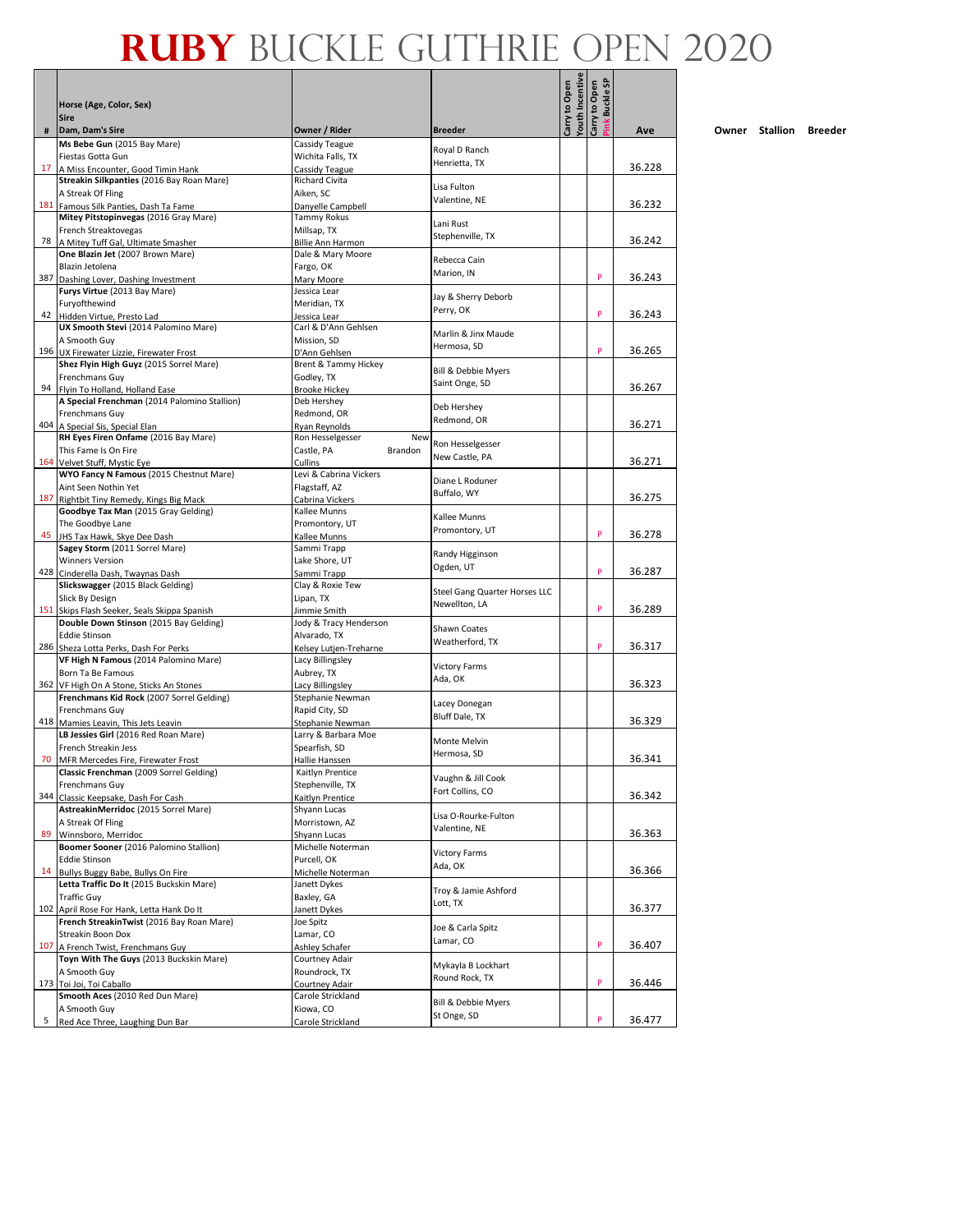|    | Horse (Age, Color, Sex)                                                               |                                          |                                   | outh Incentive<br>Carry to Open | Buckle SP<br>Carry to Open |        |
|----|---------------------------------------------------------------------------------------|------------------------------------------|-----------------------------------|---------------------------------|----------------------------|--------|
| #  | <b>Sire</b><br>Dam, Dam's Sire                                                        | Owner / Rider                            | <b>Breeder</b>                    |                                 | Ĕ                          | Ave    |
|    | Sailors Del Light (2012 Sorrel Mare)                                                  | Shianne Shepherd                         |                                   |                                 |                            |        |
|    | PC Redwood Manny                                                                      | Mona, UT                                 | Seeley Dawson<br>Spanish Fork, UT |                                 |                            |        |
|    | 194 Del Sol Gal, Amaham                                                               | Shianne Shepherd                         |                                   |                                 | P                          | 36.478 |
|    | Cadi Ta Fame (2015 Sorrel Mare)<br>A Smooth Guy                                       | Brad & Karen Gleason                     | Brad & Karen Gleason              |                                 |                            |        |
|    | 213 Daves Jet Ta Fame, Dash Ta Fame                                                   | Touchet, WA<br>Karen Gleason             | Touchet, WA                       |                                 |                            | 36.484 |
|    | KD Flirtini (2015 Palomino Gelding)                                                   | Kory Olson                               |                                   |                                 |                            |        |
|    | First Down French                                                                     | Cascade, ID                              | Kailey Dement<br>Weatherford, TX  |                                 |                            |        |
| 37 | Spin Me Rite, Roval Shake Em                                                          | Lainey Olson                             |                                   |                                 |                            | 36.526 |
|    | <b>GK Shalena</b> (2011 Chestnut Mare)<br>Blazin Jetolena                             | Rebecca Clark<br>Pleasant Plains, AR     | Kathi Stubblefield                |                                 |                            |        |
|    | 111 KC Shabang, Shazoom                                                               | <b>Becky Clark</b>                       | Branch, AR                        |                                 | P                          | 36.538 |
|    | Daddy B Proud (2011 Sorrel Gelding)                                                   | McKensy Topham                           | Bobbi J Scott                     |                                 |                            |        |
|    | JB Proud N Famous                                                                     | Delta, UT                                | Trout Creek, MT                   |                                 |                            |        |
|    | 247 RGR Whose Your Daddy, Intents And Purposes                                        | McKensy Topham                           |                                   |                                 |                            | 36.591 |
|    | One Nite Fling (2014 Bay Mare)<br>A Streak Of Fling                                   | Lanie Long<br>Granby, MO                 | Michelle DeBoer                   |                                 |                            |        |
|    | 275 Tatango Twist TE, Triple Twist TE                                                 | Lanie Long                               | Smithfield, NE                    |                                 |                            | 36.600 |
|    | Sugary Lane (2014 Chestnut Mare)                                                      | Jarrod & Josie Hales                     | Shana Gibson                      |                                 |                            |        |
|    | The Goodbye Lane                                                                      | Spanish Fork, UT                         | Ogden, UT                         |                                 |                            |        |
|    | 161 BS Pretty Proud Sugar, Proudest Effort                                            | Josie Hales                              |                                   |                                 | P                          | 36.607 |
|    | EB Ripple Effect (2015 Brown Gelding)<br>Ivory James                                  | <b>Elyse Busby</b><br>Aledo, TX          | Elyse Busby                       |                                 |                            |        |
|    | 246 BH Dash Of Ginger, Dash Ta Fame                                                   | <b>Elyse Busby</b>                       | Aledo, TX                         |                                 |                            | 36.612 |
|    | VF Sexy Stinson (2015 Sorrel Mare)                                                    | Scott Duke<br>Voncleave,                 | <b>Victory Farms</b>              |                                 |                            |        |
|    | <b>Eddie Stinson</b>                                                                  | <b>MS</b><br>Scott                       | Ada, OK                           |                                 | P                          |        |
|    | 419 Shawnies Dasher, Rebel Dasher<br>Smooth Ruby Jean (2013 Bay Mare)                 | Duke<br><b>Barlow Livestock</b>          |                                   |                                 |                            | 36.630 |
|    | A Smooth Guy                                                                          | Gillette, WY                             | <b>Barlow Livestock</b>           |                                 |                            |        |
|    | 106 Fame Ta Throw, Dash Ta Fame                                                       | Cindy Wright                             | Gillette, WY                      |                                 | P                          | 36.643 |
|    | Skippn Smooth Brandi (2011 Buckskin Mare)                                             | Jay & Maryellen Absher                   | Jay & Darla Absher                |                                 |                            |        |
|    | A Smooth Guy                                                                          | Flatonia, TX                             | Flatonia, TX                      |                                 | P                          |        |
|    | 211 Skips Like A Lynx, Lynx Stampede<br>Streaking Frenchie (2015 Sorrel Mare)         | Maryellen Absher<br>Lee & Hallie Hanssen |                                   |                                 |                            | 36.644 |
|    | Frenchmans Guy                                                                        | Hermosa, SD                              | Brittany Pozzi Tonozzi            |                                 |                            |        |
|    | 168 Streakin Six Babe, Streakin Six                                                   | Hallie Hanssen                           | Victoria, TX                      |                                 |                            | 36.660 |
|    | Lethal By Design (2016 Bay Mare)                                                      | Paige Brauer                             | <b>Birgit Self</b>                |                                 |                            |        |
|    | Slick By Design                                                                       | Belleville, IL                           | Pilot Point, TX                   |                                 | P                          | 36.660 |
|    | 177 TR Miss Graygun, Playgun<br>VF Hot Damn (2016 Palomino Gelding)                   | Paige Brauer<br>Scott Duke<br>Voncleave, |                                   |                                 |                            |        |
|    | <b>Eddie Stinson</b>                                                                  | <b>MS</b><br>Ty                          | <b>Victory Farms</b>              |                                 |                            |        |
|    | 190 VF Shez On Fire, Bullys On Fire                                                   | Marks                                    | Ada, OK                           |                                 | P                          | 36.678 |
|    | Eddie BJ (2015 Sorrel Gelding)                                                        | Stacy Bason                              | <b>Victory Farms</b>              |                                 |                            |        |
|    | <b>Eddie Stinson</b><br>69 Royal Sisters Hot, Royal Quick Dash                        | Tularosa, NM<br>Laramie Danley           | Ada, OK                           |                                 | P                          | 36.682 |
|    | Magnolia Fling (2015 Chestnut Gelding)                                                | Teri George                              |                                   |                                 |                            |        |
|    | A Streak Of Fling                                                                     | Dripping Springs, TX                     | Teri George                       |                                 |                            |        |
|    | 411   Dream Of Jazmine, Letta Hank Do It                                              | Teri George                              | Dripping Springs, TX              |                                 |                            | 36.685 |
|    | Wimpys Little Train (2013 Bay Mare)                                                   | Brian & Krystal Livesay                  | Butch & Krystal Miller            |                                 |                            |        |
|    | Freighttrain B<br>243 Simply Wimpy, Ima Jackzan                                       | Porter, OK<br>Samantha Dodson            | Porter, OK                        |                                 |                            | 36.688 |
|    | Fast N Frosty Fling (2015 Bay Roan Mare)                                              | Coy & Maesa Kummer                       |                                   |                                 |                            |        |
|    | A Streak Of Fling                                                                     | Briggsdale, CO                           | Monica McClung<br>May, OK         |                                 |                            |        |
|    | 118 Bugs With Frosting, Dash Ta Fame                                                  | Maesa Kummer                             |                                   |                                 |                            | 36.689 |
|    | Aintseennaughtyyet (2016 Bay Gelding)<br>Aint Seen Nothin Yet                         | Slash S Ranch<br>Belcher,<br>LA          | Jim & Darlene Pollard             |                                 |                            |        |
| 4  | Miss Pecos Brown, My Leroy Brown                                                      | Kyndal Schley                            | Farson, WY                        |                                 |                            | 36.714 |
|    | JL Bam Bam (2014 Sorrel Mare)                                                         | Jana Perry                               | Jill Lane Quarter Horse           |                                 |                            |        |
|    | JL Sirocco                                                                            | Cut Bank, MT                             | Fort Benton, MT                   |                                 |                            |        |
|    | 292 Bams Bug, Shawne Bug<br>Firewatermakesumacho (2011 Palomino Gelding)              | Jana Perry                               |                                   |                                 |                            | 36.715 |
|    | A Firewater Twist RB                                                                  | Kory & Lainey Olson<br>Cascade, ID       | Mary Ann & Barry Munkers          |                                 |                            |        |
|    | 172 Jimmys Dr Depth, Macho Jake                                                       | Lainey Olson                             | Lexington, OR                     |                                 |                            | 36.719 |
|    | A Denim Twist RB (2010 Bay Gelding)                                                   | Callie Jones                             | Fawn Ann Kerns                    |                                 |                            |        |
|    | A Firewater Twist RB                                                                  | Rigby, ID                                | Haines, OR                        |                                 |                            |        |
| 2  | DL Turquoise N Denim, Another Feature<br>JJ Carrizzo Fire Bug (2016 Chestnut Gelding) | Callie Jones<br>Janett Dykes             |                                   |                                 |                            | 36.742 |
|    | Carrizzo                                                                              | Baxley, GA                               | Sandra S Fulghum                  |                                 |                            |        |
| 10 | Admire My Fire, Turn N Fire                                                           | Roger Odom                               | Lavonia, GA                       |                                 |                            | 36.763 |
|    | Sexy Lil Fritz (2015 Bay Mare)                                                        | Karin Nielsen                            | Ron Reed                          |                                 |                            |        |
|    | Aint Seen Nothin Yet                                                                  | Louisburg, KS                            | Lawrence, KS                      |                                 |                            |        |
|    | 119 Dallas Fritz Finale, Dallas Fritz                                                 | Karin Nielsen                            |                                   |                                 |                            | 36.773 |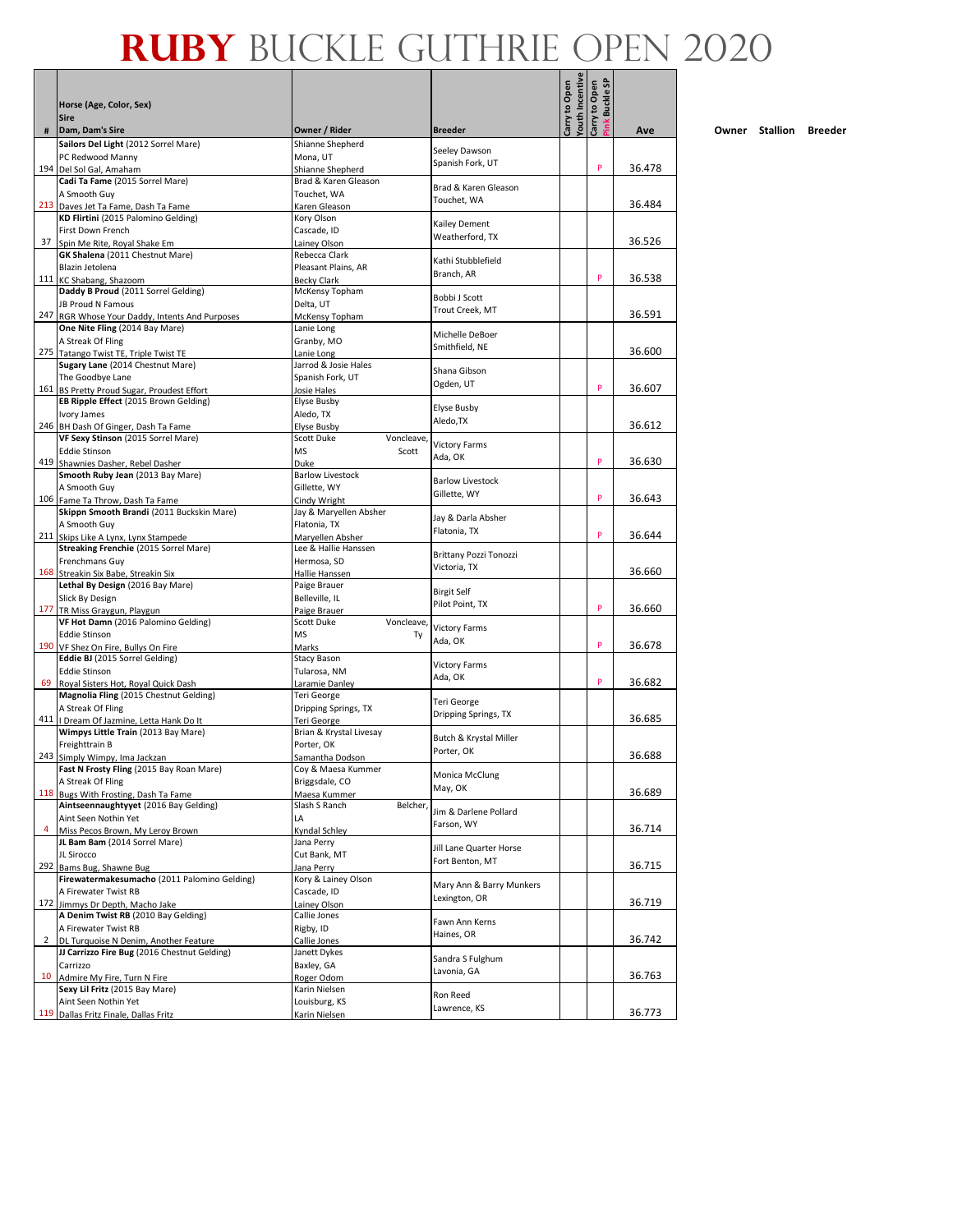|                         | Horse (Age, Color, Sex)<br><b>Sire</b>                                           |                                              |                                           | outh Incentive<br>Carry to Open | Carry to Open<br>Pink Buckle SP |        |      |                        |            |                         |       |
|-------------------------|----------------------------------------------------------------------------------|----------------------------------------------|-------------------------------------------|---------------------------------|---------------------------------|--------|------|------------------------|------------|-------------------------|-------|
| #                       | Dam, Dam's Sire                                                                  | Owner / Rider                                | <b>Breeder</b>                            |                                 |                                 | Ave    |      | Owner Stallion Breeder |            |                         |       |
|                         | FM Rizzo (2015 Sorrel Mare)                                                      | Kelli Jo & Alan Husley                       |                                           |                                 |                                 |        |      |                        |            |                         |       |
|                         | Carrizzo                                                                         | Griffin, GA                                  | <b>Tim Elliott</b><br>Lavonia, GA         |                                 |                                 |        |      |                        |            |                         |       |
| 22                      | Nonstop French Banilla, KN A Bully In March                                      | Cade Edwards                                 |                                           |                                 | P                               | 36.782 |      |                        |            |                         |       |
|                         | Velma Kellie (2015 Sorrel Mare)<br>Epic Leader                                   | Stephanie Newman<br>Rapid City, SD           | Kassie Mowry                              |                                 |                                 |        |      |                        |            |                         |       |
| 143                     | Streakin Silvercreek, A Streak Of Fling                                          | Lacey Harmon                                 | Dublin, TX                                |                                 |                                 | 36.783 |      |                        |            |                         |       |
|                         | Seven Spanish Angelz (2015 Bay Stallion)                                         | Kathy Donegan                                |                                           |                                 |                                 |        |      |                        |            |                         |       |
|                         | Slick By Design                                                                  | Bluff Dale, TX                               | Kathy Donegan<br><b>Bluff Dale, TX</b>    |                                 |                                 |        |      |                        |            |                         |       |
|                         | 330 Streakin Scat Cat, Bob Trot                                                  | Lacey Harmon                                 |                                           |                                 | P                               | 36.790 |      |                        |            |                         |       |
|                         | Roll Jordan Roll (2016 Bay Mare)<br>Fast Prize Jordan                            | River & Ray Stuckey<br>Whitesboro, TX        | River & Ray Stuckey                       |                                 |                                 |        |      |                        |            |                         |       |
|                         | 326 Send The Vision, Perks Alive                                                 | River Stuckey                                | Whitesboro, TX                            |                                 |                                 | 36.816 |      |                        |            |                         |       |
|                         | Rockin My Design (2016 Brown Stallion)                                           | Dennis Phalen                                | Smith M/Calender M/Calender               |                                 |                                 |        |      |                        |            |                         |       |
|                         | Slick By Design                                                                  | Lima, OH                                     | L; Smithland, KY                          |                                 |                                 |        |      |                        |            |                         |       |
| 140                     | Cuz She Can Can Can, Olympic Dash                                                | Will Lear<br>Wade & Ruth Christensen         |                                           |                                 | P                               | 36.829 |      |                        |            |                         |       |
|                         | Hercules Got Guns (2014 Gray Gelding)<br>Fiestas Gotta Gun                       | Erda, UT                                     | Shelbie K Smoker                          |                                 |                                 |        |      |                        |            |                         |       |
| 34                      | Mip Laughingwood, Blondys Driftin Dude                                           | <b>Heather Clegg</b>                         | Midland, TX                               |                                 |                                 | 36.831 |      |                        |            |                         |       |
|                         | Jesses Knockout (2016 Sorrel Mare)                                               | John Jacobi                                  | <b>Burnett Ranches LLC</b>                |                                 |                                 |        |      |                        |            |                         |       |
|                         | Jesses Topaz                                                                     | Murchison, TX                                | Fort Worth, TX                            |                                 |                                 |        |      |                        |            |                         |       |
| 31                      | Sixes Knockout, Seven From Heaven                                                | Melissa Brandt                               |                                           |                                 | P                               | 36.831 |      |                        |            |                         |       |
|                         | Dash Ta Perfection (2015 Sorrel Mare)<br>A Dash Ta Streak                        | Lee K Pedone<br>Brooksville, FL              | David D James                             |                                 |                                 |        |      |                        |            |                         |       |
| 44                      | Perfection In Brown, Dashing Cleat                                               | Ryann Pedone                                 | Purcell, OK                               |                                 |                                 | 36.838 |      |                        |            |                         |       |
|                         | Shez Guy Crazy (2015 Sorrel Mare)                                                | Emma Wildeisen                               | <b>Bill &amp; Debbie Myers</b>            |                                 |                                 |        |      |                        |            |                         |       |
|                         | Frenchmans Guy                                                                   | Wentzville, MO                               | Saint Onge, SD                            |                                 |                                 |        |      |                        |            |                         |       |
|                         | 302 Country Crazy, Special Shaw<br>Guys Easy Six (2007 Chestnut Gelding)         | Emma Wildeisen<br>Kevin & Karen Newberry     |                                           |                                 |                                 | 36.838 |      |                        |            |                         |       |
|                         | Frenchmans Guy                                                                   | Shawnee, OK                                  | Melissa Daggett Brandt                    |                                 |                                 |        |      |                        |            |                         |       |
|                         | 363 Voo Doo Martha, Marthas Six Moons                                            | Karen Newberry                               | Hermosa, SD                               |                                 |                                 | 36.857 |      |                        |            |                         |       |
|                         | Bug On Firewater (2016 Gray Mare)                                                | Flare Up Farms/Karl Smith                    | Karl Smith                                |                                 |                                 |        |      |                        |            |                         |       |
|                         | Firewater Canyon                                                                 | Lucedale, MS                                 | Lucedale, MS                              |                                 | P                               |        |      |                        |            |                         |       |
|                         | 219 Ima Burr Bug, Burrs First Down<br>FlyingT Strikinfling (2014 Blue Roan Mare) | <b>Billie Ann Harmon</b><br>Julie Hardcastle |                                           |                                 |                                 | 36.925 | 4D-1 | $$18,461 \$2,172 \$$   |            |                         | 1,086 |
|                         | A Streak Of Fling                                                                | Crane, TX                                    | <b>Bunker Livestock LLC</b>               |                                 |                                 |        |      |                        |            |                         |       |
|                         | 376 Aint She Strikin, Striking Distance                                          | Katelyn Scott                                | Highland, UT                              |                                 |                                 | 36.929 | 4D-2 | $$12,553$$ $$1,477$$   |            |                         | 738   |
|                         | SG Funny Money (2014 Gray Gelding)                                               | Shana Gibson                                 | Shana Gibson                              |                                 |                                 |        |      |                        |            |                         |       |
|                         | The Goodbye Lane                                                                 | Ogden, UT                                    | Ogden, UT                                 |                                 | P                               | 36.961 |      |                        |            |                         |       |
|                         | 324 Some Famous Girl, Mr Fancy Fame<br>Fierce Rockin Girl (2015 Palomino Mare)   | Shana Gibson<br>Rachelle Smith-Mose          |                                           |                                 |                                 |        | 4D-3 | \$                     |            | $9,600 \div 1,129 \div$ | 565   |
|                         | First Down French                                                                | Bend, OR                                     | Rachelle Smith-Mose                       |                                 |                                 |        |      |                        |            |                         |       |
|                         | 124 WR Oh Too Rock, Texas High Dasher                                            | Rachelle Smith-Mose                          | Bend, OR                                  |                                 |                                 | 36.962 | 4D-4 | Ŝ.                     | $6,794$ \$ | 799 \$                  | 400   |
|                         | Jess Treis Seis (2010 Chestnut Gelding)                                          | Lynn Brady                                   | Lance Robinson & Max                      |                                 |                                 |        |      |                        |            |                         |       |
|                         | <b>Tres Seis</b>                                                                 | Wynnewood, OK                                | Anderson                                  |                                 | P                               | 37.020 |      |                        |            | 652 \$                  |       |
|                         | 255 Jess Sass Me, Mr Jess Perry<br>Goddess Of Tres (2016 Grey Mare)              | Chris Martin<br>Chelly Zeriotti              | Spanish Fork, UT                          |                                 |                                 |        | 4D-5 | \$<br>5,538            | - \$       |                         | 326   |
|                         | <b>Tres Seis</b>                                                                 | Pleasanton, TX                               | Guy Rodrigues Peixoto Junior              |                                 |                                 |        |      |                        |            |                         |       |
|                         | 108 Special Copauino, Strawfly Special                                           | Joao Ferraz Leao                             | Pleasanton, TX                            |                                 |                                 | 37.031 | 4D-6 | 4,283<br>S             | - \$       | $504 \quad$ \$          | 252   |
|                         | A Smooth Hula Queen (2015 Mare)                                                  | Audra Masterson                              | Kalsey Jones-Cawley                       |                                 |                                 |        |      |                        |            |                         |       |
|                         | A Smooth Guy<br>430 Nicks Hula Queen                                             | Purcell, OK<br>Audra Masterson               | Bloomington, TX                           |                                 | P                               | 37.094 | 4D-7 | \$<br>3,397 \$         |            | 400 <sup>5</sup>        | 200   |
|                         | Stylin N Ivory (2012 Mare)                                                       | Katie Jensen                                 |                                           |                                 |                                 |        |      |                        |            |                         |       |
|                         | Ivory James                                                                      | Willcox, AZ                                  | Laura A Wiph                              |                                 |                                 |        |      |                        |            |                         |       |
| $\overline{\mathbf{3}}$ | Pat B Stylin, Streakin La Jolla                                                  | Katie Jensen                                 | Holly, CO                                 |                                 |                                 | 37.105 | 4D-8 | \$<br>2,658 \$         |            | $313 \quad $5$          | 156   |
|                         | Streak Ta Fling (2015 Bay Roan Mare)                                             | Brad & Karen Gleason                         | Brad & Karen Gleason                      |                                 |                                 |        |      |                        |            |                         |       |
|                         | A Streak Of Fling<br>156 Daves Jet Ta Fame, Dash Ta Fame                         | Touchet, WA<br>Karen Gleason                 | Touchet, WA                               |                                 |                                 | 37.126 | 4D-9 | \$<br>$2,215$ \$       |            | $261 \quad $$           | 130   |
|                         | Grande PC Redwood (2015 Red Dun Gelding)                                         | VT Land & Livestock                          |                                           |                                 |                                 |        |      |                        |            |                         |       |
|                         | PC Redwood Manny                                                                 | Spanish Fork, UT                             | Scott Morgan Bass                         |                                 |                                 |        |      |                        |            |                         |       |
|                         | 219 CQ Grand Daisy Hill, CQ Two Dot Hill                                         | Teigan Adams                                 | Farmington, UT                            |                                 | P                               | 37.162 |      | 4D-10 \$ 1,772 \$      |            | 209 <sup>5</sup>        | 104   |
|                         | Maples American (2015 Brown Gelding)<br>The Goodbye Lane                         | Dusty & Lacey Morse                          | McKale Hadley                             |                                 |                                 |        |      |                        |            |                         |       |
| 192                     | Legacys Lady Hawk, Hawkinson                                                     | Randolph, UT<br>Lacey Morse                  | Ogden, UT                                 |                                 | P                               | 37.170 |      | 4D-11 \$ 1,551 \$      |            | $182 \quad $$           | 91    |
|                         | Fortunate Fame (2014 Palomino Mare)                                              | Juli Stierwalt                               |                                           |                                 |                                 |        |      |                        |            |                         |       |
|                         | <b>Eddie Stinson</b>                                                             | Leedey, OK                                   | Thomas O'Neal<br>Choudrant, OK            |                                 |                                 |        |      |                        |            |                         |       |
|                         | 427 French Fortunes, Frenchmans Guy                                              | Dustin Angelle                               |                                           |                                 | P                               | 37.187 |      | 4D-12 \$ 1,403 \$      |            | $165 \quad$ \$          | 83    |
|                         | Wild Nights Fling (2016 Blue Roan Mare)                                          | John & Kellie Marsee                         | Rancho Estrellita De Cobre LLC,           |                                 |                                 |        |      |                        |            |                         |       |
| 223                     | A Streak Of Fling<br>SR Cat Attack, Wild Haired Cat                              | Greencastle, IN<br>Karissa Wyeth             | Weatherford, TX                           |                                 |                                 | 37.222 |      | 4D-13 \$ 1,307 \$      |            | $154 \quad$ \$          | 77    |
|                         | Billy Thee Kid (2014 Sorrel Gelding)                                             | Argyle Performance Horses                    |                                           |                                 |                                 |        |      |                        |            |                         |       |
|                         | The Goodbye Lane                                                                 | Riverton, UT                                 | Argyle Performance Horses<br>Riverton, UT |                                 |                                 |        |      |                        |            |                         |       |
|                         | 410 Sand Mountain Tara, Taras First Love                                         | Terri Wood Gates                             |                                           |                                 | P                               | 37.223 |      | 4D-14 \$ 1,204 \$      |            | $142 \quad$ \$          | 71    |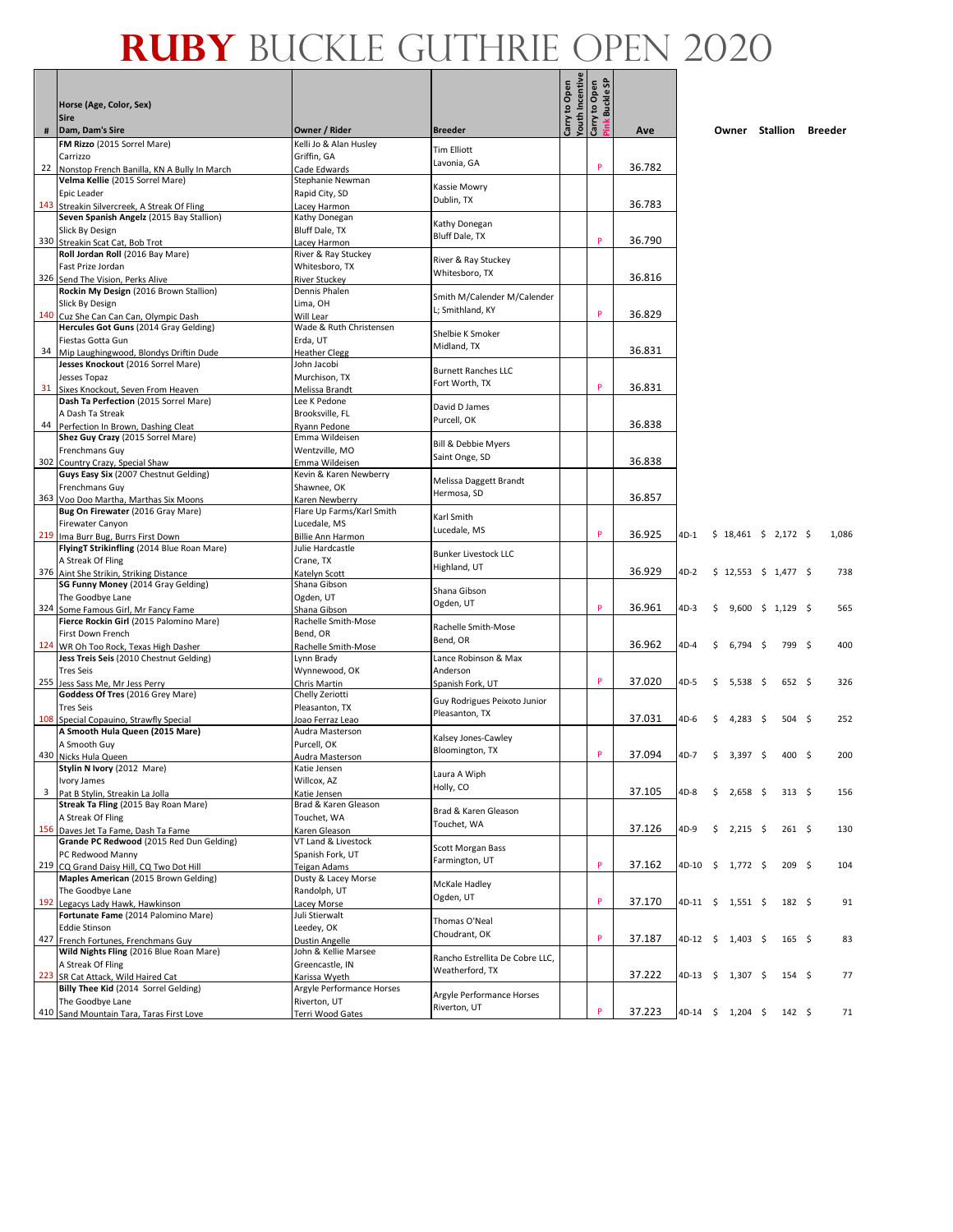|      | Horse (Age, Color, Sex)<br><b>Sire</b>                                             |                                            |                                     | Youth Incentive<br>Carry to Open<br>Carry to Open | Buckle SP |        |       |                     |            |      |                        |    |
|------|------------------------------------------------------------------------------------|--------------------------------------------|-------------------------------------|---------------------------------------------------|-----------|--------|-------|---------------------|------------|------|------------------------|----|
| $\#$ | Dam, Dam's Sire                                                                    | Owner / Rider                              | <b>Breeder</b>                      |                                                   |           | Ave    |       |                     |            |      | Owner Stallion Breeder |    |
|      | RKM Stone Cold Ivory (2014 Bay Gelding)                                            | Whitney Chandler                           | R K McGehee                         |                                                   |           |        |       |                     |            |      |                        |    |
|      | Ivory James<br>406 Streakin Link, Streakin Six                                     | Celina, TX                                 | Yoakum, TX                          |                                                   |           | 37.236 | 4D-15 | $\ddot{\mathsf{s}}$ | $1,108$ \$ | 130S |                        | 65 |
|      | Stripling Warrior (2014 Chestnut Gelding)                                          | <b>Whitney Chandler</b><br>Clay Peck       |                                     |                                                   |           |        |       |                     |            |      |                        |    |
|      | The Goodbye Lane                                                                   | Lehi, UT                                   | Clay Peck                           |                                                   |           |        |       |                     |            |      |                        |    |
|      | 258 Fight A Good Fight, Special Red Warrior                                        | Teressa Peck                               | Lehi, UT                            |                                                   | P         | 37.247 |       |                     |            |      |                        |    |
|      | Lane O Lena (2015 Brown Mare)<br>The                                               | Tamara Loveless                            |                                     |                                                   |           |        |       |                     |            |      |                        |    |
|      | Goodbye Lane<br>Tuff O                                                             | Spanish Fork, UT                           | Tamara Loveless<br>Spanish Fork, UT |                                                   |           |        |       |                     |            |      |                        |    |
|      | 178 Beana, Tuff Lane                                                               | Jaycee Fausett                             |                                     |                                                   | P         | 37.249 |       |                     |            |      |                        |    |
|      | Blazin Shawnea (2016 Bay Mare)                                                     | Sharee Stamper                             | <b>Busby Quarterhorse LLC</b>       |                                                   |           |        |       |                     |            |      |                        |    |
|      | Blazin Jetolena                                                                    | Lindsay, OK                                | Millsap, TX                         |                                                   | P         | 37.282 |       |                     |            |      |                        |    |
|      | 152 Shawne Promise, Shawne Bug<br>VF Born Ta Glory (2014 Palomino Mare)            | Molli Montgomery<br><b>Bethany Wooters</b> |                                     |                                                   |           |        |       |                     |            |      |                        |    |
|      | Born Ta Be Famous                                                                  | Elwood, NE                                 | <b>Victory Farms</b>                |                                                   |           |        |       |                     |            |      |                        |    |
|      | 177 Quint Glory, Lanes Leinster                                                    | laycee Wooters                             | Ada, OK                             |                                                   | P         | 37.290 |       |                     |            |      |                        |    |
|      | Slick Lil Will (2016 Sorrel Gelding)                                               | Jimmie Smith                               |                                     |                                                   |           |        |       |                     |            |      |                        |    |
|      | Slick By Design                                                                    | McDale, TX                                 | Dana Lynn Darnell<br>Weimar, TX     |                                                   |           |        |       |                     |            |      |                        |    |
|      | 237 Touche Touche, Oklahoma Fuel                                                   | Jimmie Smith                               |                                     |                                                   | P         | 37.292 |       |                     |            |      |                        |    |
|      | Irish Geronimo (2015 Bay Gelding)                                                  | Tracy Page                                 | Thomas & Lainee Sampson             |                                                   |           |        |       |                     |            |      |                        |    |
|      | Irish Pay                                                                          | Bluffdale, UT                              | Interior, SD                        |                                                   | P         | 37.293 |       |                     |            |      |                        |    |
|      | 28 SX Letta Punky Do It, Letta Hank Do It<br>Frenchgirl Cocoa (2008 Palomino Mare) | <b>Brandon Stokes</b><br>Pamela Mueller    |                                     |                                                   |           |        |       |                     |            |      |                        |    |
|      | <b>Frenchmans Guy</b>                                                              | Collinsville, OK                           | Dick & Vicki Armer                  |                                                   |           |        |       |                     |            |      |                        |    |
|      | 408 Mecca Ciara, Meccas San Leo                                                    | Pamela Mueller                             | Wichita, KS                         |                                                   |           | 37.300 |       |                     |            |      |                        |    |
|      | Girls Areborn Famous (2015 Sorrel Mare)                                            | Stephanie Cleveland                        |                                     |                                                   |           |        |       |                     |            |      |                        |    |
|      | Born Ta Be Famous                                                                  | Kellyville, OK                             | Eden Ward                           |                                                   |           |        |       |                     |            |      |                        |    |
| 8    | Girls Toast, Toast To Dash                                                         | Stephanie Cleveland                        | Shady Point, OK                     |                                                   |           | 37.325 |       |                     |            |      |                        |    |
|      | Bonnies Frenchman (2015 Sorrel Gelding)                                            | Davi & Willie Watterson                    | Dale Rankin                         |                                                   |           |        |       |                     |            |      |                        |    |
|      | <b>BHR Frenchies Socks</b>                                                         | Bluffdale, UT                              | Tuscola, TX                         |                                                   | P         |        |       |                     |            |      |                        |    |
|      | 18 Bouncing Bonnie, Shawne Bug<br>Ty Colour Me French (2015 Palomino Mare)         | Kali Jo Parker<br>Michelle Blanchet        |                                     |                                                   |           | 37.329 |       |                     |            |      |                        |    |
|      | <b>Frenchmans Guy</b>                                                              | Rosedale, LA                               | Tara Young                          |                                                   |           |        |       |                     |            |      |                        |    |
|      | 382 Sherry Swift Colors, Hot Colours                                               | Michelle Blanchet                          | Monterey, TN                        |                                                   |           | 37.333 |       |                     |            |      |                        |    |
|      | ShesaDesignerTeddy (2015 Bay Mare)                                                 | Emma Abbott                                |                                     |                                                   |           |        |       |                     |            |      |                        |    |
|      | Slick By Design                                                                    | Bluff Dale, TX                             | James & Savanah Reeves              |                                                   |           |        |       |                     |            |      |                        |    |
|      | 367 Shes Free To Flame, Flaming Fire Water                                         | Emma Abbott                                | Cross Plains, TX                    |                                                   |           | 37.377 |       |                     |            |      |                        |    |
|      | Dusty Blond N Famous (2013 Palomino Mare)                                          | Falena Hunter                              | Falena Hunter                       |                                                   |           |        |       |                     |            |      |                        |    |
|      | Aint Seen Nothin Yet                                                               | Cortez, CO                                 | Cortez, CO                          |                                                   |           |        |       |                     |            |      |                        |    |
|      | 178 Mightys Smokey Lady, He Isa Bogie<br>Frenchmans Spice (2015 Gelding)           | Haley Wolfe<br>Alyssa Hebdon               |                                     |                                                   |           | 37.378 |       |                     |            |      |                        |    |
|      | Frenchmans Guy                                                                     | Smithfield, UT                             | Alyssa Hebdon                       |                                                   |           |        |       |                     |            |      |                        |    |
|      | 192 Jo Spice For Love, Taras First Love                                            | Kelsey Hayden                              | Smithfield, UT                      |                                                   |           | 37.379 |       |                     |            |      |                        |    |
|      | TFour Firin For Fame (2015 Bay Mare)                                               | Four Taylors Ranch LLC                     |                                     |                                                   |           |        |       |                     |            |      |                        |    |
|      | Tfouroverdrivinnfame                                                               | Neola, UT                                  | Four Taylors Ranch LLC<br>Neola, UT |                                                   |           |        |       |                     |            |      |                        |    |
|      | 170 Kittys Fired Up, Firewater Flit                                                | Kali Jo Parker                             |                                     |                                                   |           | 37.391 |       |                     |            |      |                        |    |
|      | BCK Texas Guy (2014 Chestnut Gelding)                                              | Lyndsey Hunter                             | <b>Brent G Wonnacott</b>            |                                                   |           |        |       |                     |            |      |                        |    |
|      | <b>Traffic Guy</b>                                                                 | Hurricane, UT                              | Bluffdale, UT                       |                                                   | P         | 37.482 |       |                     |            |      |                        |    |
|      | 68 Makn Effort, Maknmoves<br>Aint Surprised (2014 Palomino Mare)                   | Hadlee Hunter<br>7B Performance Horses     |                                     |                                                   |           |        |       |                     |            |      |                        |    |
|      | Aint Seen Nothin Yet                                                               | Buhl, ID                                   | 7B Performance Horses               |                                                   |           |        |       |                     |            |      |                        |    |
|      | 204 Hevenly Surprise, Surprising Remedy                                            | Brandon Labbee                             | Buhl, ID                            |                                                   |           | 37.504 |       |                     |            |      |                        |    |
|      | Guys Luv Blondes (2015 Palomino Mare)                                              | Cassidy Canatella                          |                                     |                                                   |           |        |       |                     |            |      |                        |    |
|      | A Smooth Guy                                                                       | Anderson, TX                               | Katy Peterson<br>Navasota, TX       |                                                   |           |        |       |                     |            |      |                        |    |
|      | 329 BLH Ms Jackzan Peppy, Ar Jackzan Aces Wild                                     | Lorissa Jo Merritt                         |                                     |                                                   | P         | 37.522 |       |                     |            |      |                        |    |
|      | Speedy Dot Com (2008 Sorrel Mare)<br>PC Redwood Manny                              | Van & Jake Bass                            | Lance Robinson & Max<br>Anderson    |                                                   |           |        |       |                     |            |      |                        |    |
|      | 301 Speed Dot Com, Sixarun                                                         | Farmington, UT<br><b>Timber Cote</b>       | Spanish Fork, UT                    | Υ                                                 | P         | 37.524 |       |                     |            |      |                        |    |
|      | Graves Slick Bullion (2015 Brown Mare)                                             | Tasha Welsh                                |                                     |                                                   |           |        |       |                     |            |      |                        |    |
|      | Slick By Design                                                                    | Dublin, TX                                 | <b>Curtis Graves</b>                |                                                   |           |        |       |                     |            |      |                        |    |
|      | 129 Dancers Gold Bullion, Bully Bullion                                            | Tasha Welsh                                | Collinsville, TX                    |                                                   | P         | 37.529 |       |                     |            |      |                        |    |
|      | Good Grief Girl (2014 Sorrel Mare)                                                 | Clay Peck                                  | Clay Peck                           |                                                   |           |        |       |                     |            |      |                        |    |
|      | The Goodbye Lane                                                                   | Lehi, UT                                   | Lehi, UT                            |                                                   |           |        |       |                     |            |      |                        |    |
|      | 195 Dash N Down Town, Dash 209                                                     | Teressa Peck                               |                                     |                                                   | P         | 37.549 |       |                     |            |      |                        |    |
|      | Patriots Firewater (2015 Gray Gelding)                                             | Flare Up Farms/Karl Smith                  | Karl Smith                          |                                                   |           |        |       |                     |            |      |                        |    |
|      | Firewater Canyon<br>141 JJ Lady Patriot, Game Patriot                              | Lucedale, MS<br><b>Billie Ann Harmon</b>   | Lucedale, MS                        |                                                   | P         | 37.563 |       |                     |            |      |                        |    |
|      | Mr Soul (2015 Bay Stallion)                                                        | John Nielsen                               |                                     |                                                   |           |        |       |                     |            |      |                        |    |
|      | Furyofthewind                                                                      | Payson, UT                                 | John Nielsen                        |                                                   |           |        |       |                     |            |      |                        |    |
|      | 142 Mckaizlees Kiss, Dash Ta Fame                                                  | <b>Taylor Kramer</b>                       | Payson, UT                          |                                                   |           | 37.573 |       |                     |            |      |                        |    |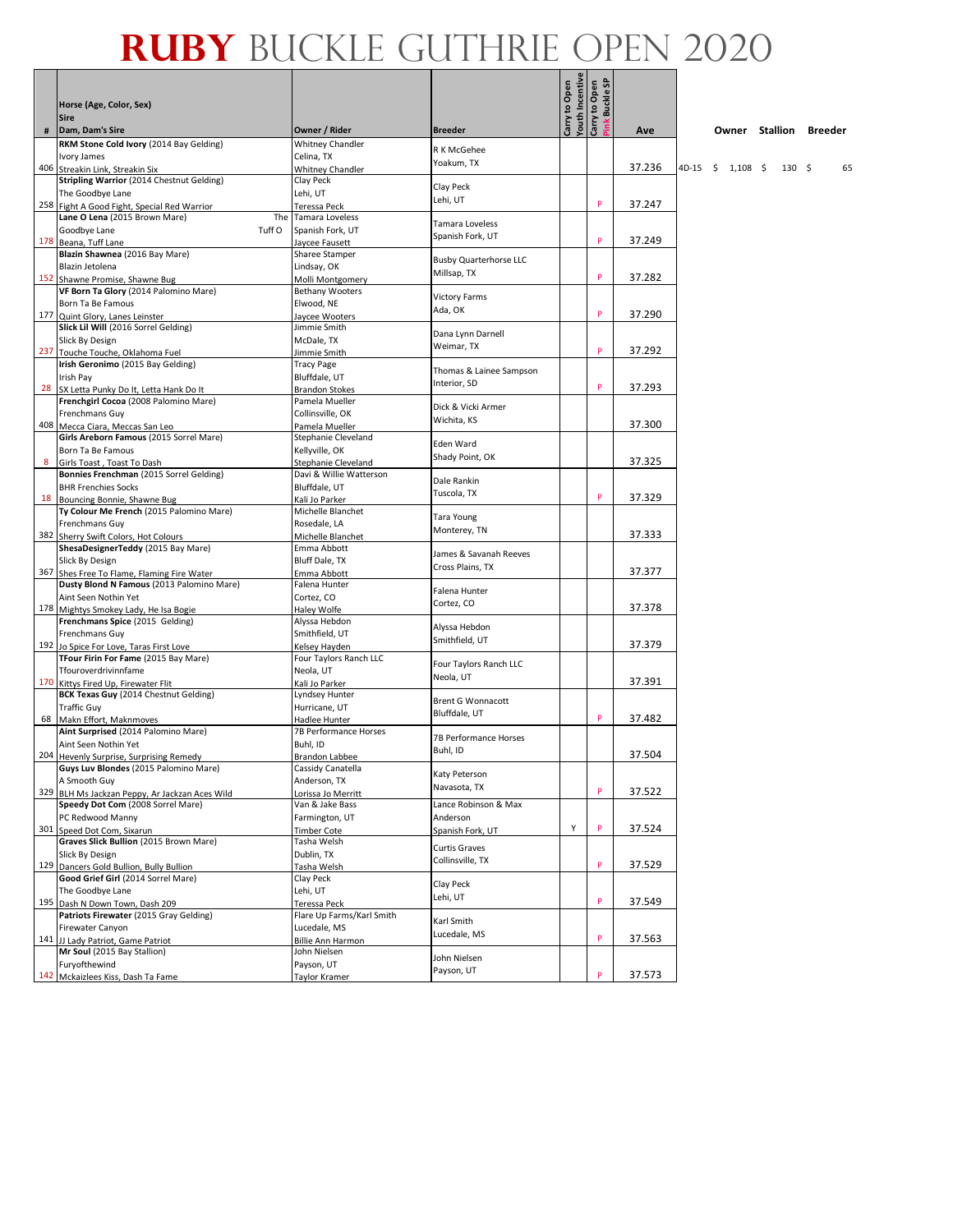- 1

|    | Horse (Age, Color, Sex)<br><b>Sire</b>                                          |                                                      |                              | <b>Touth Incentive</b><br>Carry to Open | <b>Pink Buckle SP</b><br>Carry to Open |        |
|----|---------------------------------------------------------------------------------|------------------------------------------------------|------------------------------|-----------------------------------------|----------------------------------------|--------|
| #  | Dam, Dam's Sire                                                                 | Owner / Rider                                        | <b>Breeder</b>               |                                         |                                        | Ave    |
|    | Fooled By Design (2015 Sorrel Gelding)<br>Slick By Design                       | Gretchen Lehrkind<br>Bozeman, MT                     | Gianna Desimoni              |                                         |                                        |        |
|    | 126 RH A Pache Darline, Apachie Blue Boy                                        | Gretchen Lehrkind                                    | Napa, CA                     |                                         | P                                      | 37.589 |
|    | So Freaking Fabulous (2015 Bay Mare)                                            | LeAnne Wolfe                                         |                              |                                         |                                        |        |
|    | Ivory James                                                                     | Floravista, NM                                       | LeAnne Wolfe                 |                                         |                                        |        |
| 81 | Mia Fabulous Fame, Frenchmans Fabulous                                          | LeAnne Wolfe                                         | Floravista, NM               |                                         |                                        | 37.635 |
|    | EddiesInItToWinIt (2016 Sorrel Gelding)                                         | Jennifer Snow                                        |                              |                                         |                                        |        |
|    | <b>Eddie Stinson</b>                                                            | Nocona, TX                                           | Shelly Muse<br>Sallisaw, OK  |                                         |                                        |        |
|    | 345 Frenchmans Sasafras, Frenchmans Mercedes                                    | Jessie Domann                                        |                              |                                         | P                                      | 37.781 |
|    | Shez Our Prize (2016 Brown Mare)                                                | Diana Powell-Shell                                   | Stanley Weetona              |                                         |                                        |        |
|    | <b>Hez Our Secret</b>                                                           | Sapulpa, OK                                          | Madill, OK                   |                                         |                                        | 37.855 |
| 27 | First Prize Joy, Oak Tree Special<br>JH Lil Lane (2016 Brown Mare)              | Heather Williams<br>Jarrod & Josie Hales             |                              |                                         |                                        |        |
|    | The Goodbye Lane                                                                | Spanish Fork, UT                                     | Jarrod & Josie Hales         |                                         |                                        |        |
|    | 102 Down Dashin Fame, Blushing Bug                                              | Josie Hales                                          | Spanish Fork, UT             |                                         | P                                      | 37.931 |
|    | Ray A Drop Of Sun (2015 Palomino Gelding)                                       | Cody & Maegan Heiner                                 |                              |                                         |                                        |        |
|    | PC Redwood Manny                                                                | Corinne, UT<br>Maegan                                | Dawson Seeley                |                                         |                                        |        |
| 82 | Bardust Wrangler, Mucho Barduster                                               | Heiner                                               | Spanish Fork, UT             |                                         | P                                      | 37.956 |
|    | Fling N Fortune (2016 Bay Roan Mare)                                            | Hayle Gibson                                         | Eaves Horses Family LTD Part |                                         |                                        |        |
|    | A Streak Of Fling                                                               | Redcrest. CA                                         | Edmond, OK                   |                                         |                                        |        |
| 3  | Our Genuine Delight, Dash Ta Fame                                               | Melissa McDonald                                     |                              |                                         |                                        | 38.060 |
|    | Slicks Biankus Guy (2015 Bay Gelding)                                           | <b>Wendy Cline</b>                                   | Karen Lynn Ottinger          |                                         |                                        |        |
|    | Slick By Design                                                                 | Hempstead, TX                                        | Hondo, TX                    |                                         | P                                      | 38.092 |
|    | 154 BiankusFrenchShasta, Captain Biankus<br>Tres Queridos (2015 Sorrel Gelding) | <b>Wendy Cline</b><br>Cathy Morgan                   |                              |                                         |                                        |        |
|    | <b>Tres Seis</b>                                                                | Menan, ID                                            | Darling Farm                 |                                         |                                        |        |
|    | 193 Dashing Obsession, Mr Jess Perry                                            | Cathy Morgan                                         | Opelousas, LA                |                                         | P                                      | 38.456 |
|    | Beep Beep The TX Jet (2015 Buckskin Mare)                                       | Katie Larson                                         |                              |                                         |                                        |        |
|    | <b>Traffic Guy</b>                                                              | Manhattan, KS                                        | Katie Larson                 |                                         |                                        |        |
|    | 215 Mickeys Texas Jet, Trouble N Texas                                          | Katie Larson                                         | Manhattan, KS                |                                         | P                                      | 38.598 |
|    | A Signature Firewater (2015 Gray Gelding)                                       | Jacob & Whitney Bradford                             | <b>Tera Barks</b>            |                                         |                                        |        |
|    | Firewater Canyon                                                                | Kennett, MO                                          | Dexter, MO                   |                                         |                                        |        |
| 19 | Sheza Fast Chaz, Heza Fast Man                                                  | Whitney Bradford                                     |                              |                                         | P                                      | 38.791 |
|    | Aint Seen Me Yet (2012 Chestnut Mare)                                           | Maggie Poloncic                                      | Chad & Shannon Wade          |                                         |                                        |        |
|    | Aint Seen Nothin Yet                                                            | Gillette, WY                                         | Vancleave, MI                |                                         |                                        | 38.821 |
|    | 271 Jumping Sugar, RR Milk Bone Shorts<br>VF Questlove (2014 Chestnut Gelding)  | Maggie Poloncic<br>John Floyd                        |                              |                                         |                                        |        |
|    | <b>Eddie Stinson</b>                                                            | Weatherford, TX                                      | <b>Victory Farms</b>         |                                         |                                        |        |
|    | 341 VF Burrs Alive, Burrs First Down                                            | John Floyd                                           | Ada, OK                      |                                         |                                        | 38.869 |
|    | CR Dynastia Fame (2013 Mare)                                                    | Sylvia Howell                                        | Sylvia Howell                |                                         |                                        |        |
|    | CR Rode Ta Fame                                                                 | Romoland, CA                                         | Romoland, CA                 |                                         |                                        |        |
|    | 25 Indian Zee, Indians Image                                                    | Cassie Howell                                        |                              |                                         |                                        | 38.881 |
|    | VF Blooming Stinson (2015 Sorrel Mare)                                          | Joyce Hanes                                          | <b>Victory Farms</b>         |                                         |                                        |        |
|    | <b>Eddie Stinson</b>                                                            | Lancaster, OH                                        | Ada, OK                      |                                         | P                                      | 38.909 |
|    | 346 Bloomingdales, First Down Dash                                              | Jovce Hanes                                          |                              |                                         |                                        |        |
|    | CP He Will Be Epic (2015 Gray Gelding)<br>Epic Leader                           | Kassie Mowry<br>Dublin, TX                           | <b>Claire Pfluger Powell</b> |                                         |                                        |        |
|    | 32 Percilla, Dash Ta Fame                                                       | Kassie Mowry                                         | Eldorado, TX                 |                                         |                                        | 38.954 |
|    | NB Heza Fast Bug Leo (2014 Chestnut Gelding)                                    | <b>Todd Matte</b>                                    |                              |                                         |                                        |        |
|    | Shawne Bug Leo                                                                  | Lafayette, LA                                        | Crystal Nichols              |                                         |                                        |        |
|    | 142 IB Fast, Ronas Ryon                                                         | Evan Mckinzie                                        | Abilene, TX                  |                                         | P                                      | 39.001 |
|    | Born Ivory James (2014 Buckskin Mare)                                           | <b>JP7C Properties</b>                               | Victory Farms                |                                         |                                        |        |
|    | Born Ta Be Famous                                                               | Brownsville, TX                                      | Ada, OK                      |                                         | P                                      |        |
|    | 189 Chase This Ivory, Ivory James<br>JL Tularosa (2014 Chestnut Mare)           | Kay Blandford                                        |                              |                                         |                                        | 39.160 |
|    | JL Sirocco                                                                      | Don Young                                            | Jill Lane Quarter Horses     |                                         |                                        |        |
| 50 | BF Silver Charm, Takin On The Cash                                              | Ronildo Filho                                        | Fort Benton, MT              |                                         |                                        | 39.179 |
|    | Frenchcoloursaflying (2009 Palomino Gelding)                                    | Maley Shockley                                       |                              |                                         |                                        |        |
|    | Frenchmans Guy                                                                  | Mapleton, UT                                         | Stacy Henson                 |                                         |                                        |        |
|    | 368 Suzie B Hot, Hot Colours                                                    | Maley Shockley                                       | Goreville, IL                | Υ                                       |                                        | 39.213 |
|    | Runaway Fury (2015 Sorrel Gelding)                                              | Jason & Leslie Willis                                | Racin RNS                    |                                         |                                        |        |
|    | Furyofthewind                                                                   | Chester, SC                                          | Wapanucka, OK                |                                         |                                        |        |
| 26 | Runaway Mad, Runaway Colors                                                     | Leslie Willis                                        |                              |                                         | P                                      | 39.232 |
|    | Slick As Pi (2015 Bay Gelding)                                                  | Deanna Ruttledge                                     | Deanna Rutledge              |                                         |                                        |        |
|    | Slick By Design<br>212 EMW Cherri Pi, Woodbridge                                | Aubrey, TX                                           | Aubrey, TX                   |                                         | P                                      | 39.248 |
|    | TR Designer Wildchild (2015 Bay Mare)                                           | <b>Brade Rutlidge</b><br>Kevin & Patricia Charleston |                              |                                         |                                        |        |
|    | Slick By Design                                                                 | Reeds, MO                                            | Tana Renick<br>Kingston,     |                                         |                                        |        |
|    | 226 XV Wild Child, Whos Salty Dog                                               | Emma Charleston                                      | ОК                           |                                         | P                                      | 39.285 |
|    | Ima Diva Red Dasher (2015 Chestnut Mare)                                        | Robert & Becky Kerr                                  |                              |                                         |                                        |        |
|    | The Red Dasher                                                                  | Carnegie, OK                                         | Robert & Becky Kerr          |                                         |                                        |        |
| 63 | Assuredly French, Frenchmans Guy                                                | Kim Squires                                          | Carnegie, TX                 |                                         |                                        | 39.325 |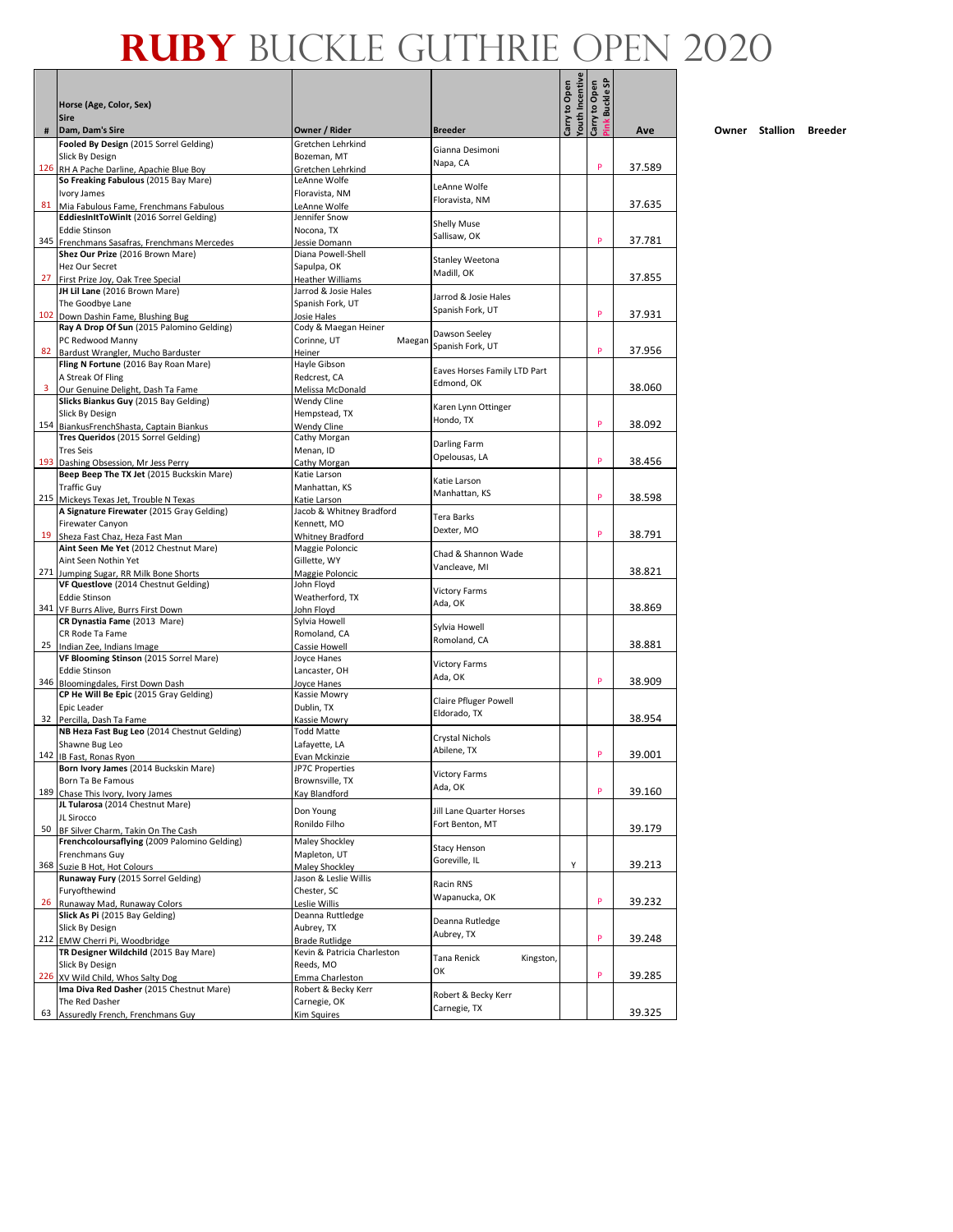- 1

|                | Horse (Age, Color, Sex)                                                          |                                               |                                      | outh Incentive<br>Carry to Open | Buckle SP<br>Carry to Open |        |
|----------------|----------------------------------------------------------------------------------|-----------------------------------------------|--------------------------------------|---------------------------------|----------------------------|--------|
|                | <b>Sire</b>                                                                      |                                               |                                      |                                 | Ĕ                          |        |
| #              | Dam, Dam's Sire<br>Ethyls Eyes (2015 Brown Mare)                                 | Owner / Rider<br>Jason & Leslie Willis        | <b>Breeder</b>                       |                                 |                            | Ave    |
|                | Furyofthewind                                                                    | Chester, SC                                   | Dolores Hill<br>Moore, OK            |                                 |                            |        |
|                | 151 Joyous Eyes, Mr Eye Opener<br>Positively Streakin (2014 Bay Roan Mare)       | Leslie Willis<br>Joe & Carla Spitz            |                                      |                                 | P                          | 39.431 |
|                | Streakin Boon Dox                                                                | Lamar, CO                                     | Joe & Carla Spitz                    |                                 |                            |        |
|                | 113 Positively A Coyote, Coyote Colonel                                          | Ivy Saebens                                   | Lamar, CO                            |                                 | P                          | 39.471 |
|                | Guys Love Lucy (2014 Palomino Mare)<br>First Down French                         | Lauren Davang                                 | Lauren Davang                        |                                 |                            |        |
|                | 242 Reckless Lucy, Reckless Dash                                                 | Magnolia, TX<br>Lauren Davang                 | Magnolia, TX                         |                                 |                            | 39.480 |
|                | Our First Goodbye (2013 Brown Mare)                                              | Mark & Linda Jarvis                           | Mark & Linda Jarvis                  |                                 |                            |        |
|                | The Goodbye Lane                                                                 | Spanish Fork, UT                              | Spanish Fork, UT                     |                                 | P                          | 39.509 |
|                | 251 Jessie Jane Agent, Jesse James Jr.<br>Slick N Black (2014 Black Mare)        | Marcie Wilson<br>Cayla Small                  |                                      |                                 |                            |        |
|                | Slick By Design                                                                  | Willson, OK                                   | Jane & Ryan Melby                    |                                 |                            |        |
| 60             | RC Back In Black, Ninety Nine Goldmine                                           | Cayla Small                                   | Burneyville, OK                      |                                 | P                          | 39.518 |
|                | StreakinFlinginDisco (2009 Mare)<br>A Streak Of Fling                            | Rosemary Harrison<br>Maysville, OK            |                                      |                                 |                            |        |
|                | 426 Lot A Disco, Disco Jerry                                                     | <b>Tyler Rivette</b>                          |                                      |                                 |                            | 39.535 |
|                | Teena Turner (2012 Brown Mare)                                                   | Steiner Ranch                                 | Kyle Edwards & Sue Smith             |                                 |                            |        |
|                | Blazin Jetolena                                                                  | Weatherford, TX                               | Black Foot, ID                       |                                 | P                          | 39.541 |
|                | 138 Daisy Duke Dash, Dash Ta Fame<br>Streakin Queenie (2012 Bay Roan Mare)       | <b>Steely Steiner</b><br>Sean Ashley          |                                      |                                 |                            |        |
|                | A Streak Of Fling                                                                | Bowie, TX                                     | Brian & Lisa Fulton                  |                                 |                            |        |
|                | 270 Queen Fa Tima, Dash Ta Fame                                                  | Rvann Pedone                                  | Valentine, NE                        |                                 |                            | 39.612 |
|                | Bring It On Guys (2009 Chestnut Mare)<br>Frenchmans Guy                          | <b>Tom Clark</b><br>Ocala, FL                 | Bill & Debbie Myers                  |                                 |                            |        |
| 75             | Full A Irish Whiskey, Paddy Irish Whiskey                                        | Sabra O'Quinn                                 | Saint Onge, SD                       |                                 |                            | 39.622 |
|                | Famous Mic Guy Ver (2015 Gray Gelding)                                           | Edwin Cameron/Tiany Schuster                  | <b>Bill &amp; Debbie Myers</b>       |                                 |                            |        |
|                | <b>Frenchmans Guy</b>                                                            | Krum, TX                                      | Saint Onge, SD                       |                                 |                            |        |
|                | 429 Disarray, Dash Ta Fame<br>MJ Night Train Lane (2015 Brown Gelding)           | <b>Tiany Schuster</b><br>Mark & Linda Jarvis  |                                      |                                 |                            | 39.643 |
|                | The Goodbye Lane                                                                 | Spanish Fork, UT                              | Mark & Linda Jarvis                  |                                 |                            |        |
|                | 154 Moment Of Pursuit, Dash Ta Fame                                              | Marcie Wilson                                 | Spanish Fork, UT                     |                                 | P                          | 39.646 |
|                | Designed To Lead (2016 Brown Gelding)                                            | Nancy Adkins                                  | <b>Tommy Wiliams</b>                 |                                 |                            |        |
|                | Slick By Design<br>231 KT Saucey Leader, Confederate Leader                      | Marengo, OH<br>Will Lear                      | Big Springs, TX                      |                                 | P                          | 39.703 |
|                | Datsa Lita Playmate (2009 Sorrel Mare)                                           | Wayne & Kim Smith                             |                                      |                                 |                            |        |
|                | Dats A Frenchman                                                                 | Touchet, WA                                   | Bryan & Amy McHale<br>Long Beach, WA |                                 |                            |        |
| $\mathbf{1}$   | Little Bit Hollywood, Colonel JBL                                                | Saige Smith<br>Willie & Davi Watterson        |                                      |                                 | P                          | 39.713 |
|                | A Smart Guy (2015 Palomino Gelding)<br>A Smooth Guy                              | Bluffdale, UT                                 | George Erb                           |                                 |                            |        |
| $\overline{2}$ | Purdy Speedy Cat, Stoli                                                          | Davi Watterson                                | Coffee Creek, MT                     |                                 | P                          | 39.720 |
|                | Streakin and Shaken (2014 Gray Gelding)                                          | Wendy Cline                                   | Joe & Carla Spitz                    |                                 |                            |        |
|                | Streakin Boon Dox<br>218 Shaken Tornado, Royal Shake Em                          | Hempstead, TX<br><b>Wendy Cline</b>           | Lamar, CO                            |                                 | P                          | 39.758 |
|                | VC GoGo Fling (2016 Chestnut Mare)                                               | Pete Oen                                      |                                      |                                 |                            |        |
|                | A Streak Of Fling                                                                | Maysville, OK                                 | Cristi Copsey Gaffney<br>Anselmo, NE |                                 |                            |        |
|                | 195 Go Go Fame, Dash Ta Fame                                                     | Pete Oen                                      |                                      |                                 |                            | 39.764 |
|                | Aint God Good (2016 Bay Roan Mare)<br>A Streak Of Fling                          | Sharon K Bryant<br>Appomattox, VA             | Sharon K Bryant                      |                                 |                            |        |
|                | 169 Lady La Dash, Dash Ta Fame                                                   | Cody Bauserman                                | Appomattox, VA                       |                                 |                            | 39.773 |
|                | High Valor (2009 Gelding Gelding)                                                | Dona Kay Rule                                 | Lana Merrick                         |                                 |                            |        |
|                | Valiant Hero<br>165 Rare High, Rare Form                                         | Minco, OK<br>Dona Kay Rule                    | Norman, OK                           |                                 |                            | 39.785 |
|                |                                                                                  |                                               |                                      |                                 |                            |        |
|                | Seis Shots Of Crown (2014 Mare)<br><b>Tres Seis</b>                              | Ashley Thompson & Linda Wilson<br>Clayton, MI | Valiore Kipheart                     |                                 |                            |        |
| 333            | LK Crown Royal, Sunfrost                                                         | Ashley Thompson                               |                                      |                                 | P                          | 39.791 |
|                | Red Bull Look (2013 Sorrel Gelding)                                              | Brad & Karen Gleason                          |                                      |                                 |                            |        |
|                | JD Look                                                                          | Touchet. WA                                   | Brad & Karen Gleason                 |                                 |                            |        |
|                | 283 Daves Jet Ta Fame, Dash Ta Fame                                              | Karen Gleason                                 | Touchet, WA                          |                                 |                            | 39.806 |
|                | MJ Lola Lane (2015 Chestnut Mare)<br>The Goodbye Lane                            | Mark & Linda Jarvis<br>Spanish Fork, UT       | Mark & Linda Jarvis                  |                                 |                            |        |
| 209            | Pappys Fools Ta Fame, Easy Illusion                                              | Marcie Wilson                                 | Spanish Fork, UT                     |                                 | P                          | 39.810 |
|                | RV Minion (2015 Bay Gelding)                                                     | Gregg & Shana Gibson                          | Randy & Vauna Walker                 |                                 |                            |        |
|                | The Goodbye Lane                                                                 | Ogden, UT                                     | Pingree, ID                          |                                 | P                          |        |
|                | 263 Two Fools Gold, Frenchmans Guy<br>VR BugsNTheMoonlight (2015 Sorrel Gelding) | Shana Gibson<br>Five L Farm                   |                                      |                                 |                            | 39.813 |
|                | Shawne Bug Leo                                                                   | Portage, PA                                   | Ventana Ranch                        |                                 |                            |        |
|                | 249 Kailua Creek, Marthas Six Moons                                              | Jarrett Long                                  | Shawnee, OK                          |                                 | P                          | 39.825 |
|                | MJ Fly Bye Lane (2015 Brown Mare)                                                | Ryan & Timi Lickley                           | Mark & Linda Jarvis                  |                                 |                            |        |
|                | The Goodbye Lane<br>420 SKS Running Faucet, Diamond Faucet                       | Jerome, ID<br><b>Timi Lickley</b>             | Spanish Fork, UT                     |                                 | P                          | 39.845 |
|                |                                                                                  |                                               |                                      |                                 |                            |        |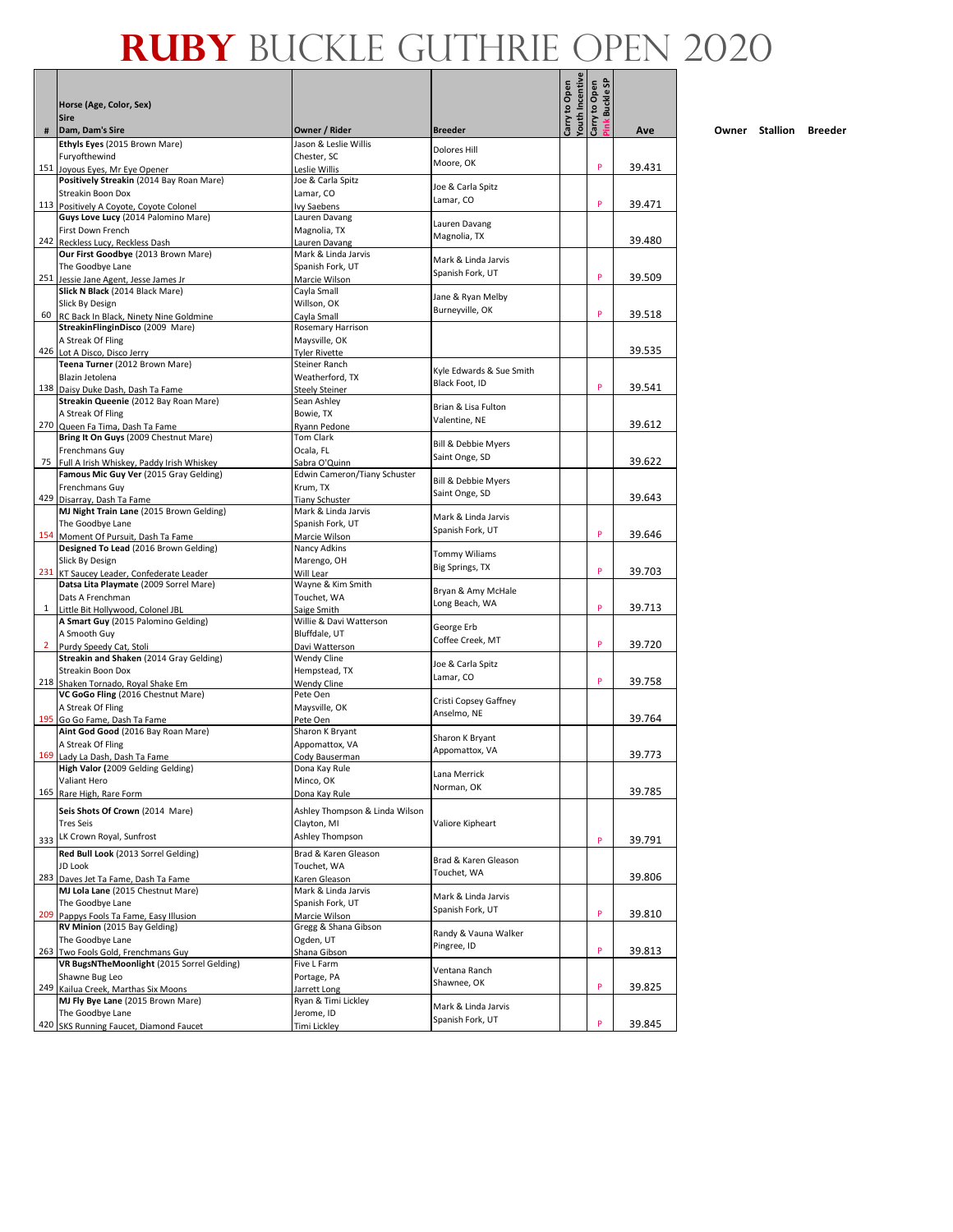Л - 1

|    | Horse (Age, Color, Sex)<br><b>Sire</b>                                              |                                        |                                        | <b><i>Couth</i></b> Incentive<br>Carry to Open | ink Buckle SP<br>Carry to Open |        |
|----|-------------------------------------------------------------------------------------|----------------------------------------|----------------------------------------|------------------------------------------------|--------------------------------|--------|
| #  | Dam, Dam's Sire                                                                     | Owner / Rider                          | <b>Breeder</b>                         |                                                |                                | Ave    |
|    | Famous Lemon Drop (2016 Palomino Mare)                                              | Dunn Ranch                             | Shannon Renee Akerstorm                |                                                |                                |        |
| 76 | First Down French<br>A Famous Lady, Dash Ta Fame                                    | Wynnewood, OK<br>Dacota Monk           | Potter Valley, CA                      |                                                |                                | 39.894 |
|    | Dynamos Wonder RRR (2015 Palomino Mare)                                             | Kayla Coker                            | Sammy Gilbreath                        |                                                |                                |        |
|    | Dashin Dynamo                                                                       | Greenville, AL                         | Florence, AL                           |                                                |                                |        |
| 13 | Drifting Wonder RRR, CMG Wonder Smoke<br>Tres Ducks In A Row (2013 Sorrel Mare)     | Kayla Coker<br>Melinda Edwards         |                                        |                                                | P                              | 39.896 |
|    | <b>Tres Seis</b>                                                                    | Pleasanton, TX                         | Shoppa Ranch                           |                                                |                                |        |
|    | 149 VF Elmers Lil Sis, Burrs First Down                                             | Melinda Edwards Dunn                   | Decatur, TX                            |                                                | P                              | 39.914 |
|    | Jets Letters Ta Abby (2014 Sorrel Gelding)                                          | <b>Busby Quarterhorse LLC</b>          | <b>Busby Quarterhorse LLC</b>          |                                                |                                |        |
| 93 | Blazin Jetolena                                                                     | Millsap, TX                            | Millsap, TX                            |                                                | P                              | 39.960 |
|    | Real Famous Abby, Dash Ta Fame<br>SBW Copy Cat (2016 Sorrel Gelding)                | Ashley Schafer<br>Stephanie Wheeler    |                                        |                                                |                                |        |
|    | Blazin Jetolena                                                                     | Hattiesburg, MS                        | Stephanie Wheeler                      |                                                |                                |        |
|    | 161 SX Dr Peacharita, Dr Nick Bar                                                   | <b>Brian Wheeler</b>                   | Hattiesburg, MS                        |                                                | P                              | 39.995 |
|    | Hallelujah Epic (2014 Chestnut Gelding)                                             | Shelly Mull                            | Karma Loftin                           |                                                |                                |        |
|    | Epic Leader<br>295 Hallelujah Fame, Dash Ta Fame                                    | Amity, OR<br>Shelly Mull               | Bluff Dale, TX                         |                                                |                                | 39.998 |
|    | RP Smooth Criminal (2015 Buckskin Mare)                                             | <b>Baker Performance Horses</b>        |                                        |                                                |                                |        |
|    | <b>Eddie Stinson</b>                                                                | Raub, ND                               | <b>Victory Farms</b><br>Ada, OK        |                                                |                                |        |
|    | 135 Mamaimcominhome, Corona Cartel                                                  | Hallie Hanssen                         |                                        |                                                | P                              | 40.010 |
|    | VF Im That Kinda Girl (2015 Sorrel Mare)<br><b>Eddie Stinson</b>                    | <b>Victory Farms</b><br>Ada, OK        | <b>Victory Farms</b>                   |                                                |                                |        |
|    | 126 Curiocity Corners, Silver Lucky Buck                                            | Kelsey Lutjen Treharne                 | Ada, OK                                |                                                | P                              | 40.016 |
|    | Prime Time Ta Streak (2013 Bay Gelding)                                             | Maggie Poloncic                        |                                        |                                                |                                |        |
|    | <b>Prime Talent</b>                                                                 | Bozeman, MT                            | Copper Spring Ranch LLC<br>Bozeman, MT |                                                |                                |        |
|    | 328 Expressly Six, Streakin Six<br>Midnight Look (2008 Brown Gelding)               | Maggie Poloncic                        |                                        |                                                | P                              | 40.036 |
|    | JD Look                                                                             | Kohr Quarter Horses<br>Gillette, WY    | Karen & Brad Bleason                   |                                                |                                |        |
|    | 438 Daves Jet Ta Fame, Dash Ta Fame                                                 | Sage Kohr                              | Touchet, WA                            |                                                |                                | 40.045 |
|    | Foxie Stinson (2010 Sorrel Mare)                                                    | Tami Semas                             | Chad Hart                              |                                                |                                |        |
|    | <b>Eddie Stinson</b>                                                                | Brock.TX                               | Royston, GA                            |                                                | P                              |        |
|    | 31 Lady Bug Rhythm, Special Rhythm                                                  | <b>Brandon Cullins</b>                 |                                        |                                                |                                | 40.104 |
|    | Three Tymes A Lady (2011 Bay Mare)                                                  | Amy Schimke & Brett Borkowski          | RD Hubbard & Robert                    |                                                |                                |        |
|    | <b>Tres Seis</b>                                                                    | Wessington Springs, SD                 | Mastersen                              |                                                |                                |        |
| 80 | Shesnowlady, First Down Dash                                                        | Amy Schimke                            | Tularosa, NM                           |                                                | P                              | 40.119 |
|    | First Down Tinman (2013 Gelding)                                                    | Karen J Christensen                    | Gayla McBee                            |                                                |                                |        |
|    | First Down French<br>183 Lynclar, Bold Executive                                    | Georgetown, TX<br>Karen J Christensen  | Hondo, TX                              |                                                |                                | 40.136 |
|    | VF Stiched N Gold (2013 Palomino Mare)                                              | Cierra Triplett                        |                                        |                                                |                                |        |
|    | <b>Eddie Stinson</b>                                                                | Canton, SD                             | <b>Victory Farms</b><br>Ada, OK        |                                                |                                |        |
|    | 237 VF Take The Gold, Famous Gold Coin                                              | Cierra Triplett                        |                                        |                                                | P                              | 40.154 |
|    | Gems StreaktoVegas (2014 Sorrel Gelding)<br>French Streaktovegas                    | Korrina & Allan Hughes<br>Glenwood, IA | Samantha Flannery                      |                                                |                                |        |
|    | 244 Miss Geminy Oak, Doc Oak                                                        | Korrina Lynn Hughes                    | Mission, SD                            |                                                |                                | 40.196 |
|    | Fury Of The Sun (2012 Sorrel Gelding)                                               | Patty Jons                             | John & Cindy Baltezore                 |                                                |                                |        |
|    | Furyofthewind                                                                       | Bonesteel, SD                          | Beresford, SD                          |                                                |                                |        |
|    | 188 Frenchmans Drifty Go, PC Frenchmans Mark<br>Return A Fortune (2012 Bay Gelding) | Patty Jons<br>Arbie & Betty Miller     |                                        |                                                | P                              | 40.200 |
|    | <b>Tres Fortunes</b>                                                                | Hico, TX                               | David Smith Graham                     |                                                |                                |        |
|    | 416 SC Rapid Return, Casady Casanova                                                | Jacque Woolman                         | Elgin, TX                              |                                                |                                | 40.205 |
|    | Paddys Whiskey Guy (2013 Red Roan Gelding)                                          | Hank & Stephanie Williams              | Lisa Fulton                            |                                                |                                |        |
|    | A Streak Of Fling<br>169 Paddys Lena Whiskey, Paddys Irish Whiskey                  | Norwood, CO<br>Harlie Williams         | Valentine, NE                          |                                                |                                | 40.214 |
|    | BCK Spyder Monkey (2014 Bay Mare)                                                   | Spencer & Kallie Wright                |                                        |                                                |                                |        |
|    | The Goodbye Lane                                                                    | Milford, UT                            | <b>Brent Wonnacott</b>                 |                                                |                                |        |
|    | 230 Phoebes Myth, Phoebes Cartel                                                    | Kallie Wright                          | Bluffdale, UT                          |                                                | P                              | 40.229 |
|    | Traffic Run Away Train (2015 Buckskin Mare)                                         | Lorissa Jo Merritt                     | Jamie & Troy Ashford                   |                                                |                                |        |
|    | <b>Traffic Guv</b><br>434 Dashing Performance, Royal Quick Dash                     | Caldwell, TX<br>Katelyn Scott          | Lott, TX                               |                                                | P                              | 40.229 |
|    | Little Man Keith (2008 Brown Gelding)                                               | Marty & Jessica Leach                  |                                        |                                                |                                |        |
|    | <b>Tres Seis</b>                                                                    | Rockville, NE                          | Ervin E Wyatt<br>Edmond, OK            |                                                |                                |        |
|    | 164 This Is Mi World, Corona Cartel                                                 | Jessica Leach                          |                                        |                                                | P                              | 40.245 |
|    | Goodbye Lane Seis (2016 Sorrel Gelding)<br>The Goodbye Lane                         | Randy & Vauna Walker<br>Pingree, ID    | Randy & Vauna Walker                   |                                                |                                |        |
|    | 131 Lady Tres Seis, Tres Seis                                                       | Vauna Walker                           | Pingree, ID                            |                                                | P                              | 40.276 |
|    | No Pressure On Me* (2006 Sorrel Stallion)                                           | Martha Reeves                          | Harry & Vivian Blackwell               |                                                |                                |        |
|    | Leo Nick Bar                                                                        | Weatherford, TX                        | Naylor, MO                             |                                                |                                |        |
| 52 | SX Frenchmans Vanila, Frenchmans Guy<br>Alotofstreakindisco (2011 Bay Roan Gelding) | Ryann Pedone                           |                                        |                                                | P                              | 40.285 |
|    | A Streak Of Fling                                                                   | Sharon K Bryant<br>Appomattox, VA      | Brian & Lisa Fulton                    |                                                |                                |        |
|    | 400 Lot A Disco, Disco Jerry                                                        | Summer Huff                            | Valentine, NE                          |                                                |                                | 40.294 |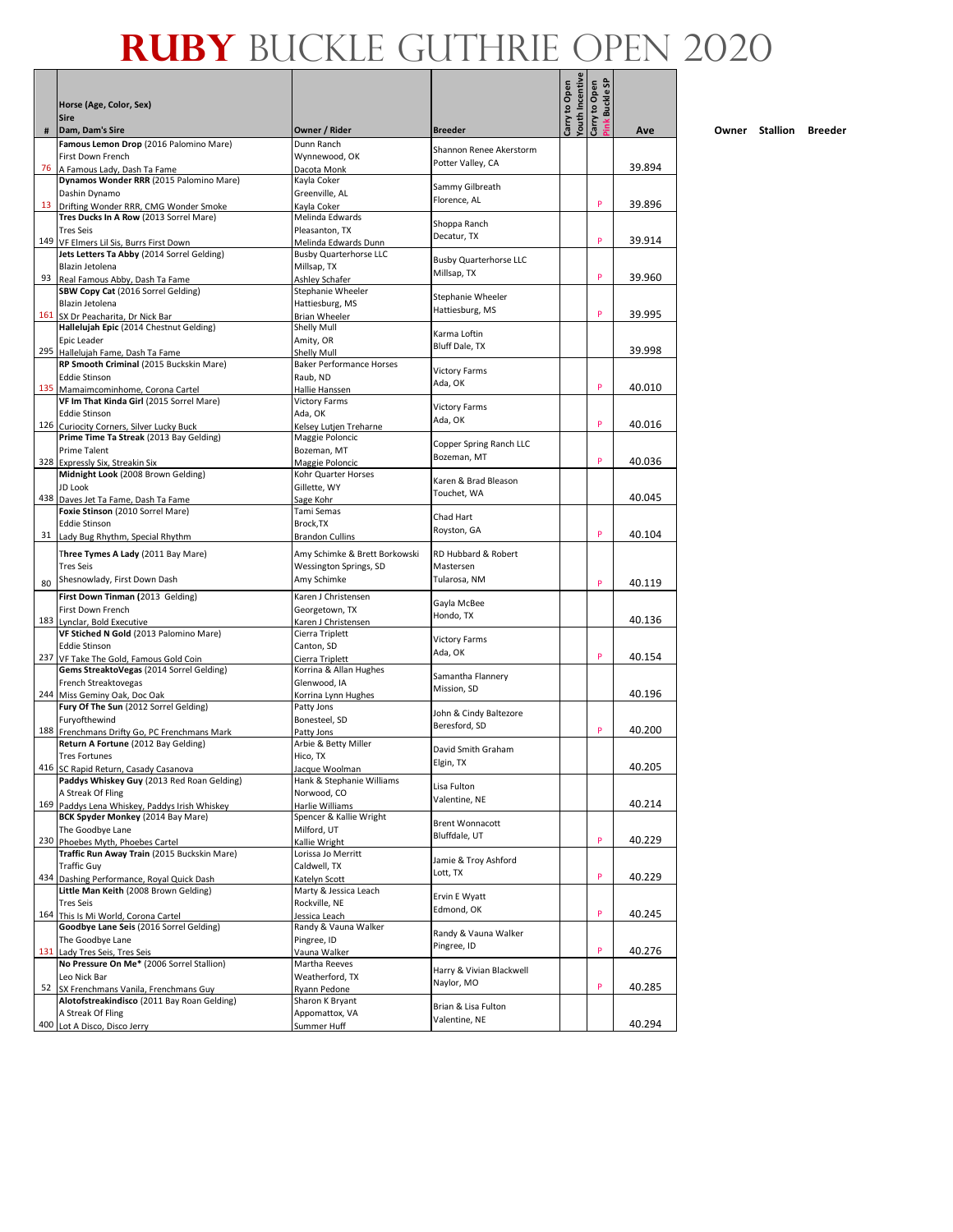- 1

| #   | Horse (Age, Color, Sex)<br><b>Sire</b><br>Dam, Dam's Sire                             | Owner / Rider                         | <b>Breeder</b>            | <b><i>Couth</i></b> Incentive<br>Carry to Open | ink Buckle SP<br>Carry to Open | Ave    |
|-----|---------------------------------------------------------------------------------------|---------------------------------------|---------------------------|------------------------------------------------|--------------------------------|--------|
|     | KN Born Alil French (2016 Sorrel Mare)                                                | Kimi Nichols                          |                           |                                                |                                |        |
|     | French Streaktovegas                                                                  | Brownwood, TX                         | Kimi Ann Nichols          |                                                |                                |        |
|     | 167 KN Born This Way, Born Ta Be Famous                                               | <b>Dustin Angelle</b>                 | Brownwood, TX             |                                                |                                | 40.296 |
|     | Sissys Slick Design (2015 Bay Stallion)                                               | Southern Rose Ranch                   |                           |                                                |                                |        |
|     | Slick By Design                                                                       | Pelzer, SC                            | Southern Rose Ranch       |                                                |                                |        |
|     | 222 Sissys Little Coin, Packin Sixes                                                  | Mike Green                            | Pelzer, SC                |                                                |                                | 40.302 |
|     | Ivory Candy (2013 Bay Gelding)                                                        | <b>Stanley Forbes</b>                 | <b>Stanley Forbes</b>     |                                                |                                |        |
|     | Ivory James                                                                           | O'Donnell, TX                         | O'Donnell. TX             |                                                |                                |        |
|     | 128 Jesses Candy, Mr Jess Perry                                                       | Nisa Berry                            |                           |                                                |                                | 40.374 |
|     | Miss Molly Oh My (2014 Bay Mare)                                                      | Montie Ledford                        | Johnny Barney             |                                                |                                |        |
|     | <b>Tres Fortunes</b>                                                                  | Talala, OK                            | Ada, OK                   |                                                |                                | 40.440 |
|     | 253 Oh GoodGollyMsMolly, Streak And Dash<br>SX Smooth Drambouie (2011 Sorrel Gelding) | Montie Ledford<br>Greg & Lori Shearer |                           |                                                |                                |        |
|     | A Smooth Guy                                                                          | Wall, SD                              | Greg & Lori Shearer       |                                                |                                |        |
|     | 91 SX Docs Cricketta, Doc Bruce                                                       | Lori Shearer                          | Wall, SD                  |                                                | P                              | 40.505 |
|     | Sheza Free Bug (2015 Bay Mare)                                                        | Jana Bean                             |                           |                                                |                                |        |
|     | Shawne Bug Leo                                                                        | Fort Hancock, TX                      | Jana Bean                 |                                                |                                |        |
|     | 150 Pistol N A Petticoat, Lins First Bullet                                           | Jana Bean                             | Fort Hancock, TX          |                                                | P                              | 40.519 |
|     | Loose Red Roses (2014 Sorrel Mare)                                                    | Barbara Lynch                         | Barbara Lynch             |                                                |                                |        |
|     | Blazin Jetolena                                                                       | Jackson, WA                           | Jackson, WA               |                                                |                                |        |
|     | 290 Loose Red Candy, On The Money Red                                                 | Jennifer Wilson                       |                           |                                                | P                              | 40.524 |
|     | Tres Leche (2016 Brown Mare)                                                          | Marcie Laughrey                       | Michael S Partin          |                                                |                                |        |
|     | <b>Tres Seis</b>                                                                      | Athens, TX                            | Montalba, TX              |                                                | P                              |        |
|     | 92 Easy on Liberty, Shazoom                                                           | Maggie Carter                         |                           |                                                |                                | 40.536 |
|     | Seis N Frost (2016 Bay Mare)                                                          | Monica McClung                        | Tracy & Marlie Trask      |                                                |                                |        |
|     | <b>Tres Seis</b>                                                                      | May, OK                               | Wall, SD                  |                                                | P                              | 40.544 |
|     | 179 PC Decadent Frost, Sun Frost<br>Smokehaus (2016 Chestnut Gelding)                 | Chaley Hext<br>Kelli Thouvenell       |                           |                                                |                                |        |
|     | The Red Dasher                                                                        | Hooper, UT                            | Kelli Thouvenell          |                                                |                                |        |
| 46  | RF Firefly, Smoke N Sparks                                                            | Kelli Thouvenell                      | Hooper, UT                |                                                |                                | 40.590 |
|     | SX Blazin Brucolena (2014 Chestnut Gelding)                                           | Greg & Lori Shearer                   |                           |                                                |                                |        |
|     | Blazin Jetolena                                                                       | Wall, SD                              | Greg & Lori Shearer       |                                                |                                |        |
|     | 28 SX Docs Digit, Doc Bruce                                                           | Lori Shearer                          | Wall, SD                  |                                                | P                              | 40.593 |
|     | A Moon Star Princess (2010 Bay Mare)                                                  | <b>NFP Performance Horses</b>         | Caron Gino                |                                                |                                |        |
|     | Ivory James                                                                           | Spring, TX                            | Montmagny, Quebec         |                                                |                                |        |
|     | 16 Princess Harmony, Big Smash                                                        | Tasha Welsh                           |                           |                                                |                                | 40.603 |
|     | JL Siri (2015 Bay Mare)                                                               | Jill Lane                             | Jill Lane Quarter Horses  |                                                |                                |        |
|     | French Streaktovegas                                                                  | Fort Benton, MT                       | Fort Benton, MT           |                                                |                                | 40.606 |
|     | 144 Solara, Band Of Azure<br>Naduah (2013 Bay Mare)                                   | Taylor Hildreth<br>Roy Gene Evans     |                           |                                                |                                |        |
|     | Bet Hesa Cat                                                                          | Dallas, TX                            | Roy Gene Evans            |                                                |                                |        |
|     | 257 Someone Found, First N Kool                                                       | Morgan Anderson                       | Dallas, TX                |                                                |                                | 40.610 |
|     | Sohpia Kay (2015 Brown Mare)                                                          | The G & N Wood properties             |                           |                                                |                                |        |
|     | GW<br>Goodbye Lane                                                                    | West Jordan, UT                       | G & N Wood Properties     |                                                |                                |        |
|     | 199 Plain Jane Fame, Dash Ta Fame                                                     | <b>Terri Wood Gates</b>               | West Jordan, UT           |                                                | P                              | 40.615 |
|     | Streakin Eye Paint (2005 Red Roan Mare)                                               | Sherri Cass                           | Lance Robinson & Max      |                                                |                                |        |
|     | A Streak Of Fling                                                                     | Pierre, SD                            | Anderson                  |                                                |                                |        |
|     | 71 Miss Eye Paint, Mr Eye Opener                                                      | Sherri Cass                           | Spanish Fork, UT          |                                                |                                | 40.617 |
|     | Bar B Arabella Bug (2014 Chestnut Mare)                                               | Hopson Quarter Horses                 | Rattlesnake Ranch         |                                                |                                |        |
|     | Shawne Bug Leo                                                                        | Mound, TX                             | Lufkin, TX                |                                                | P                              |        |
|     | 355 Yella Izabella, Frenchmans Guy<br>Totanka (2012 Dun Gelding)                      | Jacque Woolman<br>Rebecca Weiner      |                           |                                                |                                | 40.618 |
|     | <b>Tres Seis</b>                                                                      | Ocala, FL                             | Alejandro Moya            |                                                |                                |        |
| 66  | Foxie Minnie, Game Patriot                                                            | Rebecca Weiner                        | Edcouch, TX               |                                                | P                              | 40.634 |
|     | AsGoodAsDiamondsGet (2009 Sorrel Gelding)                                             | LeAnne Wolfe                          |                           |                                                |                                |        |
|     | As Good As Nick Gets                                                                  | Flora Vista, NM                       | Larry & Cookie Pickens    |                                                |                                |        |
| 289 | Dashingly Diamonds, The Adamas                                                        | LeAnne Wolfe                          | Cortez, CO                |                                                |                                | 40.648 |
|     | Trafficcat (2015 Bay Stallion)                                                        | Jimmie Smith                          |                           |                                                |                                |        |
|     | <b>Traffic Guy</b>                                                                    | McDade, TX                            | Dawn Smith<br>Mc Dade, TX |                                                |                                |        |
| 93  | Firewater Scat Cat, Alive N Firen                                                     | Jimmie Smith                          |                           |                                                | P                              | 40.660 |
|     | Cains Mary Etta (2016 Bay Mare)                                                       | James David & Rene Cain               | Renee & James David Cain  |                                                |                                |        |
|     | JB Proud N Famous                                                                     | Dry Creek, LA                         | Dry Creek, LA             |                                                |                                |        |
| 54  | NF Guys Tarita, Frenchmans Guy                                                        | <b>Dustin Angelle</b>                 |                           |                                                |                                | 40.668 |
|     | The Right Version (2015 Gray Mare)                                                    | Joe Hadley                            | Joe Hadley                |                                                |                                |        |
|     | <b>Winners Version</b>                                                                | Plain City, UT                        | Plain City, UT            |                                                | P                              | 40.674 |
|     | 114 The Right Life, Dash To Chivato<br>Code Name Eagle (2013 Sorrel Gelding)          | McKinlee Kellett<br>Devyn Madonna     |                           |                                                |                                |        |
|     | One Famous Eagle                                                                      | Santa Margarita, CA                   | Lana G Merrick-Bailey     |                                                |                                |        |
| 53  | Dash Ta Spend, Dash Ta Fame                                                           | Devyn Madonna                         | Norman, OK                |                                                |                                | 40.693 |
|     | KN Czar Episode (2016 Chestnut Mare)                                                  | Kimi Nichols                          |                           |                                                |                                |        |
|     | <b>KN Famous Czar</b>                                                                 | Brownwood, TX                         | Kimi Ann Nichols          |                                                |                                |        |
|     | 218 MCM Tres Episode, Tres Seis                                                       | <b>Dustin Angelle</b>                 | Brownwood, TX             |                                                |                                | 40.699 |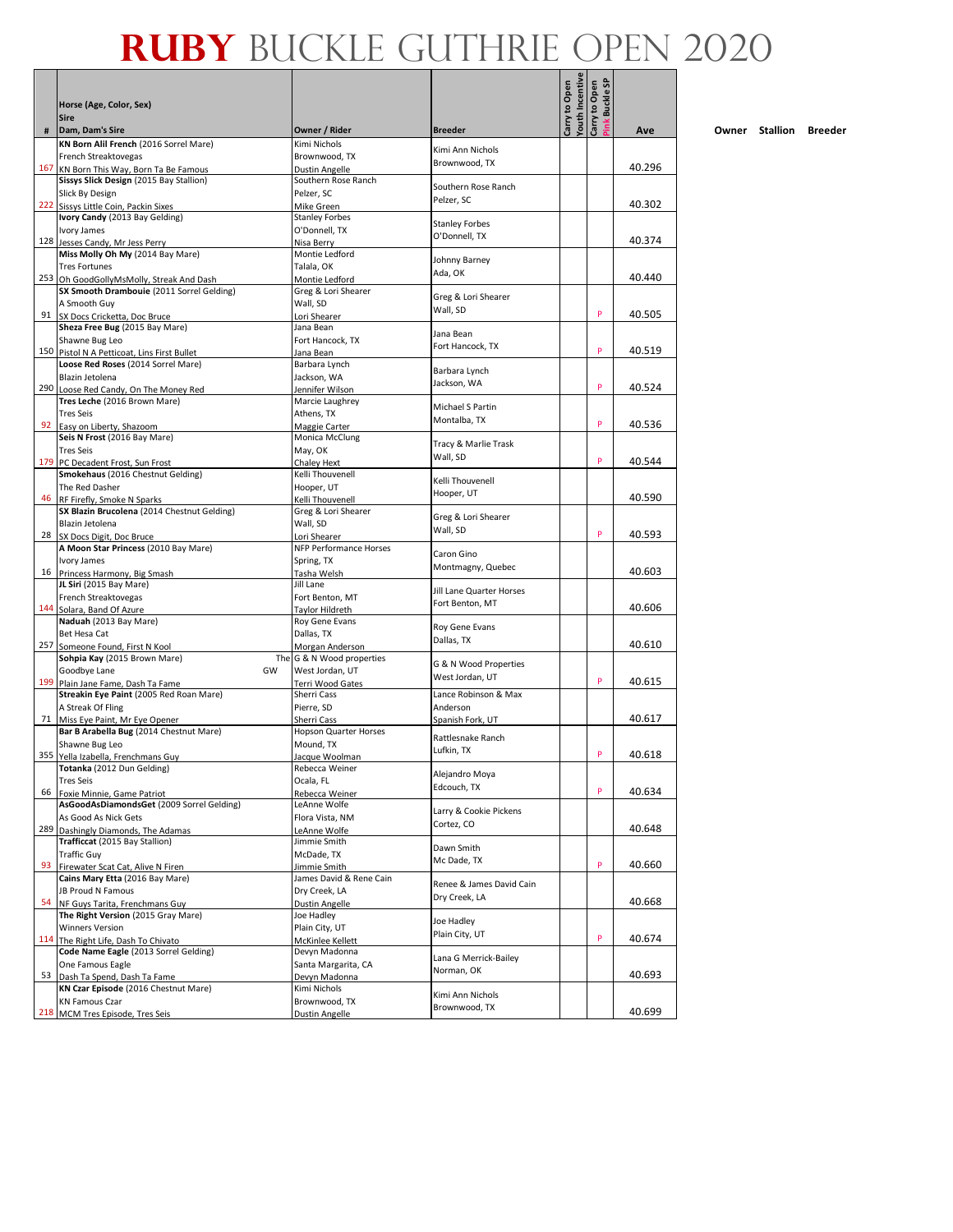Л - 1

|     | Horse (Age, Color, Sex)<br><b>Sire</b>                                             |                                         |                                | <b>/outh Incentive</b><br>Carry to Open | ink Buckle SP<br>Carry to Open |        |
|-----|------------------------------------------------------------------------------------|-----------------------------------------|--------------------------------|-----------------------------------------|--------------------------------|--------|
| #   | Dam, Dam's Sire                                                                    | Owner / Rider                           | <b>Breeder</b>                 |                                         |                                | Ave    |
|     | JLR Showcase Design (2015 Bay Mare)                                                | Jana L Riley                            | Jana L Riley                   |                                         |                                |        |
|     | Slick By Design                                                                    | Paige, TX                               | Paige, TX                      |                                         | P                              | 40.705 |
|     | 134 Fabulous Parade, Frenchmans Fabulous<br>BR Golden Leader* (2013 Gray Stallion) | Jana L Riley<br>Garland Baker           |                                |                                         |                                |        |
|     | Confederates Leader                                                                | Russellville, AR                        | Garland Baker                  |                                         |                                |        |
|     | 366 KN Docs Grey Gold, Groanies Grey Pony                                          | Dustin Angella                          | Russellville, AR               |                                         |                                | 40.737 |
|     | HBS Mayan Gold (2009 Palomino Mare)                                                | Jayme Robison                           |                                |                                         |                                |        |
|     | Frenchmans Guy                                                                     | Bellville, TX                           | Lori Ross<br>San Patricio, NM  |                                         |                                |        |
|     | 350 Justwhatiaskfor, Raise Your Glass                                              | Jayme Robison                           |                                |                                         |                                | 40.741 |
|     | Smooth Dash Ta Fame (2015 Bay Mare)                                                | Megan Sprague                           | Bill & Debbie Myers            |                                         |                                |        |
|     | A Smooth Guv                                                                       | Marsing, ID                             | St Onge, SD                    |                                         | P                              | 40.748 |
| 185 | Miss Dash Of Fame, Dash Ta Fame<br>NDS Fly N Goodbye (2014 Bay Mare)               | Megan Sprague<br>Nathan & Denise Staker |                                |                                         |                                |        |
|     | The Goodbye Lane                                                                   | Taylor, AZ                              | Denise Staker                  |                                         |                                |        |
| 284 | Casady Easy, Swift Goodbye                                                         | Teigan Adams                            | Taylor, AZ                     |                                         | P                              | 40.750 |
|     | AMR Cash On Fire (2009 Gray Mare)                                                  | Dry Mountain Ranch LLC                  |                                |                                         |                                |        |
|     | PG Dry Fire                                                                        | Riley, OR                               | Aspen Meadow Ranch             |                                         |                                |        |
|     | 139 Me N My Cash, Call Me Bad Blood                                                | Skye Miller                             | Park City, UT                  |                                         | P                              | 40.751 |
|     | Dial A Blazin Bunny (2016 Brown Gelding)                                           | Julia Clark                             | Julia Clark                    |                                         |                                |        |
|     | Blazin Jetolena                                                                    | Rolling Fork, MS                        | Rolling Fork, MS               |                                         |                                |        |
|     | 147 Bullys Dialed In, Bully Bullion                                                | Maggie Carter                           |                                |                                         | P                              | 40.802 |
|     | KN This Guys Streakin (2016 Buckskin Gelding)                                      | Kimi Nichols                            | Kimi Ann Nichols               |                                         |                                |        |
|     | A Streak Of Fling<br>159 Vanishing Frenchgirl, Frenchmans Guy                      | Brownwood, TX<br>Jolene Montgomery      | Brownwood, TX                  |                                         |                                | 40.816 |
|     | Rockin Maxine (2014 Sorrel Mare)                                                   |                                         |                                |                                         |                                |        |
|     | Rockin W                                                                           | Hailey Beal<br>Blackwell, TX            | Waltons Rocking W Ranch Inc    |                                         |                                |        |
|     | 58 Zacks Lena, Zack T Wood                                                         | <b>Hailey Beal</b>                      | Fort Worth, TX                 | Y                                       |                                | 40.823 |
|     | Red Hot Lady Rebel (2015 Sorrel Mare)                                              | Katelyn Scott                           |                                |                                         |                                |        |
|     | Ur One Famous Rebel                                                                | Odessa, TX                              | Jana Bean                      |                                         |                                |        |
|     | 391 Who Dat Tiger, Banjo Rondo Red TX                                              | Lorissa Jo Merritt                      | Fort Hancock, TX               |                                         |                                | 40.824 |
|     | Secret Ta Goodbye (2014 Chestnut Gelding)                                          | Kalena Webb                             | Megan Lewis                    |                                         |                                |        |
|     | The Goodbye Lane                                                                   | Wendell, ID                             | Filer, ID                      |                                         |                                |        |
|     | 214 So Fine A Secret, Raise A Secret                                               | Kalena Webb                             |                                |                                         | P                              | 40.850 |
|     | JL Page Parfait (2011 Buckskin Mare)                                               | Craig & Pam Nelson                      | Jill Lane Quarter Horse        |                                         |                                |        |
|     | Frenchmans Guy                                                                     | Hermosa, SD                             | Ft Benton, MT                  |                                         |                                | 40.879 |
|     | 130 Turning Pages, Maskrullah<br>Epic Coco (2015 Gray Gelding)                     | Pam Nelson<br>Dawn Higgins              |                                |                                         |                                |        |
|     | Epic Leader                                                                        | Loving, NM                              | Schiller Ranch LLC             |                                         |                                |        |
|     | 342 CFour Black Easter, Darkelly                                                   | Tauna Alcorn                            | College Station, TX            |                                         |                                | 40.891 |
|     | RocMySocksOff (2016 Bay Gelding)                                                   | <b>Revolution Equine</b>                |                                |                                         |                                |        |
|     | <b>BHR Frenchies Socks</b>                                                         | Cohutta, GA                             | Jodi Jansen                    |                                         |                                |        |
|     | 120 Krimps Rocket, Krimps Elmer                                                    | Nicole Monroe                           | Loxahatchee, FL                |                                         |                                | 40.929 |
|     | Unshakable Kingdom (2014 Bay Gelding)                                              | River & Ray Stuckey                     | James Sills                    |                                         |                                |        |
|     | Freighttrain B                                                                     | Whitesboro, TX                          | Cedar Hill, TX                 |                                         |                                |        |
|     | 390 Cartel Bride, Carters Cartel                                                   | <b>River Stuckev</b>                    |                                |                                         |                                | 40.959 |
|     | Here We Go Guys (2012 Sorrel Gelding)<br><b>BHR Frenchies Socks</b>                | Danielle Wallace<br>Winter Park, FL     | Crystal Shumate                |                                         |                                |        |
|     | 203 Jets Cash Up Front, Easy On The Mark                                           | <b>Rylee Elliot</b>                     | Micanopy, FL                   |                                         | P                              | 40.963 |
|     | KN Famous Ever After (2011 Palomino Gelding)                                       | Teneille Angland                        |                                |                                         |                                |        |
|     | Born Ta Be Famous                                                                  | Grover, CO                              | Kimi Ann Nichols               |                                         |                                |        |
| 417 | Katelyns Sixes, Streakin Six                                                       | Teneille Angland                        | Brownwood, TX                  |                                         |                                | 40.979 |
|     | UKnowMyDaddyIsSlick (2015 Bay Gelding)                                             | Julee Daulton                           |                                |                                         |                                |        |
|     | Slick By Design                                                                    | Jamestown, ND                           | Terry Vogel<br>Gainesville, TX |                                         |                                |        |
| 150 | Fiery Contender, Title Contender                                                   | Molly Otto                              |                                |                                         |                                | 40.983 |
|     | Whistlewhileyoustreak (2013 Bay Roan Gelding)                                      | Lynsay North                            | Ashley Kromrey                 |                                         |                                |        |
| 288 | A Streak Of Fling                                                                  | Eldridge, MO                            | Bottineau, ND                  |                                         |                                | 41.032 |
|     | Char Winken Dash, Charles McCue<br>Flip Flop A Floppin (2014 Bay Roan Gelding)     | Lynsay North<br>Trent Roorda            |                                |                                         |                                |        |
|     | <b>Best Advice</b>                                                                 | Rensselaer, IN                          | Sammy Crooks                   |                                         |                                |        |
| 13  | Foxy Blu Hancock, Hancocks Blue Try                                                | <b>Trent Roorda</b>                     | Arlington, KY                  |                                         |                                | 41.054 |
|     | Bar B Frenchmansfame (2015 Sorrel Stallion)                                        | <b>Curtis Collier</b>                   |                                |                                         |                                |        |
|     | Frenchmans Guy                                                                     | Hempstead, TX                           | Don & Beaverly Burdette        |                                         |                                |        |
| 439 | Miss Mitos Whiskey, Dash Ta Fame                                                   | Jodee Miller                            | Lufkin, TX                     |                                         |                                | 41.095 |
|     | Smooth Hershey High (2014 Bay Gelding)                                             | Brad & Karly Knight                     | Tyler & Kelcy Schaffner        |                                         |                                |        |
|     | A Smooth Guy                                                                       | Roosevelt, UT                           | Stephenville, TX               |                                         |                                |        |
| 336 | On A Hershey High, On A High                                                       | Kaecee Knight                           |                                |                                         |                                | 41.115 |
|     | Shakem Up Guys (2008 Sorrel Gelding)                                               | DK Potter                               | <b>Bill Myers</b>              |                                         |                                |        |
|     | Frenchmans Guy                                                                     | Waxahachie, TX                          | St Onge, SD                    |                                         |                                | 41.130 |
| 303 | DN Shakem Up, Royal Shake Em<br>Shut The Train Door (2014 Chestnut Mare)           | Maddie Wolff<br>Karen Manning           |                                |                                         |                                |        |
|     | Freighttrain B                                                                     | Marietta, OK                            | Karen Manning                  |                                         |                                |        |
|     | 220 Shut The Front Door, Dash Ta Fame                                              | Karen Manning                           | Marietta, OK                   |                                         |                                | 41.130 |
|     |                                                                                    |                                         |                                |                                         |                                |        |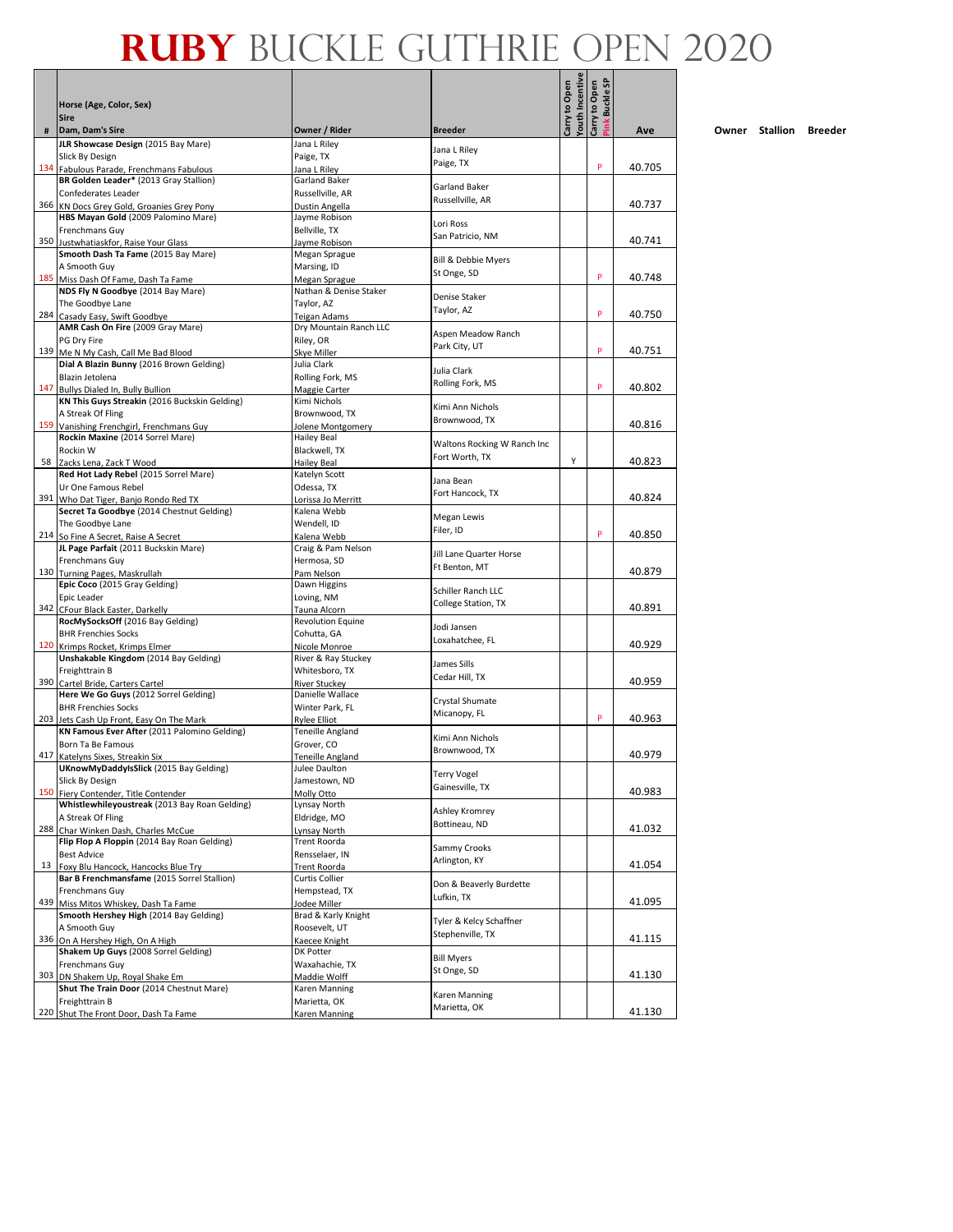|    | Horse (Age, Color, Sex)<br><b>Sire</b>                                               |                                          |                                              | <b>/outh Incentive</b><br>Carry to Open | ink Buckle SP<br>Carry to Open |        |
|----|--------------------------------------------------------------------------------------|------------------------------------------|----------------------------------------------|-----------------------------------------|--------------------------------|--------|
|    | # Dam, Dam's Sire                                                                    | Owner / Rider                            | <b>Breeder</b>                               |                                         |                                | Ave    |
|    | Highflying Lucky Guy (2015 Chestnut Gelding)                                         | Rodney Osterhout                         | Lisa M Miladinovich                          |                                         |                                |        |
|    | Aint Seen Nothin Yet<br>117 Flying Without Wings, Odd A High                         | Declo, ID<br>Kali Jo Parker              | Casper, WY                                   |                                         |                                | 41.153 |
|    | Painted Prize (2014 Brown Mare)                                                      | Jeff & Eva Hepper                        |                                              |                                         |                                |        |
|    | PYC Paint Your Wagon                                                                 | Keene, ND                                | Jim Streelman & Bill Dale<br>Clinton, MO     |                                         |                                |        |
|    | 261 First Prize Kate, Fly Jess Fly                                                   | Rudie Hepper                             |                                              |                                         | P                              | 41.157 |
|    | Prissy French Girl (2010 Brown Mare)<br>Frenchmans Guy                               | Tasha Welsh<br>Dublin, TX                | Raymond & Gina Flowers                       |                                         |                                |        |
|    | 240 DN Shakem Up, Royal Shake Em                                                     | Maddie Wolff                             | Hamaburg, AR                                 |                                         |                                | 41.190 |
|    | Dashin Ta Penny (2015 Bay Roan Mare)                                                 | Hank & Stephanie Williams                | Kelley Gorrell                               |                                         |                                |        |
|    | A Dash Ta Streak<br><sup>1</sup> Short Penny, Dash Ta Fame                           | Norwood, CO                              | Beach, ND                                    |                                         |                                | 41.216 |
|    | VF Famous Cowgirl (2013 Sorrel Mare)                                                 | Harlie Williams<br>Dorminy Plantation    |                                              |                                         |                                |        |
|    | Born Ta Be Famous                                                                    | Fitzgerald, GA                           | <b>Victory Farms</b><br>Ada, OK              |                                         |                                |        |
|    | 403 III Come A Runnin, Royal Shake Em                                                | Roger Odom                               |                                              |                                         |                                | 41.242 |
|    | Amagicstreakoffling (2014 Sorrel Mare)<br>A Streak Of Fling                          | Shawn & Rickki Moyer<br>Woodward, OK     | Shawn & Rickki Moyer                         |                                         |                                |        |
|    | 315 Bullys Magic, Bully Bullion                                                      | Ceri Ward                                | Woodward, OK                                 |                                         |                                | 41.242 |
|    | Fancy Corona (2009 Bay Mare)                                                         | Jamie Johnston                           | Nogota Ranch                                 |                                         |                                |        |
|    | <b>Prime Talent</b>                                                                  | Coyle, OK                                | De Leon Spgs, FL                             |                                         | P                              |        |
|    | 56 Time To Gogo, Tempo Jet<br>Ima Epic Hustler (2016 Sorrel Gelding)                 | Jamie Johnston<br>Scamper Cole           |                                              |                                         |                                | 41.246 |
|    | Epic Leader                                                                          | Granbury, TX                             | Schiller Ranch LLC                           |                                         |                                |        |
|    | 88 Mitzi Bar None, Bar Sans Leo                                                      | Scamper Cole                             | Granbury, TX                                 |                                         |                                | 41.272 |
|    | DH Attempt Ta French (2014 Sorrel Gelding)                                           | Donna Heinen                             | Donna Heinen                                 |                                         |                                |        |
|    | <b>Frenchmans Guv</b><br>228 CP Hoot Ta Boot, Dash Ta Fame                           | Mesa, WA                                 | Mesa, WA                                     |                                         |                                | 41.299 |
|    | Blazin Good Times (2015 Sorrel Mare)                                                 | Donna Heinen<br>Kyle Edwards & Sue Smith |                                              |                                         |                                |        |
|    | Blazin Jetolena                                                                      | Blackfoot, ID                            | <b>Busby Quarterhorse LLC</b><br>Millsap, TX |                                         |                                |        |
|    | 86 Mistys Dash Of Fame, Dash Ta Fame                                                 | Sue Smith                                |                                              |                                         | P                              | 41.303 |
|    | Thirty Six Power (2010 Bay Gelding)                                                  | Rebecca Weiner                           | Mike Vaughan                                 |                                         |                                |        |
| 4  | <b>Tres Seis</b><br>Sting Scorpion Sting, Strawfly Special                           | Ocala, FL<br>Rebecca Weiner              | Norman, OK                                   |                                         | P                              | 41.354 |
|    | Dats Great Ettabo (2011 Bay Gelding)                                                 | Wendy L Wilson                           |                                              |                                         |                                |        |
|    | Dats A Frenchman                                                                     | Chino Valley, AZ                         | Wendy L Wilson<br>Chino Valley, AZ           |                                         |                                |        |
|    | 89 Shield Of Victory, Great Victory                                                  | Wendy Wilson                             |                                              |                                         |                                | 41.402 |
|    | Nock Your Socks Off (2015 Bay Gelding)<br><b>BHR Frenchies Socks</b>                 | Jennifer Bratton<br>Phenix City, AL      | Jennifer Bratton                             |                                         |                                |        |
|    | 63 Hanks Georgia Belle, Good Timin Hank                                              | Jennifer Bratton                         | Phenix City, AL                              |                                         |                                | 41.443 |
|    | Lets Get Rollin (2014 Sorrel Gelding)                                                | Alyssa Bigon                             | <b>Busby Quarter Horses</b>                  |                                         |                                |        |
|    | Blazin Jetolena                                                                      | Woodward, OK                             | Milsap, TX                                   |                                         | P                              |        |
|    | 374 Rollin Nickie, As Good As Nick Gets<br>Seisintime (2015 Bay Gelding)             | Alyssa Bigon<br>Taylor Kramer            |                                              |                                         |                                | 41.456 |
|    | <b>Tres Seis</b>                                                                     | Payson, UT                               | Julie Crews                                  |                                         |                                |        |
|    | 39 Project Serpentine, Project Cash                                                  | Taylor Kramer                            | Rising Star, TX                              |                                         | P                              | 41.571 |
|    | Guyz Doctor Flit (2014 Sorrel Gelding)                                               | Megan Sprague                            | Bill & Debbie Myers                          |                                         |                                |        |
|    | <b>Frenchmans Guv</b><br>372 Tag Along Nickie, Dr Nick Bar                           | Marsing, ID<br>Megan Sprague             | Saint Onge, SD                               |                                         |                                | 41.590 |
|    | Smooth As Toast (2009 Buckskin Mare)                                                 | Tracy & Dusti Swan                       |                                              |                                         |                                |        |
|    | A Smooth Guy                                                                         | Hubbard, TX                              | Fred & Clara Wilson<br>Newcastle, WY         |                                         |                                |        |
|    | 231 Nother Wild Card, Dox Bueno Dinero                                               | Darbi Swan                               |                                              | Υ                                       | P                              | 41.612 |
|    | <b>Famous Gem</b> (2012 Sorrel Gelding)<br><b>JB Proud N Famous</b>                  | Starla Fitzgerald<br>Odessa, TX          | M Jones                                      |                                         |                                |        |
|    | 300 Ruby Faysema, Bold Episode                                                       | Starla Fitzgerald                        | Joseph, UT                                   |                                         |                                | 41.616 |
|    | Slickgun (2015 Gray Mare)                                                            | Paige Brauer                             | <b>Birgit Self</b>                           |                                         |                                |        |
|    | Slick By Design                                                                      | Belleville, IL                           | Pilot Point, TX                              |                                         |                                |        |
|    | 353 TR Miss Graygun, Playgun<br>Paid to Hot Rod (2013 Bay Gelding)                   | Paige Brauer<br>Willie & Davi Watterson  |                                              |                                         | P                              | 41.617 |
|    | Irish Pay                                                                            | Bluffdale, UT                            | John & Elisabeth Hollmann                    |                                         |                                |        |
|    | 432 Frenchmans La Jolla, Streakin La Jolla                                           | Kajun Watterson                          | Hot Springs, SD                              | Υ                                       | P                              | 41.619 |
|    | Aint Seen E High Yet (2014 Buckskin Gelding)                                         | Kevin Hullinger                          | Lindsay Devoll/Cathy Burnett                 |                                         |                                |        |
|    | Aint Seen Nothin Yet<br>108 High Velvet, On A High                                   | Spanish Fork, UT<br>Macy Hullinger       | Rockwell, TX                                 |                                         |                                | 41.626 |
|    | Paid Prescription (2012 Bay Gelding)                                                 | Casey & Linda Hunter                     |                                              |                                         |                                |        |
|    | Irish Pay                                                                            | Hulett, WY                               | Stoyan & Chelsea Lucey<br>Hot Springs, SD    |                                         |                                |        |
|    | 45 Peppers Perscription, SI Olena                                                    | Linda Hunter                             |                                              |                                         | P                              | 41.666 |
|    | Designated Dryver (2012 Brown Gelding)<br><b>Winners Version</b>                     | Hank & Kadie Allred                      | Allen B & Becky Clark                        |                                         |                                |        |
|    | 274 Whitneys Whiskey, Maknmoves                                                      | Clawson, UT<br>Ryleigh Allred            | Spanish Fork, UT                             | Υ                                       | P                              | 41.689 |
|    | TR Seekin N Streakin (2012 Blue Roan Mare)                                           | LeeAnn Wheeler                           | Harry Thomas                                 |                                         |                                |        |
|    | A Streak Of Fling                                                                    | Canton, SD                               | Harrold, SD                                  |                                         |                                |        |
|    | 278 TR Badger Seeker Bar, Mr Illuminator<br>Guys Fine Wine (2013 Palomino Stallion)  | LeeAnn Wheeler<br>James Lynch            |                                              |                                         |                                | 41.691 |
|    | Frenchmans Guy                                                                       | Cave Creek, AZ                           | Bill & Debbie Myers                          |                                         |                                |        |
|    | 425 Hot Brandi N Wine, Hot Colours                                                   | Tessa Lynch                              | Saint Onge, SD                               |                                         |                                | 41.717 |
|    | Silked N Fame (2016 Palomino Gelding)                                                | Amanda Carnes                            | Amanda Carnes                                |                                         |                                |        |
| 96 | This Fame Is On Fire                                                                 | Wapakoneta, OH                           | Wapakoneta, OH                               |                                         |                                | 41.730 |
|    | Smashed On A Blue Moon, Connies Smashed<br>Guards Smooth Slidin (2015 Buckskin Mare) | Kelly Bowser<br>Brian & Jodi Edwards     |                                              |                                         |                                |        |
|    | A Smooth Guy                                                                         | Jackson, WY                              | Del & Lori Johnson                           |                                         |                                |        |
|    | 115 Slidin Mis Texas, Texas Kicker                                                   | Jodi Edwards                             | Redmond, OR                                  |                                         | P                              | 41.735 |
|    | Marthas Pirate (2016 Sorrel Mare)                                                    | Amanda Simonson                          | Bill & Cheryl Kennedy                        |                                         |                                |        |
|    | This Fame Is On Fire<br>103 Marthas O Toole, Marthas Six Moons                       | Ault, CO<br>Amanda Simonson              | Bennett, CO                                  |                                         |                                | 41.753 |
|    |                                                                                      |                                          |                                              |                                         |                                |        |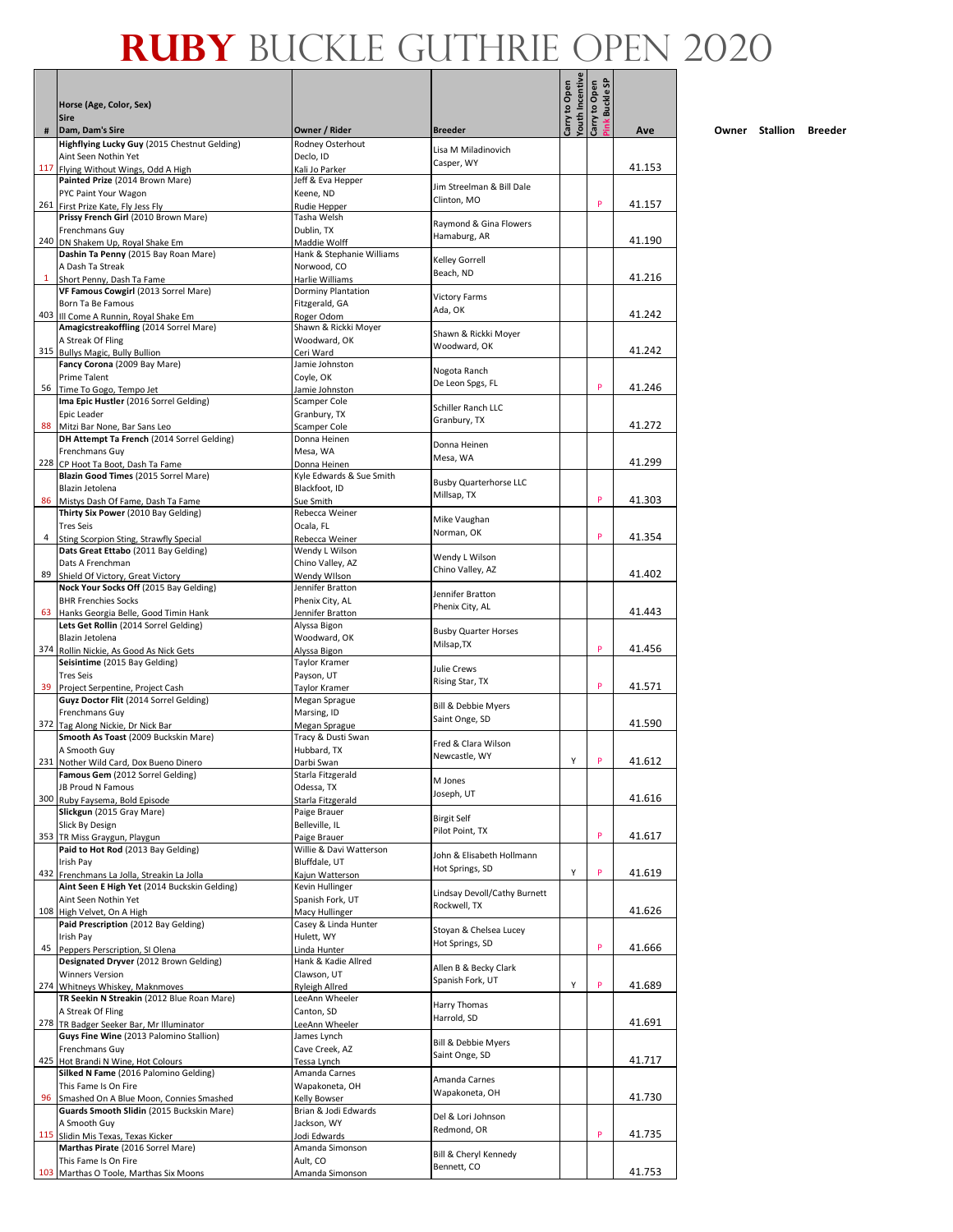|    |                                                                                   |                                                    |                                     | <b>/outh Incentive</b><br>Carry to Open | <b>Buckle SP</b><br>Carry to Open |        |
|----|-----------------------------------------------------------------------------------|----------------------------------------------------|-------------------------------------|-----------------------------------------|-----------------------------------|--------|
|    | Horse (Age, Color, Sex)<br><b>Sire</b>                                            |                                                    |                                     |                                         |                                   |        |
| #  | Dam, Dam's Sire                                                                   | Owner / Rider                                      | <b>Breeder</b>                      |                                         | <sup>x</sup> ink                  | Ave    |
|    | Gun Locke (2015 Buckskin Gelding)<br>PC Redwood Manny                             | Lance Robinson & Max Anderson,<br>Spanish Fork, UT | Lance Robinson & Max<br>Anderson    |                                         |                                   |        |
|    | 106 Painted Playgun, Playgun                                                      | Craig Stritzke                                     | Spanish Fork, UT                    |                                         | P                                 | 41.844 |
|    | KB Rare Seis (2014 Chestnut Gelding)<br><b>Tres Fortunes</b>                      | Rachel Sawyer<br>Pine River, MN                    | Karl Bergmann                       |                                         |                                   |        |
|    | 309 Sweet Sue Breeze, First Down Expected                                         | Rachel Sawyer                                      | Pine River, MN                      |                                         |                                   | 41.845 |
|    | Dont B Jealous Im First (2016 Sorrel Mare)                                        | <b>Lindsey Pedrick</b>                             | <b>Stacy Gross</b>                  |                                         |                                   |        |
|    | First Down French<br>20 Their Just Jealous, Rene Dan Jet                          | Springhill, TN<br>Chase Bradlev                    | Hot Springs, AR                     |                                         |                                   | 41.878 |
|    | VF Eddies Alive (2016 Chestnut Gelding)                                           | <b>Victory Farms</b>                               |                                     |                                         |                                   |        |
|    | <b>Eddie Stinson</b>                                                              | Ada, OK                                            | <b>Victory Farms</b><br>Ada, OK     |                                         |                                   |        |
|    | 99 VF Burns Alive, Burns First Down                                               | Kelsev Lutien-Treharne<br><b>Emily Becker</b>      |                                     |                                         | P                                 | 41.894 |
|    | Mr Elegant Shawne (2014 Sorrel Mare)<br>Shawne Bug Leo                            | New Braunfels, TX                                  | Arbie & Betty Miller                |                                         |                                   |        |
|    | 59 Elegant Seis, Tres Seis                                                        | <b>Emily Becker</b>                                | Hico, TX                            |                                         | P                                 | 41.899 |
|    | Rudustys Tres Seis (2015 Gray Gelding)<br><b>Tres Seis</b>                        | Kathryne Marion                                    | Womack/Calendar Farms               |                                         |                                   |        |
|    | 223 RDustys Fury, Furyofthewind                                                   | Blythewood, SC<br>Kathryne Marion                  | Levelland, TX                       |                                         | P                                 | 41.910 |
|    | JMS French Royalty (2014 Bay Mare)                                                | <b>Kelly Neisius</b>                               | Amy Schimke & Jean Shultz           |                                         |                                   |        |
|    | Frenchmans Guy                                                                    | Okmulgee, OK                                       | Wessington Springs, SD              | Υ                                       |                                   | 41.915 |
|    | 144 Copy Em Royal, Royal Shake Em<br>One Slick Draw (2016 Sorrel Mare)            | Cale Neisius<br><b>Richard Lucas</b>               |                                     |                                         |                                   |        |
|    | Slick By Design                                                                   | Jordan, MN                                         | <b>Richard Lucas</b><br>Jordan, MN  |                                         |                                   |        |
|    | 373 Six Draw MaGraw, Draws A Crowd                                                | Lydia Lucas                                        |                                     | Υ                                       | P                                 | 41.928 |
|    | AintSeen Ziva Streak (2014 Palomino Mare)<br>Aint Seen Nothin Yet                 | Tanya Thomas Conklin<br>Callahan. FL               | Tanya Thomas Conklin                |                                         |                                   |        |
| 9  | A Moneys Bit O Honey, Mr Money To Burn                                            | Crystal Mcintyre                                   | Callahan, FL                        |                                         |                                   | 41.946 |
|    | IRA New Moon (2016 Sorrel Mare)                                                   | Bunt Kitchens & Tara Carr                          | Schiller Ranch LLC                  |                                         |                                   |        |
|    | Firewater Canyon<br>236   R A Grand Victory, CEO                                  | Muleshoe, TX<br>Tara Carr                          | College Station, TX                 |                                         | P                                 | 42.019 |
|    | PH TwoTimin Streaker (2015 Sorrel Mare)                                           | Melissa Mouton                                     | Paula Russell                       |                                         |                                   |        |
|    | <b>Eddie Stinson</b>                                                              | Scott, LA                                          | Howe, OK                            |                                         |                                   |        |
|    | 348   Disappear, Streakin Six<br>Silver N Dough (2015 Gray Stallion)              | Stevi Hillman<br>Casey or Darcee Shepherd          |                                     |                                         |                                   | 42.020 |
|    | TwoForTheDough                                                                    | Levan, UT                                          | Casey or Darcee Shepherd            |                                         |                                   |        |
| 69 | Silver Replicate, Judge Cash                                                      | Darcee Shepherd                                    | Levan, UT                           |                                         |                                   | 42.090 |
|    | Bugs A Boo (2015 Sorrel Mare)<br>Shawne Bug Leo                                   | LeAnn Nalls<br>Victoria, TX                        | Arbie & Betty Miller                |                                         |                                   |        |
|    | 305 Country Line Liz, Mister Te Jay                                               | LeAnn Nalls                                        | Hico, TX                            |                                         | P                                 | 42.091 |
|    | Traffics Big Wonder (2015 Buckskin Mare)                                          | Kelsey Bracamontez                                 | Troy & Jamie Ashford                |                                         |                                   |        |
|    | <b>Traffic Guy</b><br>48   Am Tizzie, Big As I Am                                 | Hutto, TX                                          | Lott, TX                            |                                         | P                                 | 42.136 |
|    | SM A Royal PYC (2011 Bay Gelding)                                                 | Kelsey Bracamontez<br>Stefani Barnett              |                                     |                                         |                                   |        |
|    | PYC Paint Your Wagon                                                              | Muskogee, OK                                       | Rafter Sm Ranch<br>Wagoner, OK      |                                         |                                   |        |
|    | 73 A Royal Country Miss, A Royale High<br>Uh Huh Im Streakin (2015 Brown Gelding) | Stefani Barnett<br>Courtney Fuchs                  |                                     |                                         | P                                 | 42.138 |
|    | French Streaktovegas                                                              | Stephenville, TX                                   | Kathy Donegan                       |                                         |                                   |        |
|    | 122 Uh Huh Bug, Shawne Bug                                                        | <b>Courtney Fuchs</b>                              | Bluff Dale, TX                      |                                         |                                   | 42.148 |
|    | Rakin In A Fortune (2014 Brown Gelding)                                           | Lisa Kisner                                        | <b>Bob Meister</b>                  |                                         |                                   |        |
|    | <b>Tres Fortunes</b><br>163 Rakin In The Bets, Rakin In The Cash                  | Hays, KS<br>Lisa Kisner                            | Helena, OK                          |                                         |                                   | 42.192 |
|    | Paid By The Second (2014 Sorrel Gelding)                                          | Laina Jo Larue                                     | Kirk Good Fellow                    |                                         |                                   |        |
|    | Furyofthewind<br>124 Dreams For Lyndsie, Takin On The Cash                        | Aubrey, TX                                         | Nacogdoches, TX                     |                                         |                                   | 42.199 |
|    | First Rappin Judge (2012 Palomino Gelding)                                        | LJ Larue<br>Mindy Holloway                         |                                     |                                         |                                   |        |
|    | First Down French                                                                 | Springer, OK                                       | Rachelle Smith-Mose<br>Bend, OR     |                                         |                                   |        |
|    | 296 Cash Bet on Blankus, Judge Cash                                               | Mindy Holloway                                     |                                     |                                         |                                   | 42.270 |
|    | Missin No Sixes (2016 Gray Gelding)<br>Sixes Liaison                              | Ashley Weldon<br>Waynetown, IN                     | Gary Hess                           |                                         |                                   |        |
|    | 36 La Futura Miss, Feature Mr Jess                                                | Ashley Weldon                                      | North East, PA                      |                                         |                                   | 42.383 |
|    | Aces Bug Leo (2009 Sorrel Mare)                                                   | Stefani Barnett                                    | Jerry D Smith                       |                                         |                                   |        |
|    | Shawne Bug Leo<br>12 Aces Pretty Assault, Aces Sonny King                         | Muskogee, OK<br>Stefani Barnett                    | Fayetteville, AR                    |                                         | P                                 | 42.401 |
|    | M R Epic Edition (2015 Gray Mare)                                                 | M R Performance Horses                             | Jayme Robison                       |                                         |                                   |        |
|    | Epic Leader<br>413 Reys Edition, Black Rey                                        | Bellville, TX                                      | Bellville, TX                       |                                         |                                   | 42.403 |
|    | Another French Boy (2015 Palomino Gelding)                                        | Jayme Robison<br>Brent & Tammy Hickey              |                                     |                                         |                                   |        |
|    | Frenchmans Guy                                                                    | Godley, TX                                         | Jason & Melissa Mez<br>Piedmont, SD |                                         |                                   |        |
|    | 422 Rojo Irish Barbie, Rojo Irish Bay<br>BR Snowwhite (2012 Red Roan Mare)        | <b>Tammy Hickey</b><br>Garland Baker               |                                     |                                         |                                   | 42.407 |
|    | A Streak Of Fling                                                                 | Russellville, AR                                   | Garland Baker                       |                                         |                                   |        |
|    | 423 KN Docs Grey Gold, Groanies Grey Pony                                         | <b>Whitney Davison</b>                             | Russellville, AR                    |                                         |                                   | 42.433 |
|    | Slick French Mimosa (2016 Black Mare)<br>Slick By Design                          | Wendie Scheidle<br>French Village, MO              | Shannon Renee Akerstorm             |                                         |                                   |        |
|    | 224 Native French Girl, Frenchmans Guy                                            | Wendie Scheidle                                    | Potter Valley, CA                   |                                         | P                                 | 42.560 |
|    | Boots N Boardroom (2014 Gray Gelding)                                             | McColee Land & Livestock                           | McColee Land & Livestock            |                                         |                                   |        |
|    | PC Redwood Manny                                                                  | Spanish Fork, UT                                   | Spanish Fork, UT                    |                                         | P                                 | 42.613 |
|    | 248 Executive Looks, Executive Menace<br>SH Streak Of Fame (2013 Sorrel Mare)     | Taylor Kramer<br>Sherri Cass                       |                                     |                                         |                                   |        |
|    | A Streak Of Fling                                                                 | Pierre, SD                                         | Shaina Huffman<br>Selby, SD         |                                         |                                   |        |
| 8  | Sudden Fame, Dash Ta Fame                                                         | Sherri Cass                                        |                                     |                                         |                                   | 42.618 |
|    | Sam James (2015 Bay Gelding)<br>Ivory James                                       | Monica McClung<br>May, OK                          | Monica McClung                      |                                         |                                   |        |
|    | 365 JW Spenditona Gy, Frenchmans Guy                                              | Monica McClung                                     | May, OK                             |                                         |                                   | 42.629 |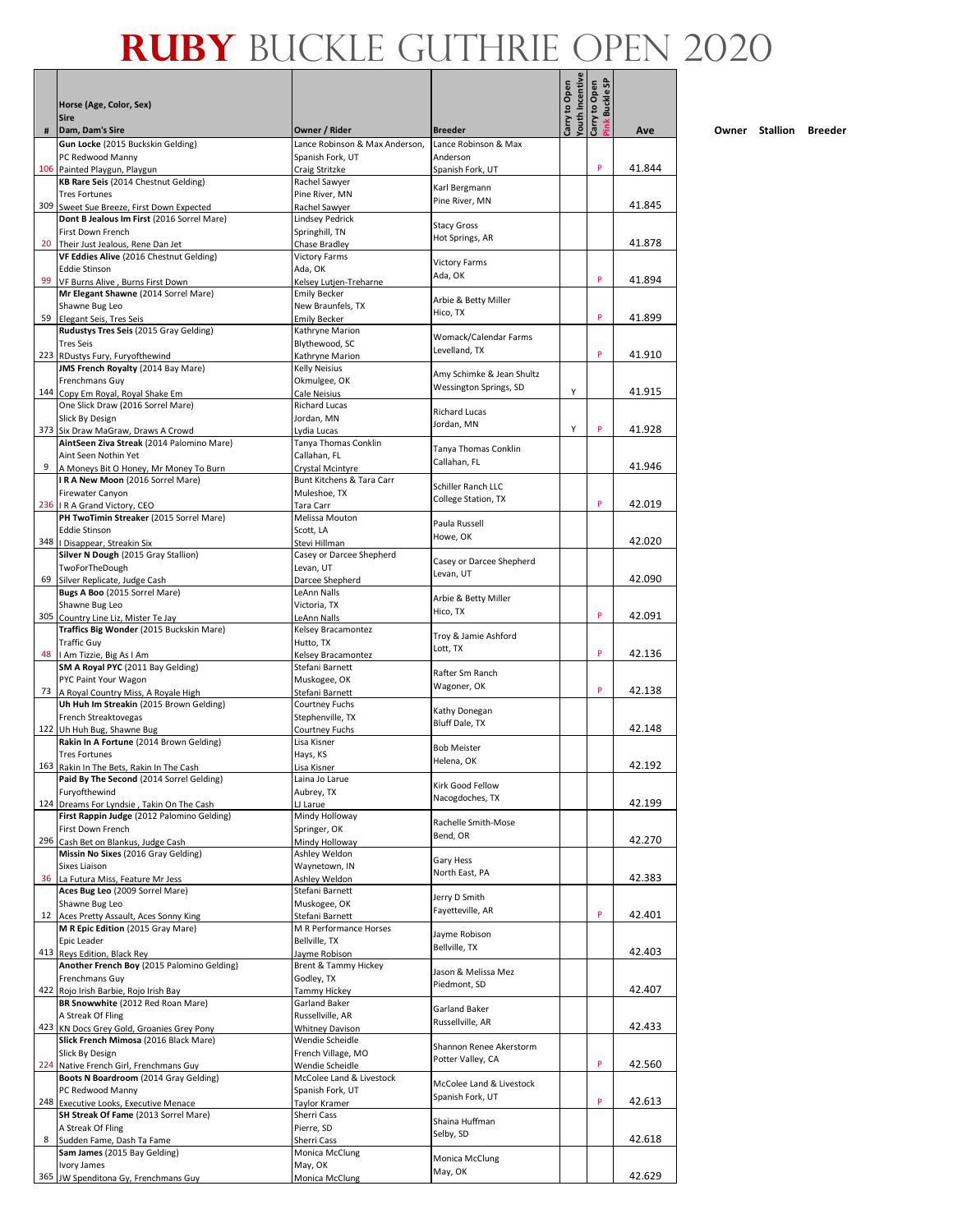|    | Horse (Age, Color, Sex)                                                           |                                         |                                                | outh Incentive<br>Carry to Open | ink Buckle SP<br>Carry to Open |        |
|----|-----------------------------------------------------------------------------------|-----------------------------------------|------------------------------------------------|---------------------------------|--------------------------------|--------|
| #  | <b>Sire</b><br>Dam, Dam's Sire                                                    | Owner / Rider                           | <b>Breeder</b>                                 |                                 |                                | Ave    |
|    | KN PonyTa Fame (2016 Buckskin Mare)                                               | Kimi Nichols                            |                                                |                                 |                                |        |
|    | <b>KN Famous Czar</b>                                                             | Brownwood, TX                           | Kimi Ann Nichols<br>Brownwood, TX              |                                 |                                |        |
|    | 51 Vanishing Frenchgirl, Frenchmans Guy<br>Raptorr (2013 Bay Gelding)             | Jolene Montgomery<br>Lynn Brady         |                                                |                                 |                                | 42.633 |
|    | <b>Tres Seis</b>                                                                  | Wynnewood, OK                           | <b>Blessed River LTD</b>                       |                                 |                                |        |
|    | 318 Oh Whatta Knockout, Holland Ease                                              | Chris Martin                            | Pleasanton, TX                                 |                                 | P                              | 42.657 |
|    | JJJ Bugs Is R Star (2011 Sorrel Gelding)                                          | Stacy A Tucker                          | Jo & Latricia Duke                             |                                 |                                |        |
|    | Shawne Bug Leo<br>369 R Star, Marthas Six Moons                                   | San Tan Valley, AZ<br>Stacy Tucker      | College Station, TX                            |                                 |                                | 42.892 |
|    | An Epic Fame (2015 Bay Gelding)                                                   | Lacey Scott                             | Nickelbar Ranch                                |                                 |                                |        |
|    | Epic Leader                                                                       | Prospect, TN                            | San Angelo, TX                                 |                                 |                                |        |
|    | 273 KR Tinker Bell, Dash Ta Fame<br>Jess The Way You Are (2016 Chestnut Gelding)  | Billie Ann Harmon<br>Jordan Manley Diaz |                                                |                                 |                                | 43.199 |
|    | French Streakin Jess                                                              | Danielsville, GA<br>Craig               | Lee & Hallie Hanssen                           |                                 |                                |        |
|    | 162 Sadie Hawkins Vision, Dash Ta Fame                                            | <b>Brooks</b>                           | Hermosa, SD                                    |                                 |                                | 43.376 |
|    | Da Sani (2015 Sorrel Mare)                                                        | Mike Stephens                           | Chad Hart                                      |                                 |                                |        |
|    | Firewater Canyon<br>75 Streakin Moonlight, Streakin Six                           | Quitman, TX<br>Chris Martin             | Rayston, GA                                    |                                 | P                              | 43.384 |
|    | As Cool As Nick Gets (2011 Bay Gelding)                                           | Courtney Conklin                        |                                                |                                 |                                |        |
|    | As Good As Nick Gets                                                              | Aspermont, TX                           | Paint Me Cool Ptrns<br>Aspermont, TX           |                                 |                                |        |
|    | 10 Paint Me Cool, Paint Me Tuff<br>Fling Me Sparkles (2015 Black Mare)            | Courtney Conklin<br>Krista Irlbeck      |                                                |                                 | P                              | 43.464 |
|    | A Streak Of Fling                                                                 | Happy, TX                               | Krista Irlbeck                                 |                                 |                                |        |
|    | 226 Lightning Bug Rsh, Bug Me Bright                                              | Krista Irlbeck                          | Happy, TX                                      |                                 |                                | 43.716 |
|    | LMG Freaky Frenchy (2013 Bay Mare)                                                | Lacey Chretien                          | Lacey Chretien                                 |                                 |                                |        |
|    | <b>BHR Frenchies Socks</b><br>110 Breezy Perry, Mr Jess Perry                     | Uintch, LA<br>Lacey Chretien            | Uintch, LA                                     |                                 | P                              | 43.815 |
|    | Frenchstreak To Win (2016 Bay Gelding)                                            | Sheila Hill                             |                                                |                                 |                                |        |
|    | French Streaktovegas                                                              | St Anthony, ID<br>Vauna                 | Sheila Hill<br>St Anthony, ID                  |                                 |                                |        |
| 73 | CP Murrtal, Dash Ta Fame                                                          | Walker                                  |                                                |                                 |                                | 43.932 |
|    | Designed To Gab (2016 Black Mare)<br>Slick By Design                              | Kathy Donegan<br>Bluff Dale, TX         | Kathy Donegan                                  |                                 |                                |        |
|    | 210 BA Tee It Up Ta Fame, Dash Ta Fame                                            | Lacey Harmon                            | Bluff Dale, TX                                 |                                 |                                | 44.176 |
|    | Shez Fast N Famous (2015 Black Mare)                                              | Michael Busby                           | Tom Bradbury & John Hammes                     |                                 |                                |        |
|    | One Famous Eagle                                                                  | Okmulgee, OK                            | Byers, CO                                      |                                 | P                              | 44.302 |
|    | 136 Sheza Fast Dasher, Heza Fast Dash<br>Guyz Yellow Rose (2016 Palomino Mare)    | Morgan Busby<br>Brent & Tammy Hickey    |                                                |                                 |                                |        |
|    | Frenchmans Guy                                                                    | Godley, TX                              | Bill & Debbie Myers                            |                                 |                                |        |
|    | 128 Tag Along Nickie, Dr Nick Bar                                                 | Tasha Welsh/Brooke Hickey               | Saint Onge, SD                                 |                                 |                                | 44.339 |
|    | Guys Best Gal (2008 Sorrel Mare)                                                  | Jay & Maryellen Absher                  | Charles & Kristie Peterson                     |                                 |                                |        |
|    | Frenchmans Guy<br>148 Cheyanns Wonder, Otoe Wonder                                | Flatonia, TX<br>Maryellen Absher        | Lott, TX                                       |                                 |                                | 44.601 |
|    | OE Money In My Socks (2015 Bay Mare)                                              | Ashley Harvey                           | Ashley Harvey                                  |                                 |                                |        |
|    | <b>BHR Frenchies Socks</b>                                                        | Decatur, TX                             | Decatur, TX                                    |                                 | P                              |        |
|    | 334 Reds Dancing Duck, On The Money Red<br>Stoli My Guy (2009 Buckskin Mare)      | <b>Ashley Harvey</b><br>Lisa Nicholas   |                                                |                                 |                                | 44.694 |
|    | <b>Traffic Guy</b>                                                                | Briggs, TX                              | Charles & Kristie Peterson                     |                                 |                                |        |
|    | 252 Sixes Future, Stoli                                                           | Lisa Nicholas                           | Peyton, CO                                     |                                 | P                              | 44.837 |
|    | Grandiose Guy (2013 Chestnut Gelding)                                             | Margo Crowther                          | Crystal Nichole Shumate                        |                                 |                                |        |
|    | <b>BHR Frenchies Socks</b><br>210 For The Fame, Dash Ta Fame                      | North Fort Myers, FL<br>Margo Crowther  | Micanopy, FL                                   |                                 | P                              | 44.842 |
|    | Frenchmans Assassin (2009 Sorrel Gelding)                                         | London Gorham                           | Jordon Briggs                                  |                                 |                                |        |
|    | Frenchmans Guy                                                                    | Cotulla, TX                             | Chilton, TX                                    |                                 |                                |        |
|    | 152 Huggys Spitfire, With Great Ease<br>Smooth Operraider (2015 Buckskin Gelding) | London Gorham<br>Roger & Margaret Jones |                                                | Υ                               |                                | 44.878 |
|    | A Smooth Guy                                                                      | Farson, WY                              | Rogert & Margaret Jones                        |                                 |                                |        |
| 87 | Rare Red Raider, On The Money Red                                                 | Margaret Jones                          | Farson, WY                                     |                                 | P                              | 44.910 |
|    | Dash Ta Fire Canyon (2015 Gray Mare)<br>Firewater Canyon                          | Melinda Edwards<br>Pleasanton, TX       | Charlie Kendall                                |                                 |                                |        |
|    | 86 Frenchmans Cinnemon, Frenchmans Guy                                            | Melinda Edwards Dunn                    | Glendale, AZ                                   |                                 | P                              | 44.925 |
|    | Sassy Tres (2013 Sorrel Mare)                                                     | Kathy Skimehorn                         | <b>Bollenbach Farms</b>                        |                                 |                                |        |
|    | <b>Tres Seis</b>                                                                  | Springfield, TN<br>Alona James          | Oklahoma City, OK                              |                                 | P                              | 44.948 |
|    | 379 Sassy Corona, Corona Cartel<br>Jamies On The Geaux (2016 Brown Mare)          | JM Performance Horses                   |                                                |                                 |                                |        |
|    | Ivory James                                                                       | Alvorel, TX                             | Chad Hart & Darrell Williams<br>Kaplan, LA     |                                 |                                |        |
|    | 29 Pollys On The Go, Cajo                                                         | Jessica Morris                          |                                                |                                 |                                | 44.990 |
|    | Streaking Sonofagun (2008 Bay Roan Gelding)<br>A Streak Of Fling                  | Carl & D'Ann Gehlsen<br>Mission, SD     | Carl & D'Ann Gehlsen                           |                                 |                                |        |
|    | 133 Gunny, Back To Cash                                                           | D'Ann Gehlsen                           | Mission, SD                                    |                                 |                                | 45.003 |
|    | Mary JaneSlick (2016 Black Mare)                                                  | Danielle Bowser                         | Danielle Bowser                                |                                 |                                |        |
|    | Slick By Design<br>160 Cash N Charm, Cash N Balance                               | Swanton, OH<br>Kelly Bowser             | Swanton, OH                                    |                                 | P                              | 45.022 |
|    | Streakin Ms Wink (2014 Bay Mare)                                                  | <b>Revolution Equine</b>                |                                                |                                 |                                |        |
|    | A Streak Of Fling                                                                 | Cohutta, GA                             | Brian & Lisa Fulton<br>Valentine, NE           |                                 |                                |        |
| 77 | Give Me A Wink, Doc O Dynamite                                                    | <b>Bayleigh Choate</b>                  |                                                |                                 |                                | 45.227 |
|    | RF Chrome In Black (2015 Black Mare)<br>Slick By Design                           | Ryan & Fonda Melby<br>Backus, MN        | Jane & Ryan Melby                              |                                 |                                |        |
|    | 198 RC Back In Black, Ninety Nine Goldmine                                        | Fonda Melby                             | Burneyville, OK                                |                                 | P                              | 45.336 |
|    | M R Repete Pete (2016 Sorrel Gelding)                                             | M R Performance Horses                  | Jayme Robison                                  |                                 |                                |        |
| 22 | French Streaktovegas<br>Repete Fame, Dash Ta Fame                                 | Bellville, TX<br>Jodee Miller           | Bellville, TX                                  |                                 |                                | 45.402 |
|    | Rockette Scientist (2012 Chestnut Gelding)                                        | Jason Martin & Charlie Cole             |                                                |                                 |                                |        |
|    | <b>Tres Seis</b>                                                                  | Pilot Point, TX                         | Jason Martin & Charlie Cole<br>Pilot Point, TX |                                 |                                |        |
|    | 310 Rockette Ta Fame, Dash Ta Fame                                                | Lindsey McLeod                          |                                                |                                 | P                              | 45.420 |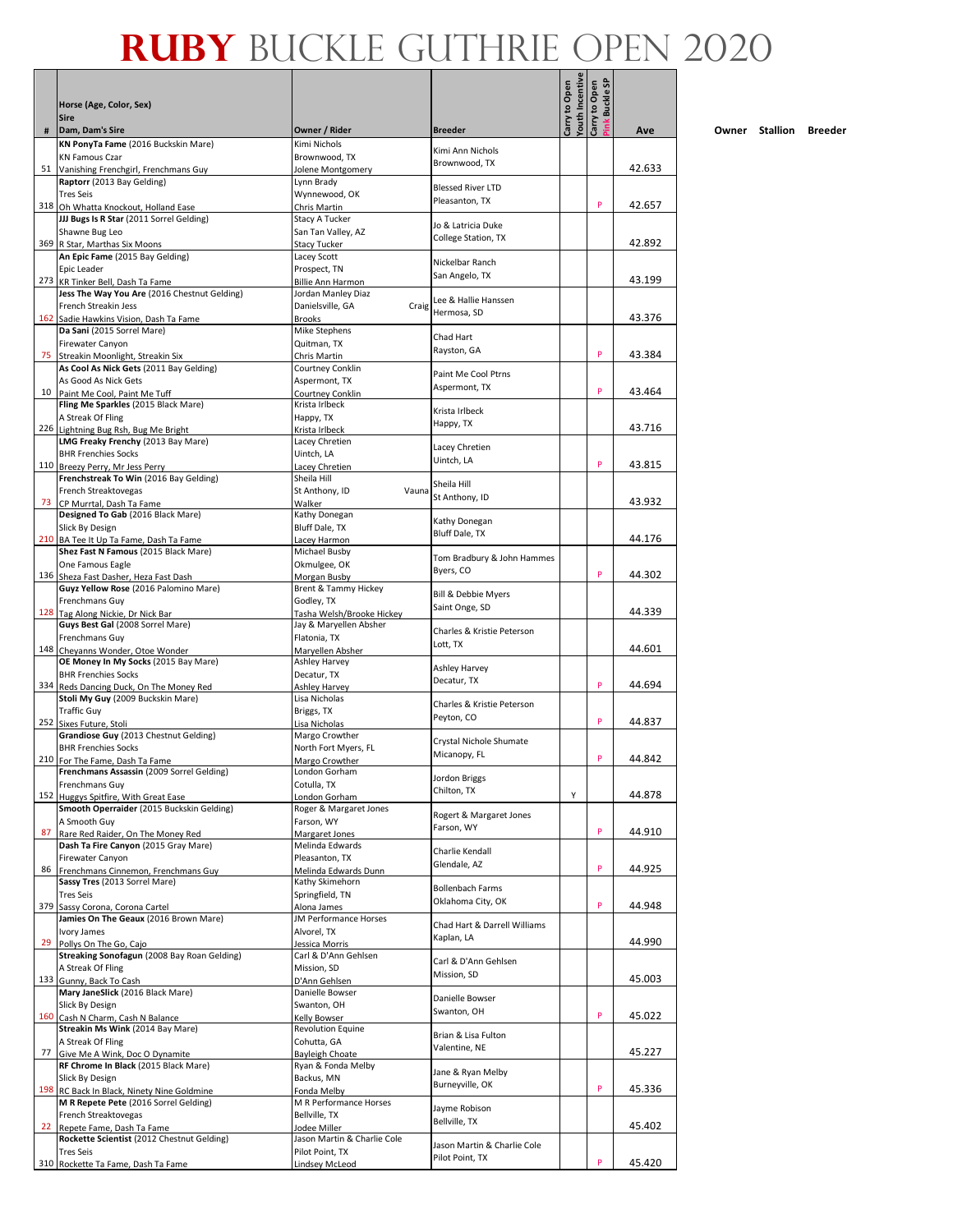|     |                                                                             |                                               |                                        | outh Incentive<br>Carry to Open | link Buckle SP<br>Carry to Open |        |
|-----|-----------------------------------------------------------------------------|-----------------------------------------------|----------------------------------------|---------------------------------|---------------------------------|--------|
|     | Horse (Age, Color, Sex)<br><b>Sire</b>                                      |                                               |                                        |                                 |                                 |        |
| #   | Dam, Dam's Sire                                                             | Owner / Rider                                 | <b>Breeder</b>                         |                                 |                                 | Ave    |
|     | A Wealthy Design (2015 Chestnut Mare)<br>Slick By Design                    | Bob & Tracy Haberlandt<br>Okeechobee, FL      | Bob & Tracy Haberlandt                 |                                 |                                 |        |
|     | 306 RGR Miss Hugo Cash, Mr Beaudash                                         | Kristin Hanchey                               | Okeechobee, FL                         |                                 | P                               | 45.430 |
|     | Coats Guys Astreakin (2014 Buckskin Mare)<br>Frenchmans Guy                 | Larry & Rhonda Coats<br>San Angelo, TX        | Larry & Rhonda Coats                   |                                 |                                 |        |
|     | 254 Streakin Form, Rare Form                                                | Kay Blandford                                 | San Angelo, TX                         |                                 |                                 | 45.489 |
|     | StreakinCoronaQueen (2014 Bay Roan Mare)<br>A Streak Of Fling               | Anderson Cattle Company<br>Glendive, MT       | Brian & Lisa Fulton                    |                                 |                                 |        |
|     | 107 Queen Fa Tima, Dash Ta Fame                                             | Haley Stevenson                               | Valentine, NE                          |                                 |                                 | 45.537 |
|     | Flashy French Kirk (2010 Chestnut Mare)                                     | Dani Buhler                                   | Bob & Gary Johnson                     |                                 |                                 |        |
| 187 | Frenchmans Guy<br>JRS Miss Kirk, Dr Kirk                                    | Aledo, TX<br>Dani Buhler                      | Lemmon, SD                             |                                 |                                 | 45.539 |
|     | Famous By Design (2015 Brown Mare)                                          | Donna Workman                                 | Nichole Logan                          |                                 |                                 |        |
|     | Slick By Design<br>208 Nick Of Guy, Frenchmans Guy                          | Katy, TX<br>Brielle Workman                   | Rapid City, SD                         |                                 | P                               | 45.584 |
|     | Epic Nick (2014 Gray Gelding)                                               | Natalie Bland                                 | Jodi Rush Cuccurullo                   |                                 |                                 |        |
|     | Epic Leader<br>241 Nick N Cash, Dr Nick Bar                                 | Boyd, TX<br>Natalie Bland                     | Pilot Point, TX                        |                                 |                                 | 45.638 |
|     | Jody Fabulous Steak (2015 Bay Roan Mare)                                    | Carrie O's LLC                                |                                        |                                 |                                 |        |
|     | A Streak Of Fling                                                           | Middlebury, IN                                | Carrie O's LLC<br>Middlebury, IN       |                                 |                                 |        |
|     | 443 Fabulous Dreams, Jody O Toole<br>Cartel Caliente (2003 Bay Gelding)     | <b>Trent Roorda</b><br>KC & Gayle Jones       |                                        |                                 |                                 | 45.683 |
|     | Corona Cartel                                                               | Decatur. TX                                   | Walter Flecther<br>Lakin, KS           |                                 |                                 |        |
|     | 23 Sweet As Cash, Dash For Cash<br>Slick Cindy (2013 Sorrel Mare)           | Gayle Jones<br>Angie & Brant Moore            |                                        |                                 | P                               | 45.920 |
|     | As Good As Nick Gets                                                        | Canyon, TX                                    | <b>Courtney Cantrell</b><br>Goliad, TX |                                 |                                 |        |
|     | 82 Bet On Love, One Slick One<br>Fames French Captain (2014 Sorrel Gelding) | Angie Moore<br>Stacy Bason                    |                                        |                                 | P                               | 45.950 |
|     | UR One Famous Rebel                                                         | Tularosa, NM                                  | Karen Ottinger<br>Hondo. TX            |                                 |                                 |        |
| 83  | BiankusFrenchShasta, Captain Biankus                                        | Dakota Danley                                 |                                        |                                 |                                 | 46.125 |
|     | Double Shota Seis 37 (2013 Bay Mare)<br><b>Tres Seis</b>                    | Erica Rayer<br>Spring, TX                     | Shannon Renee Akerstrom                |                                 |                                 |        |
|     | 72 Packin Golden Coins, Packin Sixes                                        | Tasha Welsh                                   | Potter Valley, CA                      |                                 | P                               | 46.126 |
|     | Perks Under Pressure (2016 Sorrel Gelding)<br>No Pressure On Me             | Ryann Pedone<br>Sunset,<br>TX                 | Ryann Pedone                           |                                 |                                 |        |
|     | 172 Perk Up Angee, Dash For Perks                                           | Ryann Pedone                                  | Sunset, TX                             |                                 | P                               | 46.168 |
|     | Chile Cole (2013 Sorrel Gelding)                                            | Scamper Cole                                  | Dick Wellborn                          |                                 |                                 |        |
|     | <b>Tres Seis</b><br>381 Stoli Model, Stoli                                  | Granbury, TX<br>Scamper Cole                  | Datil, NM                              |                                 |                                 | 46.172 |
|     | PCR Miss B Haven (2015 Sorrel Mare)                                         | Katie Torgerson                               | Katie Torgerson                        |                                 |                                 |        |
|     | Frenchmans Guy<br>78 Ya Gotta Wantit, On A High                             | Richfield, UT<br>Deanna<br>Critton            | Richfield, UT                          |                                 |                                 | 46.191 |
|     | Rockin Dandi (2012 Sorrel Mare)                                             | <b>Whitney Eaton</b>                          | Dottie St Clair Hill                   |                                 |                                 |        |
|     | Rockin W<br>199 Dulces Dandi, Dulces Peppy                                  | Enid, OK<br><b>Whitney Eaton</b>              | Glen Rose, TX                          |                                 |                                 | 46.224 |
|     | Shez Royally Smooth (2015 Gray Mare)                                        | Scott & Lisa Gray                             | <b>Bill &amp; Debbie Myers</b>         |                                 |                                 |        |
|     | A Smooth Guy                                                                | Stillwater, OK                                | Saint Onge, SD                         |                                 | P                               | 46.279 |
|     | 375 Dear Shakey, Royal Shake Em<br>M R Vegas Fame (2016 Bay Mare)           | Callie Gray-Creager<br>M R Performance Horses |                                        |                                 |                                 |        |
|     | French Streaktovegas                                                        | Bellville, TX                                 | Jayme Robison<br>Bellville. TX         |                                 |                                 |        |
|     | 233 JL Sweet Fame, Dash Ta Fame<br>LLP Blazin Shay (2015 Chestnut Mare)     | Jodee Miller<br><b>Natalie Rice</b>           |                                        |                                 |                                 | 46.365 |
|     | Blazin Jetolena                                                             | Crowley, TX                                   | Laurie Phillips<br>Seminole, OK        |                                 |                                 |        |
| 104 | Hutts Darah Shay, Hutt Six<br>FrenchmanLuckyPocket (2015 Buckskin Mare)     | Hallie Hanssen<br>Cameron Vice                |                                        |                                 | P                               | 46.406 |
|     | Frenchmans Guv                                                              | Madison, MS                                   | Bill & Cheryl Kennedy                  |                                 |                                 |        |
| 111 | Miss Lucky Lucky, Dash Ta Fame                                              | Dustin Angelle                                | Bennett, CO                            |                                 |                                 | 46.418 |
|     | Famous Ms Kitty (2012 Sorrel Mare)<br>JB Proud N Famous                     | Angie Jones<br>Joseph, UT                     | Angie Jones                            |                                 |                                 |        |
| 47  | JW Kentucky Wildcat, Lil Wildcat                                            | Angie Jones                                   | Joseph, UT                             |                                 |                                 | 46.427 |
|     | Captains Cat (2016 Sorrel Mare)<br>Bet Hesa Cat                             | Lee Jack Tippen<br>Boyd, TX                   | Lee Jack Tippen<br>Boyd,               |                                 |                                 |        |
| 5   | Letithappen Captains, Smokin Trona                                          | Natalie Bland                                 | <b>TX</b>                              |                                 |                                 | 46.470 |
|     | High Road Ta Fame* (2015 Brown Stallion)<br>Dash Ta Fame                    | Chuck & Mary Crago<br>Belle Fourche, SD       | Chuck & Mary Crago                     |                                 |                                 |        |
| 67  | CM Bubblin Dynamite, CM Dynamite Frost                                      | Jade Crago                                    | Belle Fourche, SD                      |                                 |                                 | 46.534 |
|     | Merrilyn Blu Diamond (2014 Brown Mare)<br>Sparkys Blue Road                 | 7B Performance Horses<br>Buhl, ID             | 7B Performance Horses                  |                                 |                                 |        |
| 61  | Merrilyn, Merridoc                                                          | David Wiseman                                 | Buhl, ID                               |                                 |                                 | 46.760 |
|     | Big Texx (2016 Bay Gelding)                                                 | Scott Duke<br>Voncleave,                      | Diane Beckmann                         |                                 |                                 |        |
| 110 | <b>Tres Seis</b><br>Diamond For Las, Chicks Beduiro                         | MS<br>Ty<br>Marks                             | Gainesville, TX                        |                                 | P                               | 46.778 |
|     | Famous Dash Ta Vegas* (2015 Bay Stallion)                                   | Sharin Hall & Jill Petty                      | Joyce Waggoner                         |                                 |                                 |        |
| 26  | Dash Ta Fame<br>Corona Koolaid, Corona Cartel                               | Pilot Point, TX<br>Sharin Hall                | Madill, OK                             |                                 |                                 | 46.995 |
|     | Streakin Otoe Guy (2012 Bay Gelding)                                        | Wendy L Wilson                                | <b>Fulton Performance Horses</b>       |                                 |                                 |        |
|     | A Streak Of Fling<br>153 Frenchmans Otoe Girl, Frenchmans Guy               | Chino Valley, AZ                              | Valentine, NE                          |                                 |                                 | 47.071 |
|     | BS Honor Thy Fame (2010 Sorrel Mare)                                        | Wendy Wilson<br>Donna Workman                 |                                        |                                 |                                 |        |
|     | Born Ta Be Famous                                                           | Katy, TX                                      | Kris Suard<br>Lockport, LA             |                                 | P                               |        |
|     | 143 Renes Lady Bars, Rene Dan Jet<br>RSR Guys Eye Gals (2015 Bay Mare)      | Brielle Workman<br>T K Swan Jr                |                                        |                                 |                                 | 47.114 |
|     | Guys Eye Paint                                                              | Kaysville, UT                                 | T K Swan Jr<br>Kaysville, UT           |                                 |                                 |        |
| 90  | Oh Justa Chip, Oh Justa Fly<br>LS Mr Goodbye Banjo (2015 Buckskin Gelding)  | <b>Taylor Kramer</b><br>Jackie Young          |                                        |                                 | P                               | 47.141 |
|     | The Goodbye Lane                                                            | Bluffdale, UT                                 | Jacklin Glade<br>Spanish Fork, UT      |                                 |                                 |        |
|     | 184 Bankers Special Skip, Jay Kay Skipa Rory                                | Jackie Young                                  |                                        |                                 | P                               | 47.253 |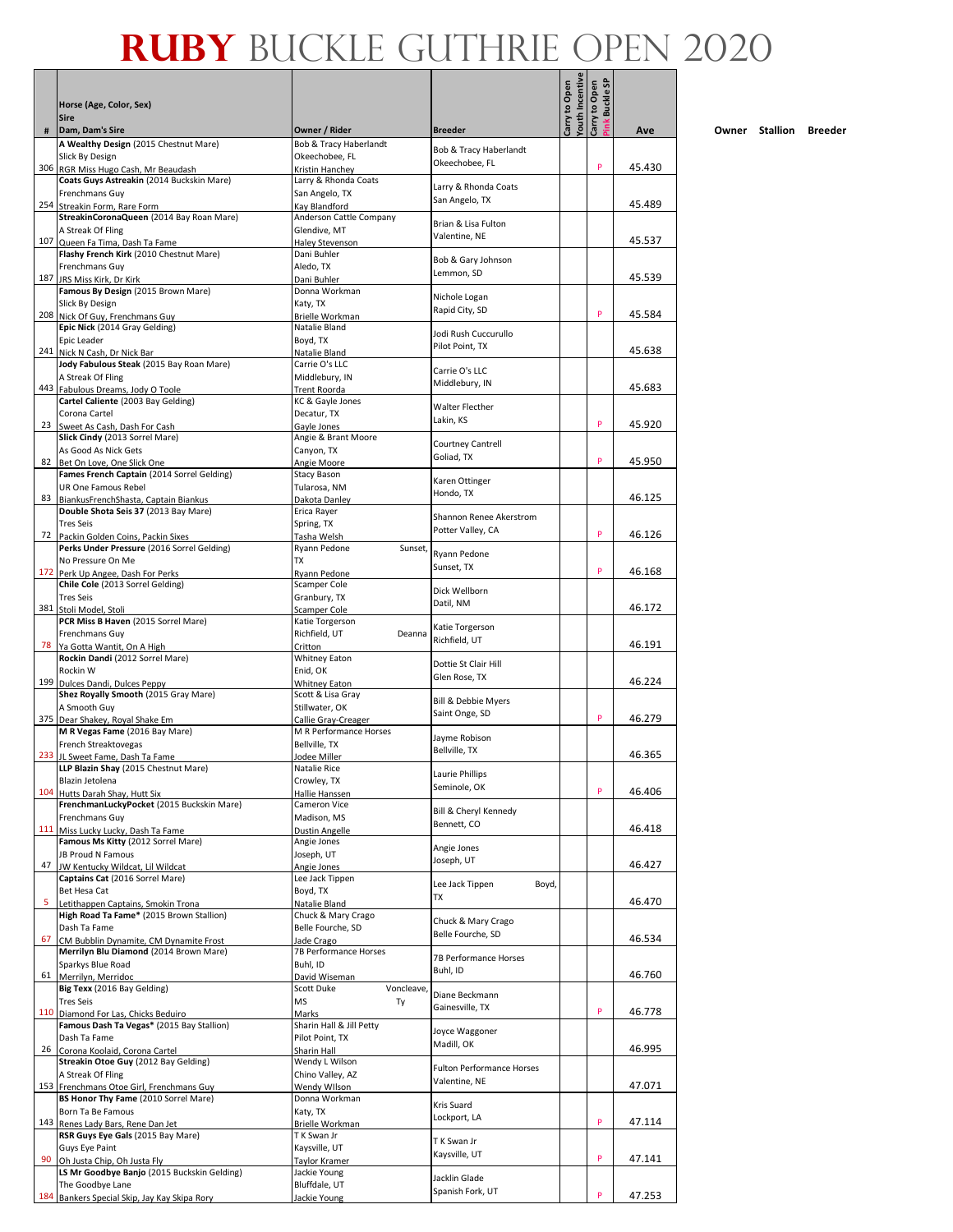|     | Horse (Age, Color, Sex)<br><b>Sire</b>                                            |                                               |                                         | outh Incentive<br>Carry to Open | link Buckle SP<br>Carry to Open |         |
|-----|-----------------------------------------------------------------------------------|-----------------------------------------------|-----------------------------------------|---------------------------------|---------------------------------|---------|
| #   | Dam, Dam's Sire                                                                   | Owner / Rider                                 | <b>Breeder</b>                          |                                 |                                 | Ave     |
|     | A Leap Of Fame (2012 Sorrel Mare)                                                 | Mesquite Ridge Farm                           | Rickey Armstrong & Pam Hall             |                                 |                                 |         |
|     | <b>Eddie Stinson</b><br>294 Eye Of Goddess, Mr Eye Opener                         | Burbank, OK<br>Ella Jackson                   | El Reno, OK                             |                                 | P                               | 47.402  |
|     | CashingintheDeal (2015 Bay Mare)                                                  | Craig Pratt                                   | Diamond W Performance                   |                                 |                                 |         |
|     | Hez A Rare Deal                                                                   | Houston, MS                                   | Horses                                  |                                 |                                 |         |
|     | 43 Bankon Good Thoughts, First Thoughts                                           | Michael Hobson                                | Sioux Center, IA                        |                                 |                                 | 47.454  |
|     | First Down Bella (2015 Sorrel Mare)<br>First Down French                          | Catherine King<br>Kemp, TX                    | Mitch Rinehart                          |                                 |                                 |         |
|     | 230 Caribella, Jets Pay Day                                                       | Catherine King                                | Guys, TN                                |                                 |                                 | 47.879  |
|     | MR Dashin Bugs (2015 Bay Gelding)                                                 | Angela Burwell                                | Candina Burson-Martin                   |                                 |                                 |         |
|     | Dashin Dynamo                                                                     | Cayuga, ND                                    | Livingston, LA                          |                                 |                                 |         |
| 27  | Lake Bug, Granite Lake<br>Hillbilly Bombshell (2014 Brown Mare)                   | Angela Burwell<br>Steiner Ranch               |                                         |                                 | P                               | 49.281  |
|     | Frenchmans Guy                                                                    | Weatherford, TX                               | Kyle Edwards & Sue Smith                |                                 |                                 |         |
|     | 74 Daisy Duke Dash, Dash Ta Fame                                                  | Steely Steiner                                | Black Foot, ID                          |                                 |                                 | 49.527  |
|     | VF Born Ta B A Lover (2016 Sorrel Gelding)                                        | Evan McKinzie                                 | <b>Victory Farms</b>                    |                                 |                                 |         |
|     | Born Ta Be Famous                                                                 | Evan<br>Brownsburg, IN                        | Ada, OK                                 |                                 | P                               | 49.539  |
|     | 65 Red Temptress, Rolls Of Romance<br>Guyz Sis (2014 Sorrel Mare)                 | McKinzie<br>Dry Mountain Ranch LLC            |                                         |                                 |                                 |         |
|     | Frenchmans Guy                                                                    | Riley, OR                                     | <b>Bill Myers</b>                       |                                 |                                 |         |
|     | 197 Micks Sis, Freckles Playboy                                                   | <b>Skve Miller</b>                            | St Onge, SD                             |                                 |                                 | 50.246  |
|     | MCM Notdunnstreakin (2016 Sorrel Mare)                                            | Dunn Ranch                                    | Matt & Bendi Dunn                       |                                 |                                 |         |
|     | A Streak Of Fling                                                                 | Wynnewood, OK                                 | Bismark, MO                             |                                 |                                 | 50.459  |
|     | 220 Mulberry Canyon Moon, Marthas Six Moons<br>Tufferenell (2015 Bay Mare)        | <b>Brandon Cullins</b><br>Jack & Kelly Bruner |                                         |                                 |                                 |         |
|     | <b>Tres Seis</b>                                                                  | Millsap, TX                                   | Jack & Kelly Bruner                     |                                 |                                 |         |
|     | 200 Memories Formica, Heaving Memories                                            | Kelly Bruner                                  | Millsap, TX                             |                                 | P                               | 50.535  |
|     | Designed Ta Smoke (2004 Gray Gelding)                                             | Jerry & Melodi Christensen                    | John & Cindy Baltezore                  |                                 |                                 |         |
|     | Designer Red                                                                      | Kennebec, SD                                  | Bereford, SD                            |                                 | P                               | 50.647  |
|     | 322 Just A Smokin, Glazed<br>Lkstreakinfrenchdown (2008 Sorrel Mare)              | Melodi Christensen<br>Sherri Cass             |                                         |                                 |                                 |         |
|     | <b>Frenchmans Guy</b>                                                             | Pierre, SD                                    | Aimee Olson                             |                                 |                                 |         |
|     | 347 Dashing Minstral, First Down Dash                                             | Taylyn Cass                                   | Bluff Dale, TX                          | Υ                               |                                 | 50.774  |
|     | Guys Classy Colours (2009 Sorrel Mare)                                            | Tami Semas                                    | Bill & Debbie Myers                     |                                 |                                 |         |
|     | Frenchmans Guy                                                                    | Brock, TX                                     | St Onge, SD                             |                                 |                                 |         |
|     | 431 Colours Of A Lady, Hot Colours<br>Rugged French Guy (2011 Bay Gelding)        | Tami Semas<br>Molly Steffen                   |                                         |                                 |                                 | 50.815  |
|     | Frenchmans Guy                                                                    | Hico, TX                                      | Darren Stoner                           |                                 |                                 |         |
|     | 207 Dash For Rugged, Perfectly Rugged                                             | <b>Billie Ann Harmon</b>                      | Palestine, TX                           |                                 |                                 | 50.859  |
|     | Guy With Speednclass (2014 Palomino Gelding)                                      | Janci Hannen                                  | Bill & Debbie Myers                     |                                 |                                 |         |
|     | Frenchmans Guy                                                                    | Bend, OR                                      | St Onge, SD                             |                                 |                                 |         |
|     | 280 Smashingly Classic, A Classic Dash<br>CM Waitin On Lane (2014 Sorrel Gelding) | Janci Hannen<br>Cole & Marcie Wilson          |                                         |                                 |                                 | 50.861  |
|     | The Goodbye Lane                                                                  | Lake Shore, UT                                | Cole & Marcie Wilson                    |                                 |                                 |         |
|     | 101 Tachina, Dashair                                                              | Gracie Beckstrom                              | Lake Shore, UT                          |                                 | P                               | 50.878  |
|     | BlueBlazin Hot Fling (2010 Sorrel Gelding)                                        | Shelly Shields                                | <b>Fulton Ranch</b>                     |                                 |                                 |         |
|     | A Streak Of Fling                                                                 | Burneyville, OK                               | Valentine, NE                           |                                 |                                 | 50.929  |
|     | 359 Ima Blue Dragon, Final Conquest<br>MysteryInTheWinds (2015 Sorrel Mare)       | Shelly Shields<br>Alona James                 |                                         |                                 |                                 |         |
|     | Furyofthewind                                                                     | Ada, OK                                       | <b>Ernest Summer</b>                    |                                 |                                 |         |
|     | 140 Louisiana Trail, Streakin La Jolla                                            | Alona James                                   | Checotah, OK                            |                                 | P                               | 52.213  |
|     | Dashin In The Lane (2015 Brown Mare)                                              | Kalie Jo Parker                               | Lorelei Hankins                         |                                 |                                 |         |
|     | The Goodbye Lane                                                                  | Wendell, ID                                   | Rocksprings, TX                         |                                 | P                               |         |
| 66  | Dashshedo, Pritzi Dash<br>Epic Bit Of Fame (2015 Gray Gelding)                    | Kali Jo Parker<br>Kaylon & Seth Rodriguez     |                                         |                                 |                                 | 52.263  |
|     | Epic Leader                                                                       | Polk City, FL                                 | Kaylon & Seth Rodriguez                 |                                 |                                 |         |
| 118 | Madams Bit Of Fame, Zippy Zevi Dasher                                             | Kaylon Rodriguez                              | Polk City, FL                           |                                 |                                 | 53.201  |
|     | Sinaloa Stinson (2016 Bay Gelding)                                                | Tricia Aldridge<br>Sanger                     | <b>Victory Farms</b>                    |                                 |                                 |         |
|     | <b>Eddie Stinson</b><br>141 Mamaimcominhome, Corona Cartel                        | Tricia<br>TX                                  | Ada, OK                                 |                                 | P                               | 53.494  |
|     | Mister Dug Leo (2007 Sorrel Gelding)                                              | Aldridge<br><b>Taylor Matte</b>               |                                         |                                 |                                 |         |
|     | Shawne Bug Leo                                                                    | Carencro, LA                                  | Jerry D Smith                           |                                 |                                 |         |
|     | 409 County Line Liz, Mister Te Jay                                                | Taylor Matte                                  | Winslow. AR                             |                                 | P                               | 53.702  |
|     | Promise Me A Jet (2014 Sorrel Mare)                                               | SouthWestern Farms                            | <b>Busby Quarterhorse LLC</b>           |                                 |                                 |         |
|     | Blazin Jetolena<br>384 GL Famous First Lady, Dash Ta Fame                         | Kirbyville, TX<br>Savannah Palmore            | Millsap, TX                             |                                 | P                               | 55.681  |
|     | Bugs Wise Guy (2008 Sorrel Gelding)                                               | Kelly Neisius                                 |                                         |                                 |                                 |         |
|     | Frenchmans Guy                                                                    | Okmulgee, OK                                  | Ron & Merry Dickens                     |                                 |                                 |         |
| 79  | Miss Fancy Bugs, Go For Bugs                                                      | Cale Neisius                                  | Adel, IA                                | Υ                               |                                 | 56.189  |
|     | RC Train Ta Shawne (2013 Bay Gelding)                                             | <b>Shelley Muse</b>                           | Chelsea Kroes                           |                                 |                                 |         |
| 38  | Freighttrain B<br>Bit O Shawne, Shawne Bug                                        | Sallisaw, OK<br>Adrian Bolin                  | Loveland, OK                            |                                 |                                 | 56.244  |
|     | Leggz Loves A Crowd (2014 Mare)                                                   | Alex Simpson                                  |                                         |                                 |                                 |         |
|     | Draws A Crowd                                                                     | Clovis, CA                                    | Michelle Smith                          |                                 |                                 |         |
|     | 266 BVR Ladys A Smash, Smashed Casinova                                           | Alex Simpson                                  | Canal Winchester, OH                    |                                 |                                 | 56.943  |
|     | Margarita Red Rita (2012 Sorrel Mare)                                             | Triple U Quarter Horses                       | Alan Woodbury                           |                                 |                                 |         |
|     | Frenchmans Guy<br>412 SLR Nick Of Time, Dash Ta Fame                              | Ardmore, OK<br>Shari Taggart                  | Dickinson, ND                           |                                 |                                 | 60.982  |
|     | Nonstop French Fire (2015 Sorrel Mare)                                            | Kristi Brangle                                |                                         |                                 |                                 |         |
|     | First Down French                                                                 | South Jordan, UT                              | Debbie Tatkowski                        |                                 |                                 |         |
|     | 176 Squawling Firewater, Fire Water Flit                                          | Kristi Brangle                                | Whitesboro, TX                          |                                 |                                 | 61.990  |
|     | GL Duff (2012 Gelding)                                                            | Gary Langford                                 | Gary Langford                           |                                 |                                 |         |
| 6   | A Streak Of Fling<br>Shakeit For The Guys, Frenchmans Guy                         | Dayona Beach, FL<br>Anna Johnson              | Daytona Beach, FL                       |                                 |                                 | 999.000 |
|     | Designed To Lead (2016 Brown Gelding)                                             | Nancy Adkins                                  |                                         |                                 |                                 |         |
|     | Slick By Design                                                                   | Marengo, OH                                   | <b>Tommy Wiliams</b><br>Big Springs, TX |                                 |                                 |         |
|     | 20 KT Saucey Leader, Confederate Leader                                           | Will Lear                                     |                                         |                                 | P                               | 999.000 |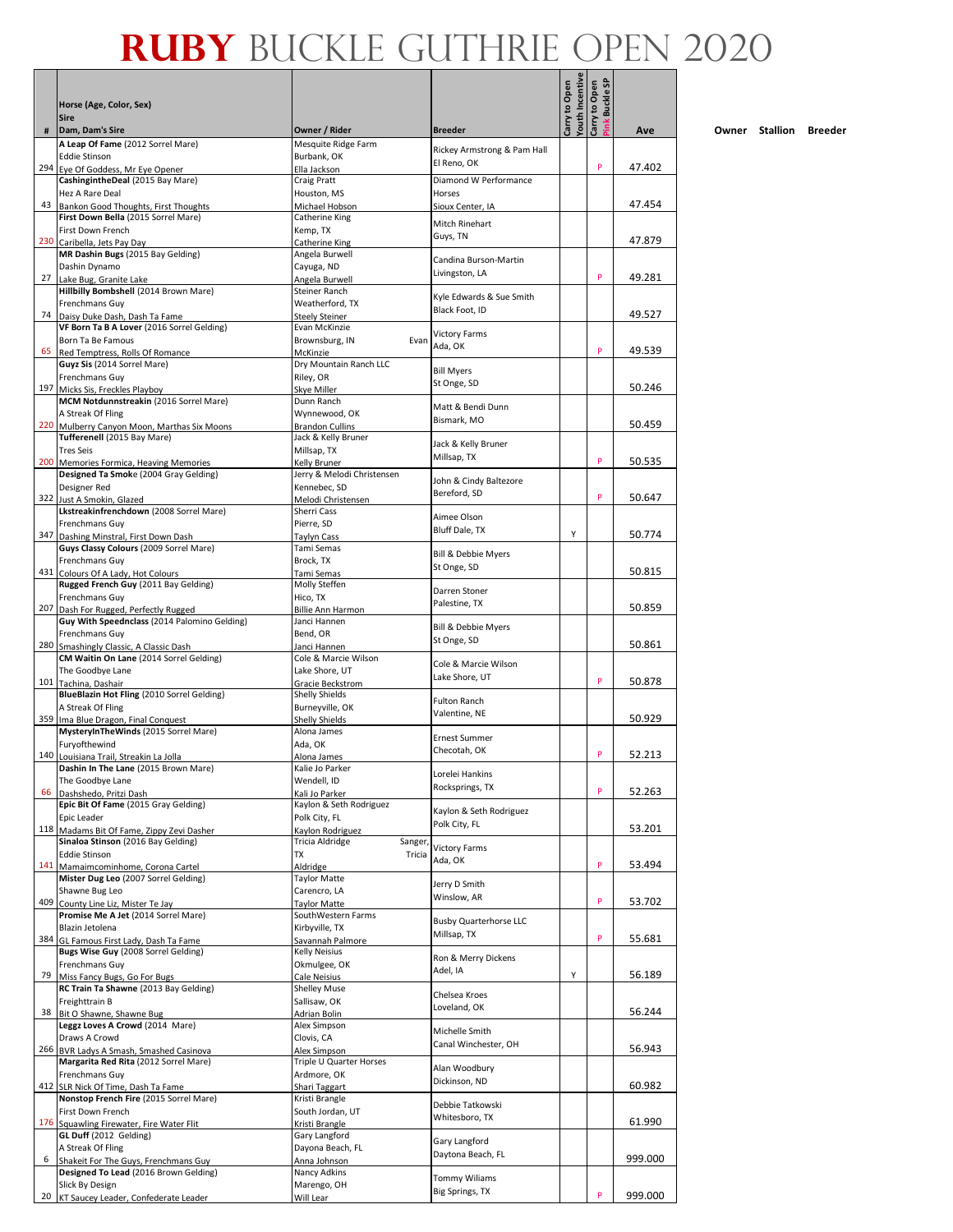|     |                                                                               |                                                  |                                              | <b>/outh Incentive</b> |                                 |         |
|-----|-------------------------------------------------------------------------------|--------------------------------------------------|----------------------------------------------|------------------------|---------------------------------|---------|
|     | Horse (Age, Color, Sex)<br><b>Sire</b>                                        |                                                  |                                              | Carry to Open          | link Buckle SP<br>Carry to Open |         |
| #   | Dam, Dam's Sire                                                               | Owner / Rider                                    | <b>Breeder</b>                               |                        |                                 | Ave     |
|     | La Epica (2015 Sorrel Mare)<br>Epic Leader                                    | Katie Weaver<br>Krum, TX                         | Holly Serensky-Lupo                          |                        |                                 |         |
| 33  | Dashing Valismy Name, Dashing Val                                             | Katie Weaver                                     | Streetsboro, OH                              |                        |                                 | 999.000 |
|     | IRA New Moon (2016 Mare)                                                      | Bunt Kitchens & Tara Carr                        | Schiller Ranch LLC                           |                        |                                 |         |
|     | Firewater Canyon<br>35   R A Grand Victory, CEO                               | Muleshoe, TX<br>Tara Carr                        | College Station, TX                          |                        | P                               | 999.000 |
|     | A Full Moon Fling (2015 Bay Roan Mare)                                        | Chelsie Leggett                                  | M3 Performance Horses LLC                    |                        |                                 |         |
| 36  | A Streak Of Fling<br>Charge A Moon, Bully Bullion                             | Huntsville, TX<br>Jodee Miller                   | Uvalde. TX                                   |                        |                                 | 999.000 |
|     | Simply Slick (2015 Brown Gelding)                                             | Jason Eagle                                      | Jason Eagle                                  |                        |                                 |         |
| 40  | Slick By Design<br>Simplyadashtafame, Dash Ta Fame                            | Ward, AR<br>Jason Eagle                          | Ward, AR                                     |                        | P                               | 999.000 |
|     | French Open (2008 Bay Gelding)                                                | Amberley Snyder                                  | Lance Robinson & Max                         |                        |                                 |         |
| 41  | Frenchmans Guy<br>Miss Eye Paint, Mr Eye Opener                               | Tremonton, UT<br>Amberley Snyder                 | Anderson<br>Spanish Fork, UT                 |                        |                                 | 999.000 |
|     | Ivory Cartel (2009 Bay Gelding)                                               | Shed Horn Ranch                                  | TI Cattle Company                            |                        |                                 |         |
| 46  | Ivory James<br>Leave No Illusion, Tres Seis                                   | Whitehall, MT<br>Bobbi Newmann                   | Houston, TX                                  |                        |                                 | 999.000 |
|     | Legsgonewild (2013 Bay Mare)                                                  | Leslie Newman                                    | Bielau Oaks                                  |                        |                                 |         |
|     | <b>Tres Seis</b><br>48 Stoli Bugs Me, Stoli                                   | Corsicana, TX<br><b>Ivy Saebens</b>              | Welmar, TX                                   |                        | P                               | 999.000 |
|     | Dashing Manny (2006 Palomino Gelding)                                         | Paul Freed                                       | Lance Robinson                               |                        |                                 |         |
| 54  | PC Redwood Manny<br>Evening Traffic, Dash Thru Traffic                        | Wellsville, UT<br>Kailev Mitton                  | Spanish Fork, UT                             |                        | P                               | 999.000 |
|     | Famous Baby Stella (2015 Chestnut Mare)                                       | Desirae Wheeler                                  | Sheila Hill                                  |                        |                                 |         |
|     | The Goodbye Lane                                                              | Idaho Falls, ID                                  | Saint Anthony, ID                            |                        |                                 | 999.000 |
|     | 62 CP Private Dancer, Dash Ta Fame<br>Native Jetolena (2015 Sorrel Mare)      | Desirae Wheeler<br>Terry McCormmach              |                                              |                        |                                 |         |
|     | Blazin Jetolena                                                               | Walla Walla, WA                                  | <b>Busby Quarterhorse LLC</b><br>Millsap, TX |                        |                                 | 999.000 |
| 65  | Suzies Native Bug, Shawne Bug<br>Rollin Winner (2014 Sorrel Gelding)          | Kim Smith<br>Noretta Stritzke                    |                                              |                        |                                 |         |
|     | <b>Winners Version</b>                                                        | Tremonton, UT                                    | A & C Racing & Roping<br>Roosevelt, UT       |                        |                                 |         |
| 85  | Rollin, Brookstone Bay<br>Honkytonkbadonkedonk (2015 Bay Mare)                | Craig Stritzke<br>Brad & Karly Knight            |                                              |                        | P                               | 999.000 |
|     | The Goodbye Lane                                                              | Roosevelt, UT                                    | Dawon Seeley<br>Spanish Fork, UT             |                        |                                 |         |
| 95  | PH Jazzy Judy, Tuff Buddy Cash<br>Streak N Goodbye (2015 Chestnut Gelding)    | Edria Day<br>Dr. Zachary Bruggen                 |                                              |                        | P                               | 999.000 |
|     | The Goodbye Lane                                                              | Ward, AR                                         | Rubylee Walker<br>Pingree, ID                |                        |                                 |         |
|     | 104 Streak N Wink, Sterakin Jewel<br>Guns Fancy Fling (2010 Bay Roan Mare)    | Jason Eagle<br><b>Heather Leeper</b>             |                                              |                        | P                               | 999.000 |
|     | A Streak Of Fling                                                             | Wilmore, KS                                      | Cathi Carroll<br>Edmond, OK                  |                        |                                 |         |
|     | 112 Guns Fancy Chex, No Chex To Cash<br>Dynamic Lady Duo (2015 Red Roan Mare) | Heather Leeper                                   |                                              |                        |                                 | 999.000 |
|     | Dashin Dynamo                                                                 | Monica McClung<br>May, OK                        | Monica McClung                               |                        |                                 |         |
|     | 115 Lady Bug Biankus, Our Hush Money                                          | Chaley Hext                                      | May, OK                                      |                        | P                               | 999.000 |
|     | VF A Live Design (2005 Bay Gelding)<br>Designer Red                           | Bryana Lehrmann<br>Lexington, TX                 | Danny Ray                                    |                        |                                 |         |
|     | 116 Live Rebel, Parrs Alive                                                   | Bryana Lehrman                                   | Ada, OK                                      |                        | P                               | 999.000 |
|     | Famous TinCadillac (2011 Mare)<br><b>Eddie Stinson</b>                        | David & Elaine Sloan<br>Jermyn, TX               | <b>Victory Farms</b>                         |                        |                                 |         |
|     | 117 Ms Cadillac Anny, Dr Nick Bar                                             | Caila Seal                                       | Ada, OK                                      |                        |                                 | 999.000 |
|     | Free Rockin Spirit (2013 Sorrel Mare)<br>Rockin W                             | <b>Hailey East</b><br>Linn, TX                   | Mr & Mrs Louis Waters                        |                        |                                 |         |
| 147 | Col C Free Spirit, Colonel Clout                                              | <b>Hailey East</b>                               | Utopia, TX                                   |                        |                                 | 999.000 |
|     | Aztecsdontwearsocks (2013 Bay Mare)<br><b>BHR Frenchies Socks</b>             | Camron P Fambro<br>Stephenville, TX              | Camron Fambro                                |                        |                                 |         |
| 167 | Vaqueros Aztec, Drifts Vaquero                                                | Jane Fambro                                      | Stephenville, TX                             |                        | P                               | 999.000 |
|     | VQ Check This Jet (2013 Sorrel Mare)<br>Blazin Jetolena                       | Brenda McMahan<br>Divide, CO                     | Jeffrey A Varner                             |                        |                                 |         |
| 170 | Check It To Me, Project Cash                                                  | Brenda McMahan                                   | Sedalia, CO                                  |                        |                                 | 999.000 |
|     | VC Strawberry Streak (2015 Blue Roan Mare)<br>A Streak Of Fling               | Doak Farms<br>Dona Ana, NM                       | Vernon & Elaine Copsey                       |                        |                                 |         |
| 174 | Visionette, Visionarian                                                       | Kavlin Doak                                      | Brewster, NE                                 |                        |                                 | 999.000 |
|     | Nick O Drama (2008 Gelding)<br>As Good As Nick Gets                           | Josh Andrews<br>Greensbrer, AR                   |                                              |                        |                                 |         |
|     | 175 Dama For Ya Moma, Martha Le Mours                                         | Josh Andrews                                     |                                              |                        | P                               | 999.000 |
|     | My Flings On Fire (2014 Bay Gelding)                                          | <b>Check L Performance Horses</b><br>Wilmore, KS | Charla Wooten                                |                        |                                 |         |
| 179 | A Streak Of Fling<br>My Frosted Firewater, No Fade Wranglers                  | <b>Heather Leeper</b>                            | Willis, TX                                   |                        |                                 | 999.000 |
|     | Designers Fire N Ice (2007 Dun Mare)                                          | Tara Rafftery                                    | Kenneth & Barbara Burns                      |                        |                                 |         |
|     | Designer Red<br>180 Flits Fire and Ice, Fire Water Flit                       | Stanchfield, MN<br>McKenzie Rafftery             | Atlanta, TX                                  |                        | P                               | 999.000 |
|     | Guys Ebony N Ivory (2015 Buckskin Mare)                                       | NFP Performance Horses                           | Myers Performance Horses                     |                        |                                 |         |
|     | Ivory James<br>184 Guys Cash For Perks, Frenchmans Guy                        | Spring, TX<br>Tasha Welsh                        | St Onge, SD                                  |                        |                                 | 999.000 |
|     | The Duke of Ivory (2013 Bay Gelding)                                          | <b>Brooke Taylor</b>                             | <b>Bobby Cox</b>                             |                        |                                 |         |
| 185 | Ivory James<br>Miss Royal Baby Doll, Royal Quick Dash                         | <b>Hockley TX</b><br><b>Brooke Taylor</b>        | Fort Worth, TX                               |                        |                                 | 999.000 |
|     | Harvey P Wald (2014 Bay Roan Gelding)                                         | Heather Bauman                                   | Debbie & Heather Bauman                      |                        |                                 |         |
|     | French Streaktovegas<br>186 Joni Jacolynn, The Little Colonel                 | Piedmont, SD<br>Heather Bauman                   | Piedmont, SD                                 |                        |                                 | 999.000 |
|     | Traffic Rocks (2015 Brown Gelding)                                            | James Hough                                      | Tammy Fischer                                |                        |                                 |         |
|     | <b>Traffic Guy</b><br>191 MP Rosie Rockinhorse, Mp Rock The Creek             | Stephenville, TX<br>Nisa Berry                   | Ledbetter, TX                                |                        | P                               | 999.000 |
|     | FameOnTheHorizon (2011 Sorrel Gelding)                                        | Lacey Scott                                      | <b>Busby Quarterhorse LLC</b>                |                        |                                 |         |
|     | Frenchmans Guy<br>209 Rebs Little Fame, Dash Ta Fame                          | Prospect, TN<br>Lacey Scott                      | Millsap, TX                                  |                        |                                 | 999.000 |
|     |                                                                               |                                                  |                                              |                        |                                 |         |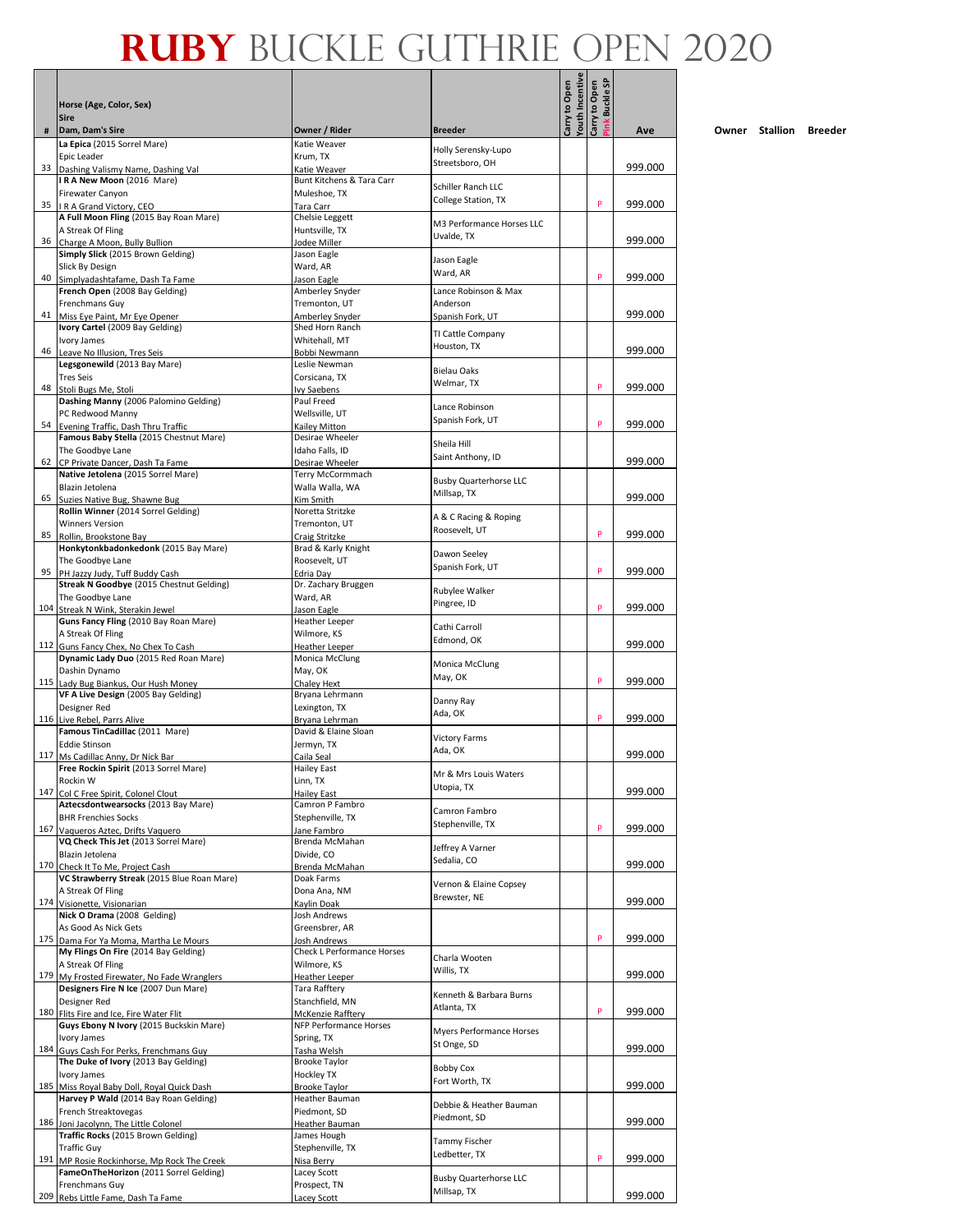|     |                                                                                           |                                           |                                      | <b>/outh Incentive</b> | link Buckle SP |         |
|-----|-------------------------------------------------------------------------------------------|-------------------------------------------|--------------------------------------|------------------------|----------------|---------|
|     | Horse (Age, Color, Sex)<br><b>Sire</b>                                                    |                                           |                                      | Carry to Open          | Carry to Open  |         |
| #   | Dam, Dam's Sire                                                                           | Owner / Rider                             | <b>Breeder</b>                       |                        |                | Ave     |
|     | Deadly Lady (2014 Bay Mare)<br><b>Tres Fortunes</b>                                       | Malissa Blackmon<br>Odessa, TX            | Wallace Johnson                      |                        |                |         |
|     | 216 Chivaros Lady, Furr Treeous                                                           | Malissa Blackmon                          | Kekoha, HI                           |                        |                | 999.000 |
|     | Flobot (2015 Sorrel Gelding)                                                              | Fallon Taylor                             | Dian Taylor                          |                        |                |         |
|     | Blazin Jetolena<br>221 Flos Heiress, Dr Nick Bar                                          | Collinsville, TX<br>Joao Ferraz Leao      | Collinsville, TX                     |                        |                | 999.000 |
|     | M R Vegas Fame (2016 Bay Mare)                                                            | M R Performance Horses                    | Jayme Robison                        |                        |                |         |
|     | French Streaktovegas<br>222 JL Sweet Fame, Dash Ta Fame                                   | Bellville, TX<br>Jodee Miller             | Bellville, TX                        |                        |                | 999.000 |
|     | Guys Merridoc Girl (2011 Sorrel Mare)                                                     | Camron P Fambro                           | Troy & Jamie Ashford                 |                        |                |         |
| 229 | <b>Frenchmans Guv</b><br>JB Docs Lil Tootsie, Herridoc                                    | Stephenville. TX<br>Jane Fambro           | Lott, TX                             |                        |                | 999.000 |
|     | Streaken Cat (2012 Bay Roan Gelding)                                                      | David Kimble & Falena Hunter              | Sm & Billie Floyd                    |                        |                |         |
|     | A Streak Of Fling<br>239 Stalking Cat, Future Storm                                       | Cortez, CO<br>Hailey Wolfe                | Cortez, CO                           |                        |                | 999.000 |
|     | Blazin High Velocity (2008 Brown Mare)                                                    | Tara Rafftery                             | Jessica Hardy                        |                        |                |         |
|     | Blazin Jetolena<br>276 Jet Serenade, Theodore Joseph                                      | Stanchfield, MN<br>Emily Rafftery         | Cedar City, UT                       |                        | P              | 999.000 |
|     | Marry Me Fame (2013 Sorrel Mare)                                                          | Joyce Hanes                               | Crystal Shumate                      |                        |                |         |
|     | <b>BHR Frenchies Socks</b><br>282 Fame Aint Free, Dash Ta Fame                            | Lancaster, OH<br>Joyce Hanes              | Micanopy, FL                         |                        | P              | 999.000 |
|     | VF My Chance At Fame (2014 Chestnut Gelding)                                              | Kim Kraus-Wermling                        | Kim Kraus-Wermling                   |                        |                |         |
|     | Born Ta Be Famous<br>291 Senorita Zafiro, Special Show                                    | Great Falls, MT<br>Kim Kraus-Wermling     | Great Falls, MT                      |                        | P              | 999.000 |
|     | Yo Rocco (2012 Sorrel Gelding)                                                            | Lad Herbst                                | Gary Lynn Olson                      |                        |                |         |
|     | JL Sirocco<br>293 Badger Be Good, Camiseta Badger                                         | Stephenville, TX<br>Jane Fambro           | Great Falls, MT                      |                        | P              | 999.000 |
|     | Boons French Streak (2013 Red Roan Mare)                                                  | Josh & Krista Graff                       | David & Jody Smith                   |                        |                |         |
|     | French Streaktovegas                                                                      | Olive, MT                                 | Miles City, MT                       |                        |                | 999.000 |
|     | 297 AR Lady In Red, Colonel Doc Bar Chex<br>Traffics Moneymaker (2014 Perlino Gelding)    | Krista Graff<br>Vickie Carter             | Ronnie L Bernard Jr                  |                        |                |         |
|     | <b>Traffic Guy</b>                                                                        | Aguila, AZ                                | Galesville, TX                       |                        | P              | 999.000 |
|     | 308 Rose Blue Valentine, Leterip Hancock<br>Vikingson La Jolla (2013 Brown Gelding)       | Vickie Carter<br>Katie Church             | Bennard & Barbara Rowland            |                        |                |         |
|     | <b>Winners Version</b>                                                                    | Salina, UT                                | Raymondville, TX                     |                        | P              | 999.000 |
|     | 312 Miss Streakin Viking, Streakin La Jolla<br>Bay Area Barbara (2012 Palomino Mare)      | Shay Walchli<br>Delfarms LLC              |                                      |                        |                |         |
|     | As Good As Nick Gets                                                                      | Bush, LA                                  | Amy Williams<br>Sandra, TX           |                        | P              | 999.000 |
|     | 319 Six Moons Blonde, PC Frenchman<br>Famous Goodbye Lane (2013 Brown Gelding)            | Cambrie Delaune<br>Kris & Kyle Gadbois    |                                      |                        |                |         |
|     | The Goodbye Lane                                                                          | Escondido, CA                             | Rubylee Walker<br>Pingree, ID        |                        | P              |         |
|     | 320 VJ Ta Fame, Darkelly<br>VF A Little Bit Red (2008 Sorrel Mare)                        | Kris Gadbois<br>Ryann Pedone              |                                      |                        |                | 999.000 |
|     | Designer Red                                                                              | Sunset, TX                                | <b>Victory Farms</b><br>Ada, OK      |                        | P              |         |
|     | 325 Little Bit Princess, Super Sence Amillion<br>MoonMoneyCanyon (2015 Gray Gelding)      | Ryann Pedone<br>Cheyenne Jones            |                                      |                        |                | 999.000 |
|     | Firewater Canyon                                                                          | Alvo, OK                                  | Karl Yurko DVM<br>Wheeling, WV       |                        | P              |         |
|     | 331 Beea Stash Of Money, The Money Doctor<br>Streak Ta Fame N Royalty (2014 Bay Stallion) | Cheyenne Jones<br>Bruce & Linda Stenerson |                                      |                        |                | 999.000 |
|     | A Streak Of Fling                                                                         | Escondido, CA                             | Linda Stenerson<br>Escondido, CA     |                        |                |         |
|     | 337 As Dash Ta Fame, Dash Ta Fame<br>MTS Punch (2012 Brown Gelding)                       | Michele McLeod<br><b>Michael Samples</b>  |                                      |                        |                | 999.000 |
|     | Ivory James                                                                               | Abilene, KS                               | Michael Samples<br>Abilene, KS       |                        |                |         |
|     | 351 Addietakesall, Takin On The Cash<br>MT Good Mojo (2014 Bay Gelding)                   | Micah Samples<br>Maria Taylor             |                                      |                        |                | 999.000 |
|     | JL Sirocco                                                                                | Saco, MT                                  | Maria Taylor<br>Saco, MT             |                        |                |         |
| 356 | Bad Page, Bad Wrangler<br>Smooth Finances (2013 Buckskin Mare)                            | Jana Perry<br>Nikki Cain                  |                                      |                        |                | 999.000 |
|     | A Smooth Guy                                                                              | Whitesboro, TX                            | Nikki Cain<br>Whitesboro, TX         |                        |                |         |
| 360 | Financial Flood, Financially<br>Guys Luv Ta Fame (2013 Palomino Mare)                     | Nikki Cain<br>Kris & Kyle Gadbois         | JKS Ranch Cattle/Equipment           |                        | P              | 999.000 |
|     | Frenchmans Guy                                                                            | Escondido, CA                             | <b>LLC</b>                           |                        |                |         |
| 378 | Livin On Luv. Dash Ta Fame<br>VF Leo Stinson (2015 Grullo Gelding)                        | Kris Gadbois<br>Delfarms LLC              | Fairfield, TX                        |                        |                | 999.000 |
|     | <b>Eddie Stinson</b>                                                                      | Bush, LA                                  | <b>Victory Farms</b><br>Ada, OK      |                        |                |         |
|     | 380 Licorice Leotard, Coup De Kas<br>Dats A Guy Streakin (2014 Bay Roan Gelding)          | Cambrie Delaune<br>Sophie Nolen           |                                      |                        | P              | 999.000 |
|     | A Streak Of Fling                                                                         | Tucson, AZ                                | Tery L McCormmach<br>Walla Walla, WA |                        |                |         |
|     | 383 Frenchmans Maiden, Dats A Frenchman<br>Doin What She Needs (2014 Palomino Mare)       | Sophie Nolen<br>Shawna Letcher            |                                      |                        |                | 999.000 |
|     | A Smooth Guy                                                                              | Rapid City, SD                            | Luther Lange<br>Wall, SD             |                        |                |         |
|     | 386 BL A Special Colonel, Hot Colours<br>This Guyz A Leader (2011 Gelding)                | Shawna Letcher<br>Scott & Lisa Gray       |                                      |                        | P              | 999.000 |
|     | Frenchmans Guy                                                                            | Stillwater, OK                            | Bill & Debbie Myers<br>St Onge, SD   |                        |                |         |
|     | 388 Bugs Special Cash, Special Leader<br>VF Miracles Happen (2015 Sorrel Mare)            | Callie Gray-Creager<br>Mia McClory        |                                      |                        |                | 999.000 |
|     | <b>Eddie Stinson</b>                                                                      | Lincolnton, NC                            | <b>Victory Farms</b><br>Ada, OK      |                        |                |         |
|     | 392 Lika Miracle, Dean Miracle<br>Wheres My Soxx (2013 Sorrel Mare)                       | Mia McClory<br>Ashley Harvey              |                                      |                        |                | 999.000 |
|     | <b>BHR Frenchies Socks</b>                                                                | Decatur, TX                               | Amanda Kay                           |                        |                |         |
|     | 396 Picabo Gold, Dash Ta Fame<br>Packin Smooth Guy (2014 Palomino Gelding)                | Ashley Harvey<br>Art Gutterson            | Joaquin, TX                          |                        | P              | 999.000 |
|     | A Smooth Guy                                                                              | Greeley, CO                               | Hope Martin                          |                        |                |         |
|     | 401 Packin Honor Jet, Packin Sixes                                                        | Storme Camarillo                          | Huntsville, TX                       |                        | P              | 999.000 |
|     | Design To Be Famous (2011 Palomino Mare)<br>Born Ta Be Famous                             | Michelle Blanchet<br>Rosedale, LA         | Kenneth Campbell                     |                        |                |         |
|     | 433 Designer Hanka, Designer Red                                                          | Michelle Blancet                          | Sweetwater, TN                       |                        | P              | 999.000 |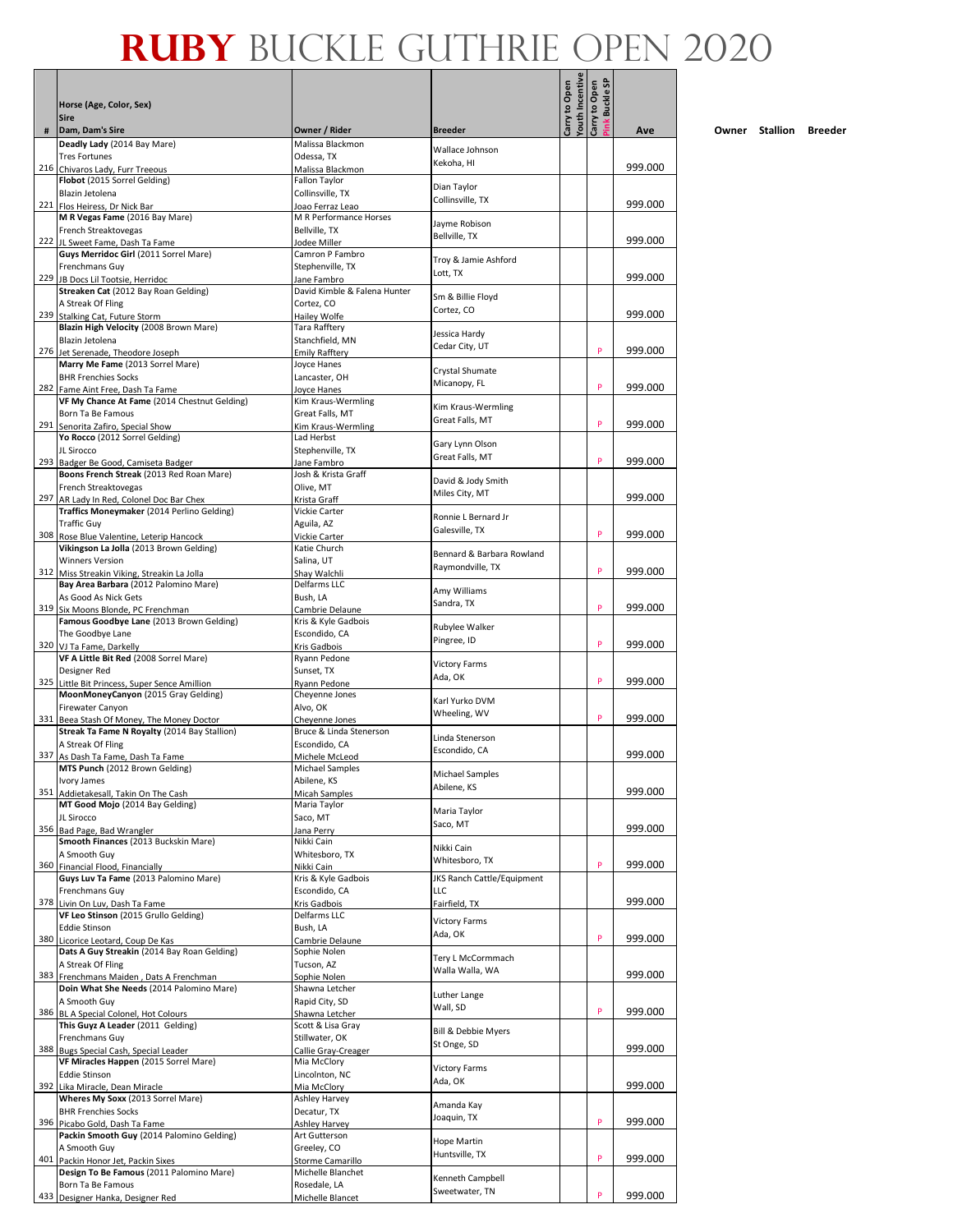|            | Horse (Age, Color, Sex)<br><b>Sire</b>                                             |                                                 |                                         | fouth Incentive<br>Carry to Open | Buckle SP<br>Carry to Open |          |
|------------|------------------------------------------------------------------------------------|-------------------------------------------------|-----------------------------------------|----------------------------------|----------------------------|----------|
| #          | Dam, Dam's Sire                                                                    | Owner / Rider                                   | <b>Breeder</b>                          |                                  | Ĭmk                        | Ave      |
|            | Meri Me Eddie (2015 Sorrel Gelding)<br><b>Eddie Stinson</b>                        | Kris & Kyle Gadbois<br>Escondido, CA            | Danny K Carrol                          |                                  |                            |          |
|            | 435 BetterThanChocolate, Merridoc                                                  | Kris Gadbois                                    | Raymore, MO                             |                                  |                            | 999.000  |
|            | Blazin Matilda (2016 Sorrel Mare)                                                  | Jennifer Cook                                   | Jennifer Cook                           |                                  |                            |          |
|            | Blazin Jetolena<br>Cartel Cowgirl, Dash Ta Fame                                    | Alvarado, TX<br>Hallie Hanssen                  | Alvarado, TX                            |                                  | P                          | 999.000  |
|            | Hes Ta Man* (2015 Chestnut Stallion)                                               | McColee Land & Livestock                        | Frederick & Morace JB                   |                                  |                            |          |
|            | Dash Ta Fame                                                                       | Spanish Fork, UT                                | Kuhlmann                                |                                  |                            |          |
| 11         | Streakin Link, Streakin Six                                                        | Kaycee Harbin                                   | Bryan, TX                               |                                  | P                          | 999.000  |
|            | French Ivory Guy (2015 Buckskin Stallion)<br>Frenchmans Guv                        | Great Basin Performance Horses;<br>Delta, UT    | John G Johnson                          |                                  |                            |          |
| 23         | Tickle The Ivorys, Ivory James                                                     | Allie Shields                                   | Lemmon, SD                              | Υ                                |                            | 999.000  |
|            | PC Traffic Chomper (2015 Bay Stallion)                                             | Paul Freed                                      | Paul Freed                              |                                  |                            |          |
|            | PC Redwood Manny                                                                   | Wellsville, UT                                  | Wellsville, UT                          |                                  | P                          |          |
|            | 32 Evening Traffic, Dash Thru Traffic<br>Easy On The Vodka (2016 Sorrel Gelding)   | Kailey Mitton<br>Malissa Blackmon               |                                         |                                  |                            | 999.000  |
|            | Triple Vodka                                                                       | Odessa, TX                                      | Kimberly Blackmon                       |                                  |                            |          |
| 50         | IB Striking, Trux Boy                                                              | Katelyn Scott                                   | Ganada, TX                              |                                  |                            | 999.000  |
|            | Lil Famous Winner (2015 Black Mare)                                                | David Howlett                                   | Charles Heaton                          |                                  |                            |          |
|            | <b>Winners Version</b><br>55 PC Legal Spice, Dash Ta Fame                          | Delta, UT                                       | Saratoga Springs, UT                    |                                  | P                          | 999.000  |
|            | Paid For A Fling (2015 Buckskin Gelding)                                           | McKensy Topham<br>DeAnn Morgan                  |                                         |                                  |                            |          |
|            | Irish Pay                                                                          | Hulett, WY                                      | Thomas Sampson                          |                                  |                            |          |
| 80         | Torias Little Fling, A Streak Of Fling                                             | DeAnn Morgan                                    | Interior, SD                            |                                  | P                          | 999.000  |
|            | Jipped N Shawnee (2016 Sorrel Gelding)<br>Shawne Bug Leo                           | Brenda Fechner<br>Kellyville, OK                | H B Bartlett DVM<br>Pike                |                                  |                            |          |
| 85         | Especials Lolita, Especial                                                         | Brenda Fechner                                  | Road, AL                                |                                  | P                          | 999.000  |
|            | Triple Boot Scoot (2015 Buckskin Mare)                                             | Cindy Jons                                      | Cindy Jons                              |                                  |                            |          |
|            | Triple Vodka                                                                       | Bonesteel, SD                                   | Bonesteel, SD                           |                                  |                            |          |
|            | 132 UUU Boot Scoot, Native Jessie<br>Merl The Pearl (2016 Cremello Gelding)        | Cindy Jons<br>Nicole Toturo                     |                                         |                                  |                            | 999.000  |
|            | A Smooth Guy                                                                       | Norman, OK                                      | David Edge                              |                                  |                            |          |
|            | 139 Mollys Drifter, War Train                                                      | Nicole Toturo                                   | Humboldt, IA                            |                                  | P                          | 999.000  |
|            | Keep Pedaling (2015 Buckskin Mare)                                                 | Samantha Flannery                               | Angela Morgan                           |                                  |                            |          |
|            | A Smooth Guy                                                                       | Mission, SD                                     | Unionville, MO                          |                                  | P                          | 999.000  |
|            | 146 LW Laceylajolla, Streakin La Jolla<br>My Famous Remedy (2015 Chestnut Gelding) | Samantha Flannery<br>Tracy Page                 |                                         |                                  |                            |          |
|            | JB Proud N Famous                                                                  | Bluffdale, UT                                   | M Jones<br>Joseph, UT                   |                                  |                            |          |
|            | 149 Annies Remedy, Lil Wildcat                                                     | Michele McLeod                                  |                                         |                                  |                            | 999.000  |
|            | Me Flingin Diamonds (2016 Buckskin Mare)<br>A Streak Of Fling                      | Limitless Performance Horses LLC,<br>Dublin, TX | Cami Dewees Morgan                      |                                  |                            |          |
|            | 158 Sister Golden Bug, Runaway Bug                                                 | Billie Ann Harmon                               | Westville, FL                           |                                  |                            | 999.000  |
|            | Positively Smooth (2016 Palomino Mare)                                             | Joe & Carla Spitz                               | Joe & Carla Spitz                       |                                  |                            |          |
|            | A Smooth Guy                                                                       | Lamar, CO                                       | Lamar, CO                               |                                  | P                          | 999.000  |
|            | 163 Positively A Coyote, Coyote Colonel<br>Vodka Dreams (2015 Bay Gelding)         | Ashley Schafer<br>Megan Albrecht                |                                         |                                  |                            |          |
|            | Triple Vodka                                                                       | Deming, NM                                      | Richard DoJaquez                        |                                  |                            |          |
|            | 180 Fast Dreamin Lady, Heza Fast Man                                               | Megan Albrecht                                  | Picacho, AZ                             |                                  |                            | 999.000  |
|            | LX Famous By Design (2015 Sorrel Gelding)                                          | Kristi Duran<br>Chino Hills, CA                 | Randy & Vauna Walker                    |                                  |                            |          |
|            | Slick By Design<br>183 Two Dash To Fame, Dash Ta Fame                              | Destri Devenport                                | Pingree, ID                             |                                  | P                          | 999.000  |
|            | VF Wahini Stinson (2016 Sorrel Gelding)                                            | Morgan Nay<br>Hanover,                          |                                         |                                  |                            |          |
|            | <b>Eddie Stinson</b>                                                               | IN                                              | Victory Farms<br>Ada, OK                |                                  | P                          |          |
| 197        | Wahini Jet Bug, Ninnekah Bug<br>Knock Ya Socks Off (2016 Bay Gelding)              | Stefanie Duke<br>Stephanie Newman               |                                         |                                  |                            | 999.000  |
|            | <b>BHR Frenchies Socks</b>                                                         | Rapid City, SD                                  | <b>Lyndsey Myers</b>                    |                                  |                            |          |
| 205        | Special Dream Dash, Dash For Perks                                                 | Stephanie Newman                                | Tolar, TX                               |                                  | P                          | 999.000  |
|            | BR Cake By The Ocean (2016 Bay Mare)                                               | <b>Garland Baker</b>                            | Jason Martin & Charlie Cole             |                                  |                            |          |
|            | A Streak Of Fling<br>217 Rods Last Ladybug, Sharp Rodney                           | Russellville, AR<br><b>Craig Brooks</b>         | Pilot Point, TX                         |                                  |                            | 999.000  |
|            | A Guy With Magnolias (2016 Sorrel Gelding)                                         | <b>Brittany Tonozzi</b>                         |                                         |                                  |                            |          |
|            | A Guy With Proof                                                                   | Campasas, TX                                    | <b>Brittany Tonozzi</b><br>Campasas, TX |                                  |                            |          |
| 221        | Steele Magnolias, Magnolia Bar Jet                                                 | <b>Brittany Tonozzi</b>                         |                                         |                                  |                            | 999.000  |
|            | TMFamesBlushNGoodbye (2015 Chestnut Mare)<br>The Goodbye Lane                      | Tennie Hansen<br>Idaho Falls, ID                | Jarrod & Josie Hales                    |                                  |                            |          |
| 225        | Down Dashin Fame, Blushing Bug                                                     | Desi Wheeler                                    | Spanish Fork, UT                        |                                  | P                          | 999.000  |
|            | Love The Famous Red (2015 Sorrel Gelding)                                          | <b>Tracy Page</b>                               | Angie Jones                             |                                  |                            |          |
|            | JB Proud N Famous                                                                  | Bluffdale, UT                                   | Joseph, UT                              |                                  |                            |          |
|            | 227 Pre Love, Taras First Love<br>Fast N Fergie (2015 Bay Mare)                    | <b>Brandon Stokes</b><br>Kristina Brem          |                                         |                                  |                            | 999.000  |
|            | Freighttrain B                                                                     | Azle, TX                                        | <b>Arthur Loftis</b>                    |                                  |                            |          |
|            | 229 Little Prairie, Royal Quick Dash                                               | Kristina Brem                                   | Burleson, TX                            |                                  |                            | 999.000  |
|            | Nickys Private Jet (2010 Sorrel Mare)                                              | Gracey Lee Jarosek                              | Johnie Goodman                          |                                  |                            |          |
|            | As Good As Nick Gets<br>109 Bustersiet, Jet String                                 | Bastrop, TX<br>Gracey Lee Jarosek               | Waelder, TX                             |                                  | P                          | 9999.000 |
|            | Freckles Frenchmans (2000 Bay Gelding)                                             | Jeye Johnson                                    |                                         |                                  |                            |          |
|            | Frenchmans Guy                                                                     | Lipan, TX                                       | Brett & Paula Blasius                   |                                  |                            |          |
|            | 298 Crystal Freckless Sue, Freckles Gigolo                                         | Jeye Johnson                                    | Wall, SD                                |                                  |                            | 9999.000 |
| 445        |                                                                                    |                                                 |                                         |                                  |                            |          |
| 446        |                                                                                    |                                                 |                                         |                                  |                            |          |
| 447        |                                                                                    |                                                 |                                         |                                  |                            |          |
| 448        |                                                                                    |                                                 |                                         |                                  |                            |          |
| 449        |                                                                                    |                                                 |                                         |                                  |                            |          |
| 450<br>451 |                                                                                    |                                                 |                                         |                                  |                            |          |
|            |                                                                                    |                                                 |                                         |                                  |                            |          |